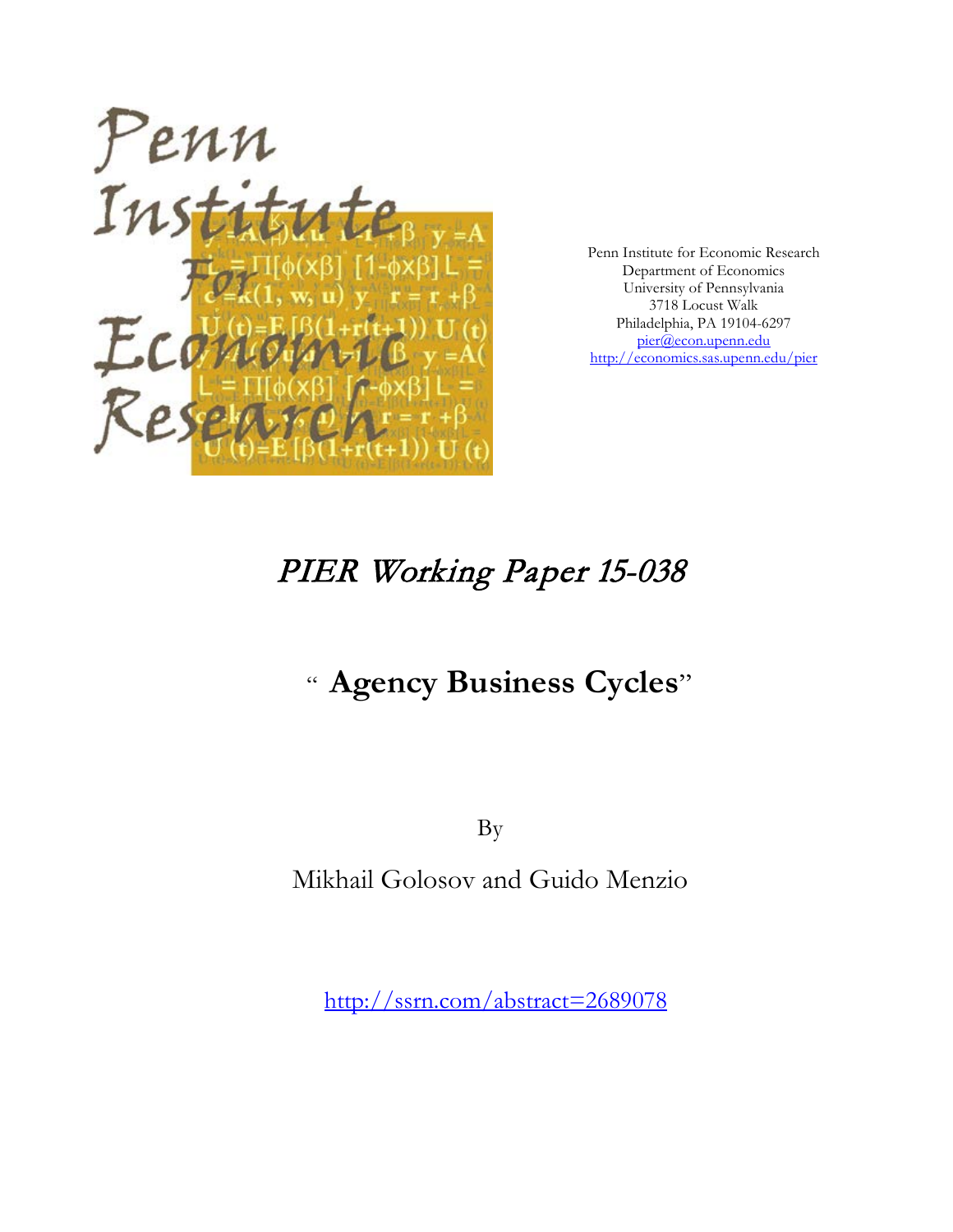## Agency Business Cycles

Mikhail Golosov

Guido Menzio

Princeton University and NBER

University of Pennsylvania and NBER

November 2015

#### Abstract

We propose a new business cycle theory. Firms need to randomize over firing or keeping workers who have performed poorly in the past, in order to give them an ex-ante incentive to exert effort. Firms have an incentive to coordinate the outcome of their randomizations, as coordination allows them to load the Öring probability on states of the world in which it is costlier for workers to become unemployed and, hence, allows them to reduce overall agency costs. In the unique robust equilibrium, firms use a sunspot to coordinate the randomization outcomes and the economy experiences endogenous, stochastic aggregate fluctuations.

JEL Codes: D86, E24, E32.

Keywords: Unemployment, Moral Hazard, Endogenous Business Cycles.

Golosov: Department of Economics, Princeton University, 111 Fisher Hall, Princeton, NJ 08544 (email: golosov@princeton.edu); Menzio: Department of Economics, University of Pennsylvania, 3718 Locust Walk, Philadelphia, PA 19104 (email: gmenzio@sas.upenn.edu). We are grateful to Paul Beaudry, David Berger, Katarina Borovickova, V.V. Chari, Veronica Guerrieri, Christian Haefke, Kyle Herkenhoff, John Kennan, Philipp Kircher, Narayana Kocherlakota, Ricardo Lagos, Rasmus Lentz, Igor Livschits, Nicola Pavoni, Thijs van Rens, Guillaume Rocheteau, Karl Shell, Robert Shimer and Randy Wright for comments on earlier drafts of the paper. We are also grateful to participants at seminars at the University of Wisconsin Madison, New York University, University of Chicago, New York FRB, Minneapolis FRB, and at the Search and Matching European Conference in Aix-en-Provence, the Search and Matching Workshop at the Philadelphia FRB, the conference in honor of Chris Pissarides at Sciences Po, the Econometric Society World Congress in Montreal, the NBER EFG Meeting at the New York FRB.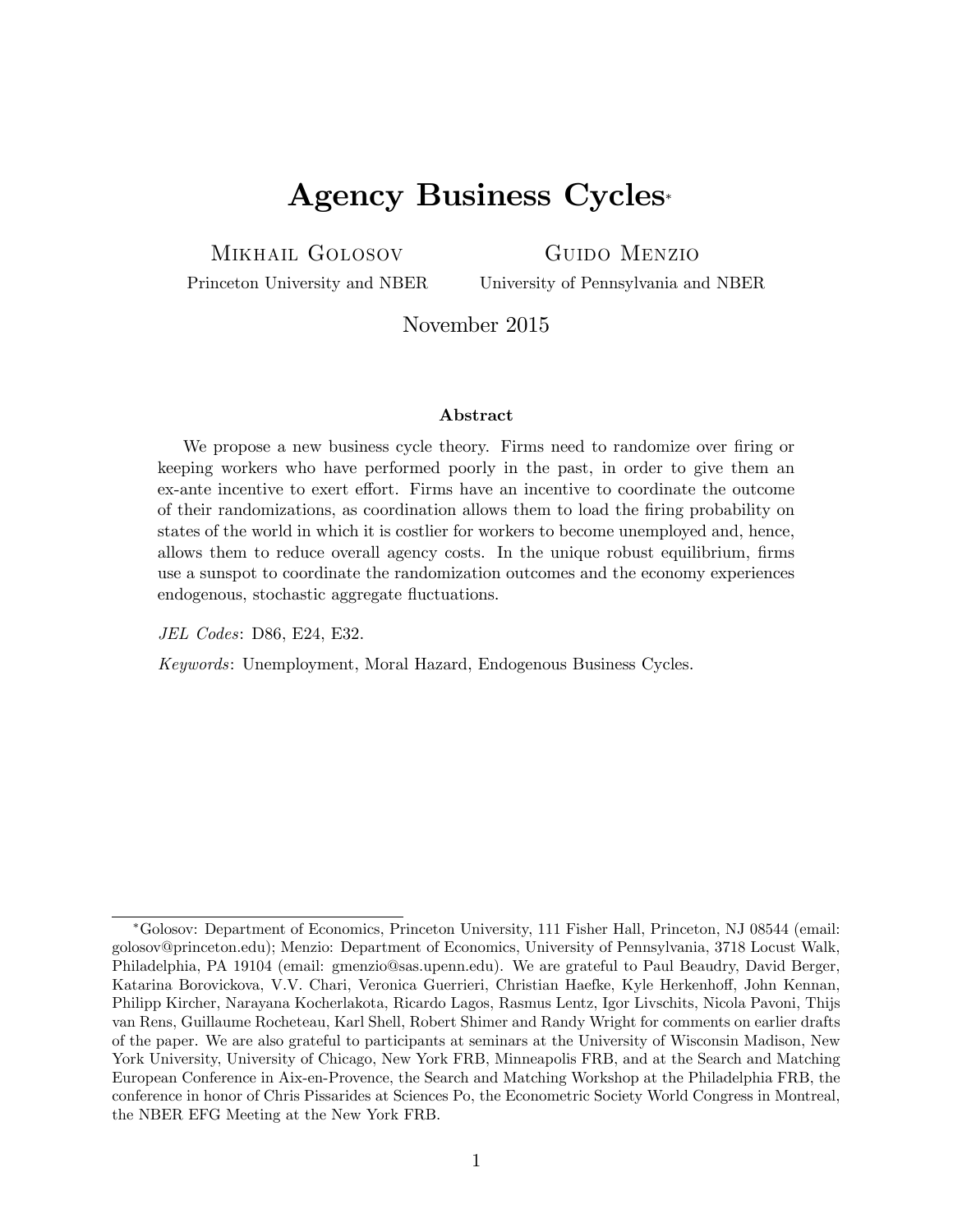## 1 Introduction

We present a new business cycle theory, where aggregate fluctuations are caused by the fact that the agents in the economy randomize over some individual decision in a correlated fashion. We consider a model where firms need to randomize over firing or keeping workers who have performed poorly in the past, in order to give them an ex-ante incentive to exert effort. Firms have a desire to coordinate the outcome of their randomizations, as coordination allows them to load the Öring probability on states of the world in which it is costlier for workers to become unemployed and, hence, it allows them to reduce the overall agency costs. In the unique robust equilibrium of the model, firms use a sunspot to coordinate outcome of their randomization and the economy experiences aggregate áuctuations that are endogenous—in the sense that they are not driven by exogenous shocks to fundamentals or by exogenous shocks to the selection of equilibrium—and stochastic—in the sense that they follow a non-deterministic path. Our theory of business cycles implies a novel view of recessions which is opposite to view of recessions as "rainy days" proposed by the Real Business Cycle theory of Kydland and Prescott (1982).

The theory is cast in the context of a search-theoretic model of the labor market in the spirit of Pissarides (1985) and Mortensen and Pissarides (1994). In particular, we consider a labor market populated by identical risk-averse workers—who look for vacancies when unemployed and produce output when employed—and by identical risk-neutral firms—that attract new workers by posting vacancies and produce according to a technology that has constant returns to scale in labor. Unemployed workers and vacant firms come together through a frictional process that is summarized by a matching function. Matched workerfirm pairs produce under moral hazard: the firm does not observe the worker's effort but only his output, which is a noisy signal of effort. Matched firm-worker pairs Nash bargain over the terms of an employment contract that specifies the level of effort recommended to the worker, the wage paid by the Örm to the worker, and the probability with which the worker is fired by the firm conditional on the output of the worker and on the realization of a sunspot, an inherently meaningless signal that is observed by all market participants.

The theory builds on two assumptions. First, the theory needs some decreasing returns to matching in the labor market. Decreasing returns to matching may either come directly from decreasing returns to scale in the matching function, or they may come from a vacancy cost that increases with the total number of vacancies in the market. Second, the theory needs employment contracts to be incomplete enough that firing takes place along the equilibrium path. In this paper, we simply assume that current wages are paid before observing output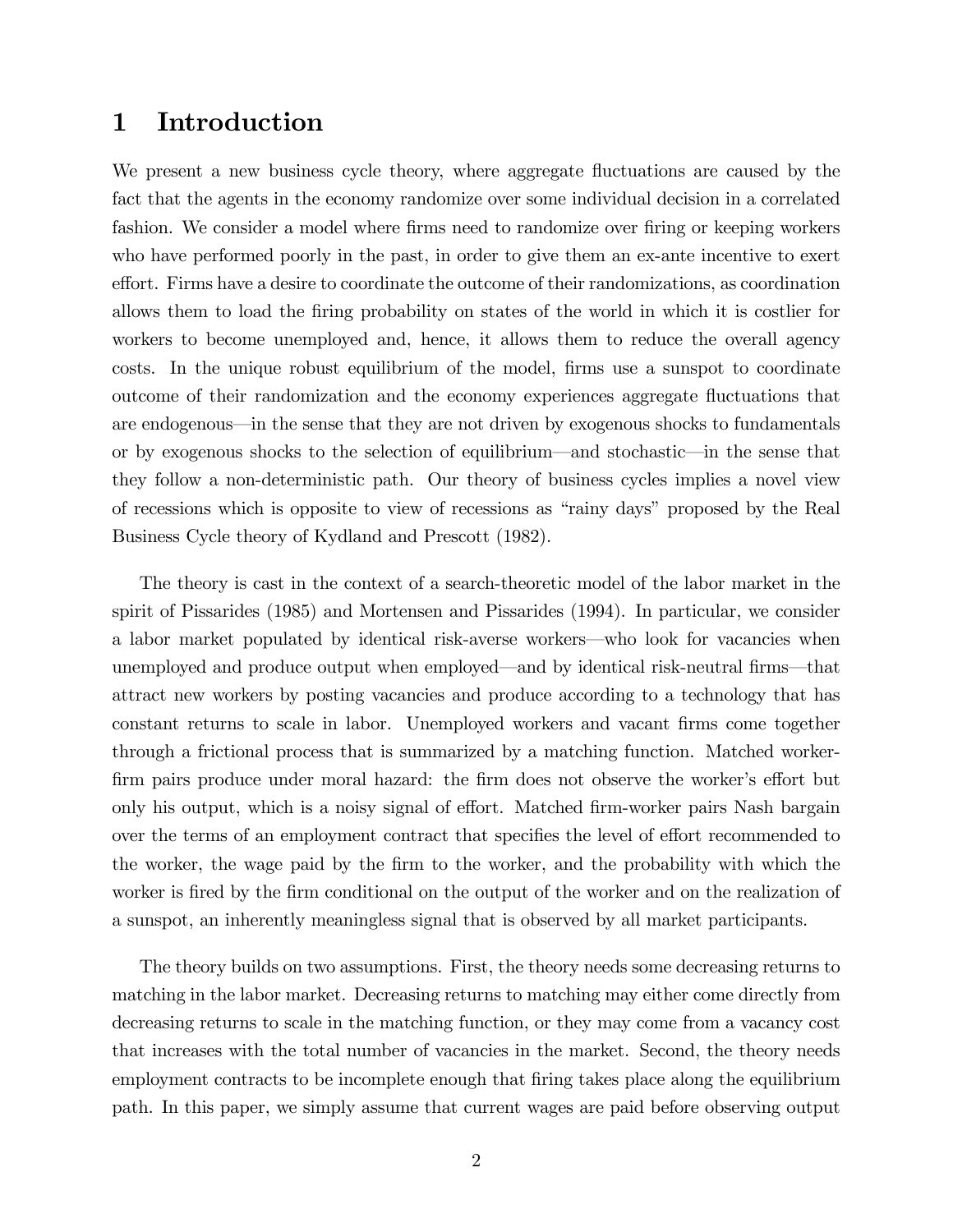and employment contracts are renegotiated period by period, so that firing is the only tool that firms can use to give workers an incentive to exert effort.

In the first part of the paper, we characterize the properties of the optimal employment contract. We show that the optimal contract is such that the worker is fired with positive probability only when the output of the worker is low and the realization of the sunspot is such that the gains from continued trade accruing to the worker are sufficiently high relative to the gains from continued trade accruing to the Örm. The result is intuitive. Firing is costly—as it destroyed a valuable firm-worker relationship—but it is necessary—as it is the only way for the firm to give the worker an incentive to exert effort. However, when firing takes place, it is only the value of the destroyed relationship that would have accrued to the worker that gives incentives. The value of the destroyed relationship that would have accrued to the firm is just "collateral damage." The optimal contract minimizes the collateral damage by loading the Öring probability on the realizations of the sunspot for which the workerís continuation gains from trade are highest relative to the firm's. In other words, the optimal contract loads the Öring probability on the states of the world where the cost to the worker from losing the job is highest relative to the cost to the firm from losing the worker.

In the second part of the paper, we characterize the relationship between the realization of the sunspot and Öring in general equilibrium. We Önd that there is an equilibrium in which firms fire all of their non-performing workers for some realizations of the sunspot, and firms do not fire any of their non-performing workers for the other realizations. There is a simple logic behind this finding. Suppose that firms load up the firing probability on some realizations of the sunspot. In those states of the world, unemployment is higher and, because of decreasing returns to matching, the job-finding probability of unemployed workers is lower. In turn, if the job-finding probability is lower, the workers have a worse outside option when bargaining with the Örms and their wage is lower. If the wage is lower, the workers' marginal utility of consumption relative to the firms' is lower and, according to Nash bargaining, the workers' gains from trade relative to the firms' are higher. Hence, if the other firms in the market load the firing probability on some realizations of the sunspot, an individual firm has the incentive to load the firing probability on the very same states of the world. In other words, firms have a desire to coordinate the outcome of the randomization between firing and keeping their non-performing workers, and the sunspot allows them to achieve coordination.

Naturally, alongside the equilibrium in which Örms use the sunspot to coordinate on firing or keeping non-performing workers, there are also equilibria in which firms (fully or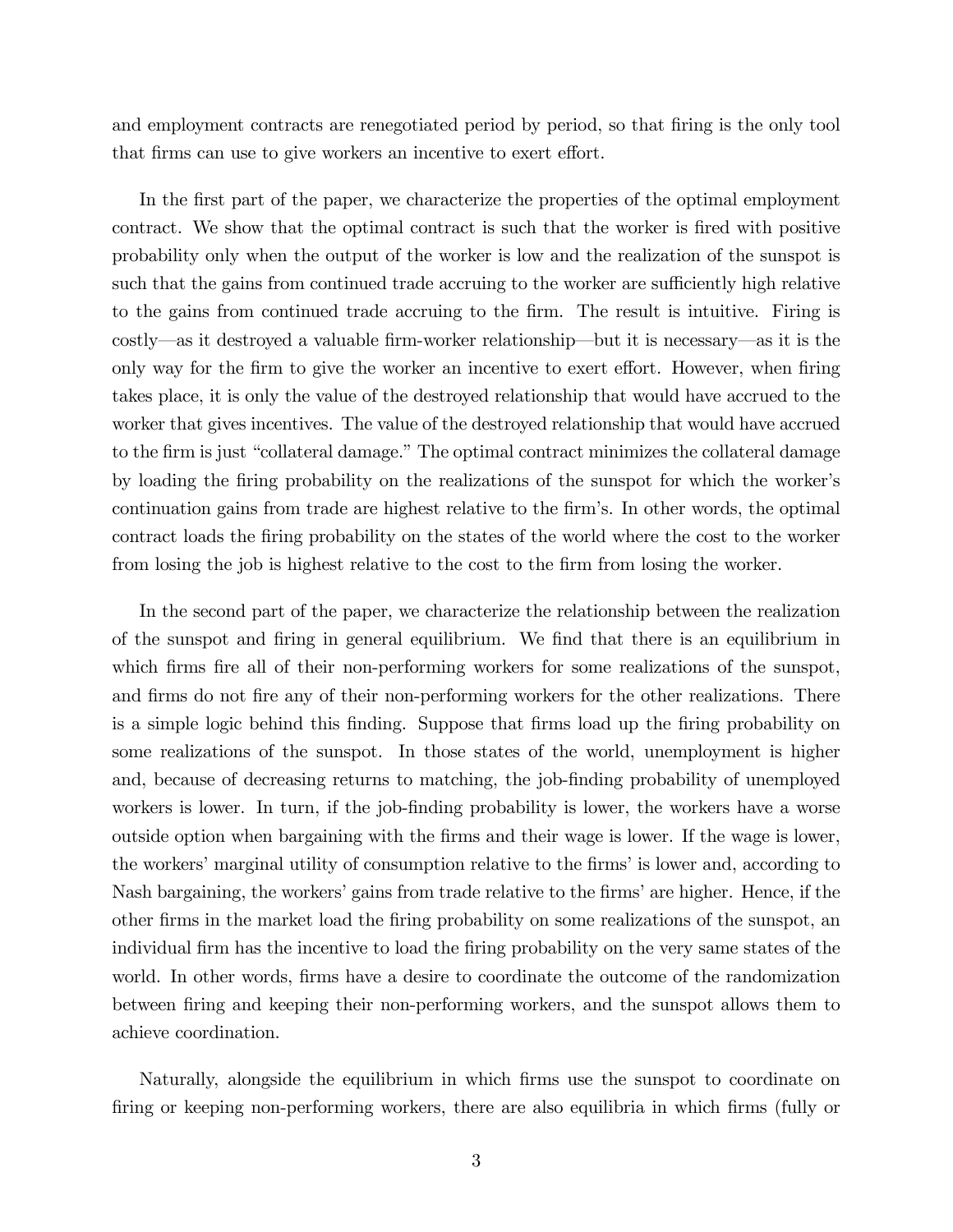partially) ignore the sunspot and randomize on Öring or keeping non-performing workers independently. However, these equilibria are an artifact of the simplifying assumption that all firms randomize simultaneously. Indeed, we find that, in a version of the model where firms fire sequentially, only the equilibrium with perfect coordination survives. In this version of the model, the perfect coordination equilibrium takes the form of a firing cascade where the firing decisions of the first few firms uniquely determine the firing decision of all subsequent firms.

In the equilibrium where firms coordinate on firing or keeping non-performing workers, the economy experiences aggregate áuctuations. These aggregate áuctuations are endogenous. Indeed, they are not caused by exogenous shocks to fundamentals, nor by exogenous shocks to the selection of the equilibrium played by market participants. Instead, aggregate fluctuations in our model are caused by coordinated randomization—i.e. every firm needs to randomize on firing or keeping its non-performing workers, and different firms want to coordinate their randomization outcomes. The aggregate áuctuations in our model are stochastic. Indeed, the economy does not follow a deterministic limit cycle or a deterministic chaotic map as in previous theories of endogenous business cycles. Instead, the economy follows a stochastic process, in which the probability of a firing burst and, hence, of a recession is an equilibrium outcome.

In the last part of the paper, we calibrate the model to measure the magnitude and properties of Agency Business Cycles (ABC), i.e. the aggregate áuctuations experienced by the economy in the equilibrium where firms coordinate on firing or keeping non-performing workers. We find that ABC feature fluctuations in unemployment, in the rate at which unemployed workers become employed (UE rate), and in the rate at which employed workers become unemployed (EU rate) that are approximately half as large as those observed in the US labor market and that—as it has been the case in the US labor market since  $1984$ —are uncorrelated with labor productivity.

We then test some of the distinctive features of ABC. First, in ABC, a recession starts with an increase in the EU rate which leads to an increase in the unemployment rate. In turn, the rise in the unemployment rate leads, because of decreasing returns to scale in matching, to a fall in the UE rate. Hence, the EU rate leads both the unemployment rate and the UE rate. We find that the US labor market features the same pattern of leads and lags. Second, in ABC, the probability of a recession is endogenous and depends on the aggregate state of the economy. Specifically, the lower is the unemployment rate, the higher is the probability with which firms need to fire their non-performing workers in order to give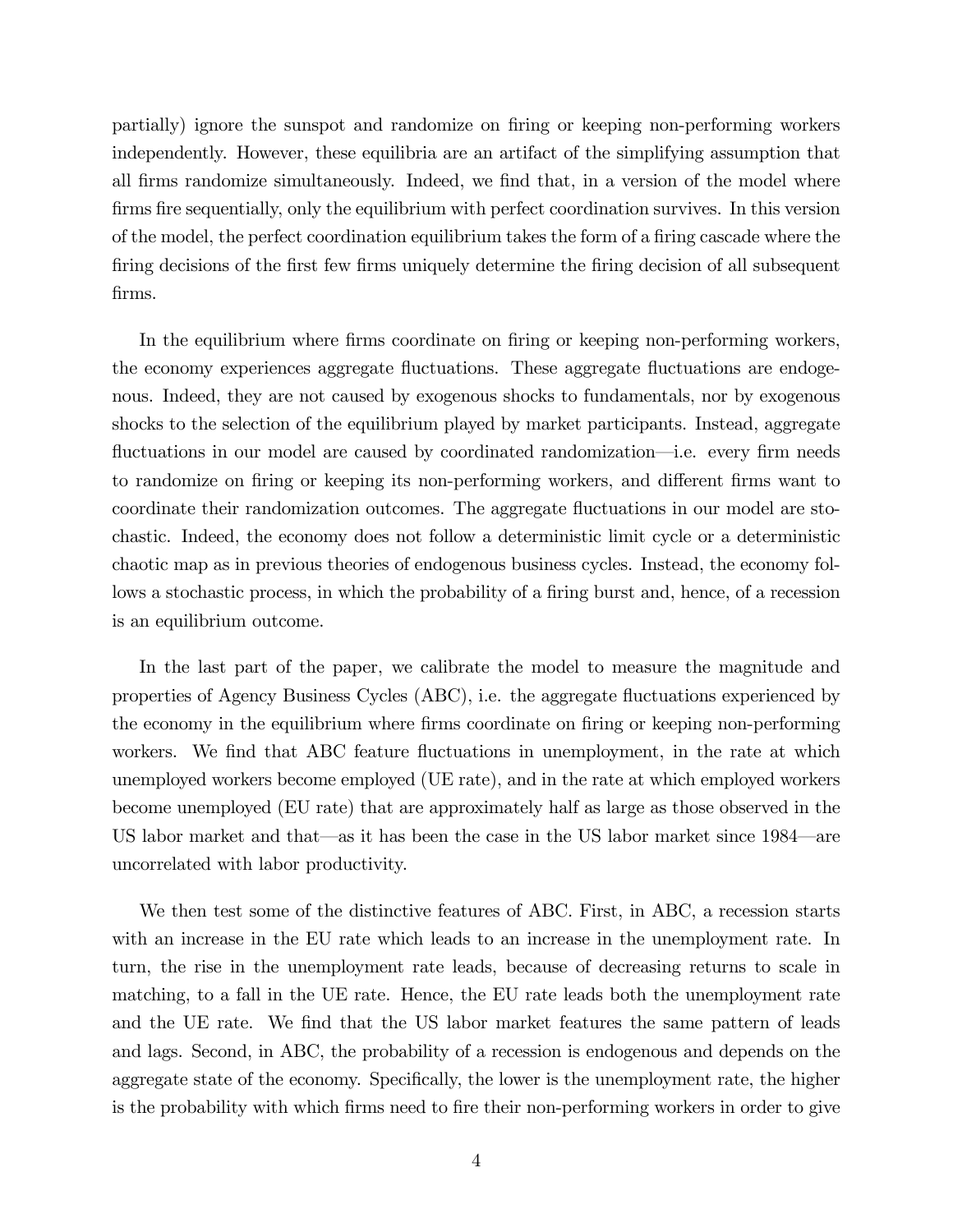them an incentive to exert effort and, hence, the higher is the probability of a recession. We find that the US labor market also features a negative relationship between unemployment and the probability of a recession. Third, in ABC, a recession is a period when the value of time in the market relative to the value of time at home is abnormally high. Using an admittedly basic approach, we construct a time-series for the net value of a job to a worker and we find this series to be strongly countercyclical. The finding is consistent with Davis and Von Wachter (2011) who document that the cost to a worker from losing a job is strongly countercyclical.

The first contribution of the paper is to advance a novel theory of business cycles, where aggregate fluctuations are endogenous and stochastic and emerge because different market participants have to randomize over some decision and find it optimal to coordinate the randomization outcomes. In the business cycle literature, there are theories where aggregate fluctuations are driven by exogenous shocks to the current value of fundamentals (e.g., Kydland and Prescott 1982 or Mortensen and Pissarides 1994), to the future value of fundamentals (e.g., Beaudry and Portier 2004 or Jaimovich and Rebelo 2009), or to the stochastic process of fundamentals (e.g., Bloom 2009). In our theory, all fundamentals are fixed. There are theories where aggregate fluctuations are driven by exogenous shocks to the selection of the equilibrium played by market participants (e.g., Heller 1986, Cooper and John 1988 or Benhabib and Farmer 1994). In our theory, market participants always play the same, unique equilibrium. There are theories where aggregate fluctuations emerge endogenously as limit cycles (e.g., Diamond 1982, Diamond and Fudenberg 1989, Mortensen 1999 or Beaudry, Galizia and Portier 2015) or as chaotic dynamics (e.g., Boldrin and Montrucchio 1986 or Boldrin and Woodford 1990). In our theory, the economy follow a stochastic process. There are theories where aggregate fluctuations are driven by common shocks to higher-order beliefs (e.g., Angeletos and La<sup>'</sup>O 2013). In our theory there are no such shocks.

The second contribution of the paper is to advance a new view of recessions. In theories where business cycles are caused by fluctuations in productivity—such as in the Real Business Cycle theory of Kydland and Prescott  $(1982)$  or in Mortensen and Pissarides  $(1994)$ —a recession is a period when the value of time in the market relative to the value of time at home is abnormally low. Indeed, in these theories, a recession is a period when the output of a worker in the market is unusually low. In our theory, a recession is a period when the value of time in the market relative to the value of time at home is abnormally high. Indeed, in our theory, a recession is a period when the output of a worker in the market is not relatively low, but the value of staying at home looking for a job is unusually low. At first glance, the data says that the net value of employment for a worker is countercyclical. But if the net value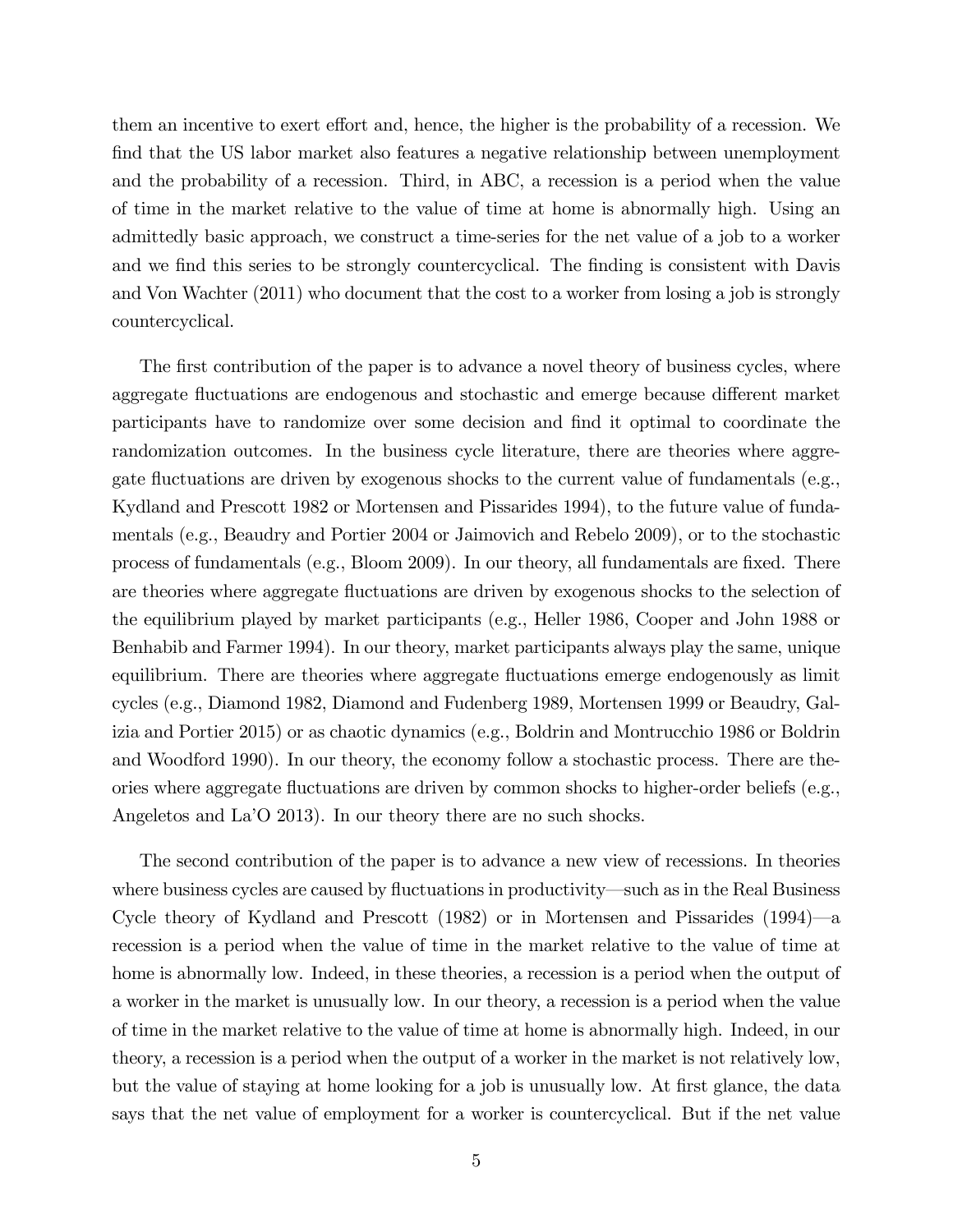of employment is countercyclical, why is there more unemployment in recessions? And why is the rate at which workers lose their job higher and the rate at which unemployed workers find a job lower? That is, if recessions are times when the gains from trade are high, why is there less trade? Our theory provides an answer to this puzzle: when the gains from trade in the labor market are high, firms find it optimal to get rid of their non-performing workers and this creates congestions in the labor market that lowers the speed at which unemployed workers find jobs.

### 2 Environment and Equilibrium

### 2.1 Environment

Time is discrete and continues forever. The economy is populated by a measure 1 of identical workers. Every worker has preferences described by  $\sum \beta^t [v(c_t) - \psi e_t]$ , where  $\beta \in (0, 1)$  is the discount factor,  $v(c_t)$  is the utility of consuming  $c_t$  units of output in period t, and  $\psi e_t$ is the disutility of exerting  $e_t$  units of effort in period t. The utility function  $v(\cdot)$  is strictly increasing and strictly concave, with a first derivative  $v'(\cdot)$  such that  $v'(\cdot) \in [\underline{v}', \overline{v}']$ , and a second derivative  $v''(\cdot)$  such that  $-v''(\cdot) \in [\underline{v}'', \overline{v}''],$  with  $\overline{v}' > \underline{v}' > 0$  and  $\overline{v}'' > \underline{v}'' > 0$ . The consumption  $c_t$  is equal to the wage  $w_t$  if the worker is employed in period t, and to the value of home production b if the worker is unemployed in period  $t$ <sup>1</sup>. The coefficient  $\psi$  is strictly positive, and the effort  $e_t$  is equal to either 0 or 1. Every worker is endowed with one indivisible unit of labor.

The economy is also populated by a positive measure of identical firms. Every firm has preferences described by  $\sum \beta^t c_t$ , where  $\beta \in (0,1)$  is the discount factor and  $c_t$  is the firm's profit in period  $t$ . Every firm operates a constant returns to scale production technology that transforms one unit of labor (i.e. one employee) into  $y_t$  units of output, where  $y_t$  is a random variable that depends on the employee's effort  $e_t$ . In particular,  $y_t$  takes the value  $y_h$ with probability  $p_h(e)$  and the value  $y_\ell$  with probability  $p_\ell(e) = 1 - p_h(e)$ , with  $y_h > y_\ell \ge 0$ and  $0 < p_h(0) < p_h(1) < 1$ . Production suffers from a moral hazard problem, in the sense that the firm does not directly observe the effort of its employee, but only the output.

Every period  $t$  is divided into five stages: sunspot, separation, matching, bargaining and production. At the first stage, a random variable,  $z_t$ , is drawn from a uniform distribution

 $1<sup>1</sup>$ As the reader can infer from the notation, we assume that workers are banned from the credit market and, hence, they consume their income in every period. The assumption is made only for the sake of simplicity.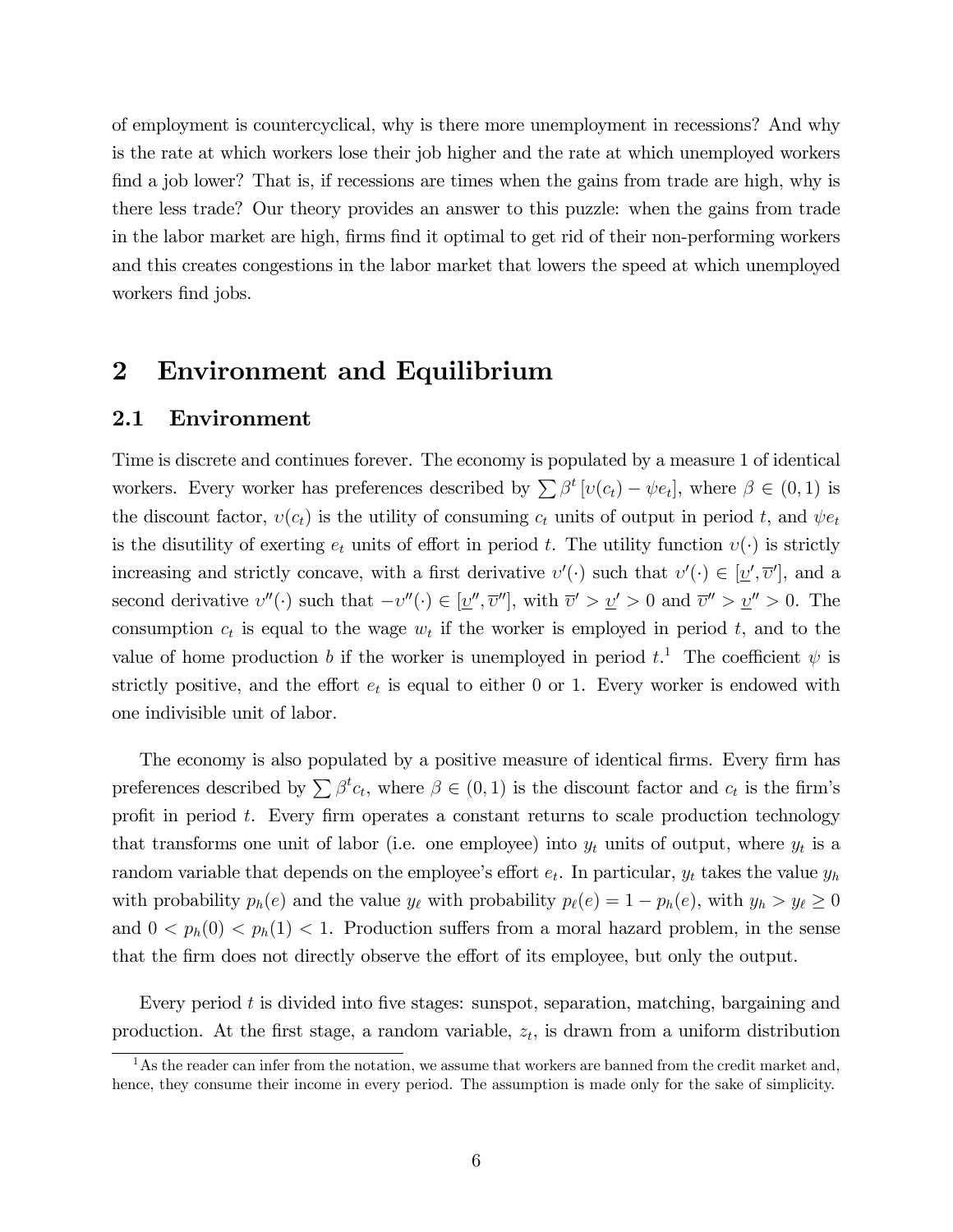with support  $[0, 1]$ . The random variable is aggregate, in the sense that it is publicly observed by all market participants. The random variable is a sunspot, in the sense that it does not directly affect technology, preferences or any other fundamentals, although it may serve to coordinate the behavior of market participants.

At the separation stage, some employed workers become unemployed. An employed worker becomes unemployed for exogenous reasons with probability  $\delta \in (0,1)$ . In addition, an employed worker becomes unemployed because he is fired with probability  $s(y_{t-1}, z_t)$ , where  $s(y_{t-1}, z_t)$  is determined by the worker's employment contract and it is allowed to depend on the output of the worker in the previous period,  $y_{t-1}$ , and on realization of the sunspot in the current period,  $z_t$ . For the sake of simplicity, we assume that a worker who becomes unemployed in period t can search for a new job only starting in period  $t + 1$ .

At the matching stage, some unemployed workers become employed. Firms decide how many job vacancies  $v_t$  to create at the unit cost  $k > 0$ . Then, the  $u_{t-1}$  workers who were unemployed at the beginning of the period and the  $v_t$  vacant jobs that were created by the firms search for each other. The outcome of the search process is described by a decreasing return to scale matching function,  $M(u_{t-1}, v_t)$ , which gives the measure of bilateral matches formed between unemployed workers and vacant firms. We denote  $v_t/u_{t-1}$  as  $\theta_t$ , and we refer to  $\theta_t$  as the tightness of the labor market. We denote as  $\lambda(\theta_t, u_{t-1})$  the probability that an unemployed worker meets a vacancy, i.e.  $\lambda(\theta_t, u_{t-1}) = M(u_{t-1}, \theta_t u_{t-1})/u_{t-1}$ . Similarly, we denote as  $\eta(\theta_t, u_{t-1})$  the probability that a vacancy meets an unemployed worker, i.e.  $\eta(\theta_t, u_{t-1}) = M(u_{t-1}, \theta_t u_{t-1})/\theta_t u_{t-1}$ . We assume that the job-finding probability  $\lambda(\theta_t, u_{t-1})$ is strictly increasing in  $\theta_t$  and strictly decreasing in  $u_{t-1}$  and that the job-filling probability  $\eta(\theta_t, u_{t-1})$  is strictly decreasing in both  $\theta_t$  and  $u_{t-1}$ . That is, the higher is the labor market tightness, the higher is the job-finding probability and the lower is the job-filling probability. However, for a given labor market tightness, both the job-finding and the job-filling probabilities are strictly decreasing in unemployment.<sup>3</sup>

At the bargaining stage, each firm-worker pair negotiates the terms of a one-period employment contract  $x_t$ . The contract  $x_t$  specifies the effort  $e_t$  recommended to the worker in the current period, the wage  $w_t$  paid by the firm to the worker in the current period, and the probability  $s(y_t, z_{t+1})$  with which the firm fires the worker at the next separation

<sup>&</sup>lt;sup>2</sup>Assuming that the sunspot is drawn from a uniform distribution with support [0, 1] is without loss in generality.

<sup>&</sup>lt;sup>3</sup>Given any constant returns to scale matching function, the job-finding and the job-filling probabilities are only functions of the market tightness. Given any decreasing returns to scale matching function, the job-finding and the job-filling probabilities are also (decreasing) functions of unemployment.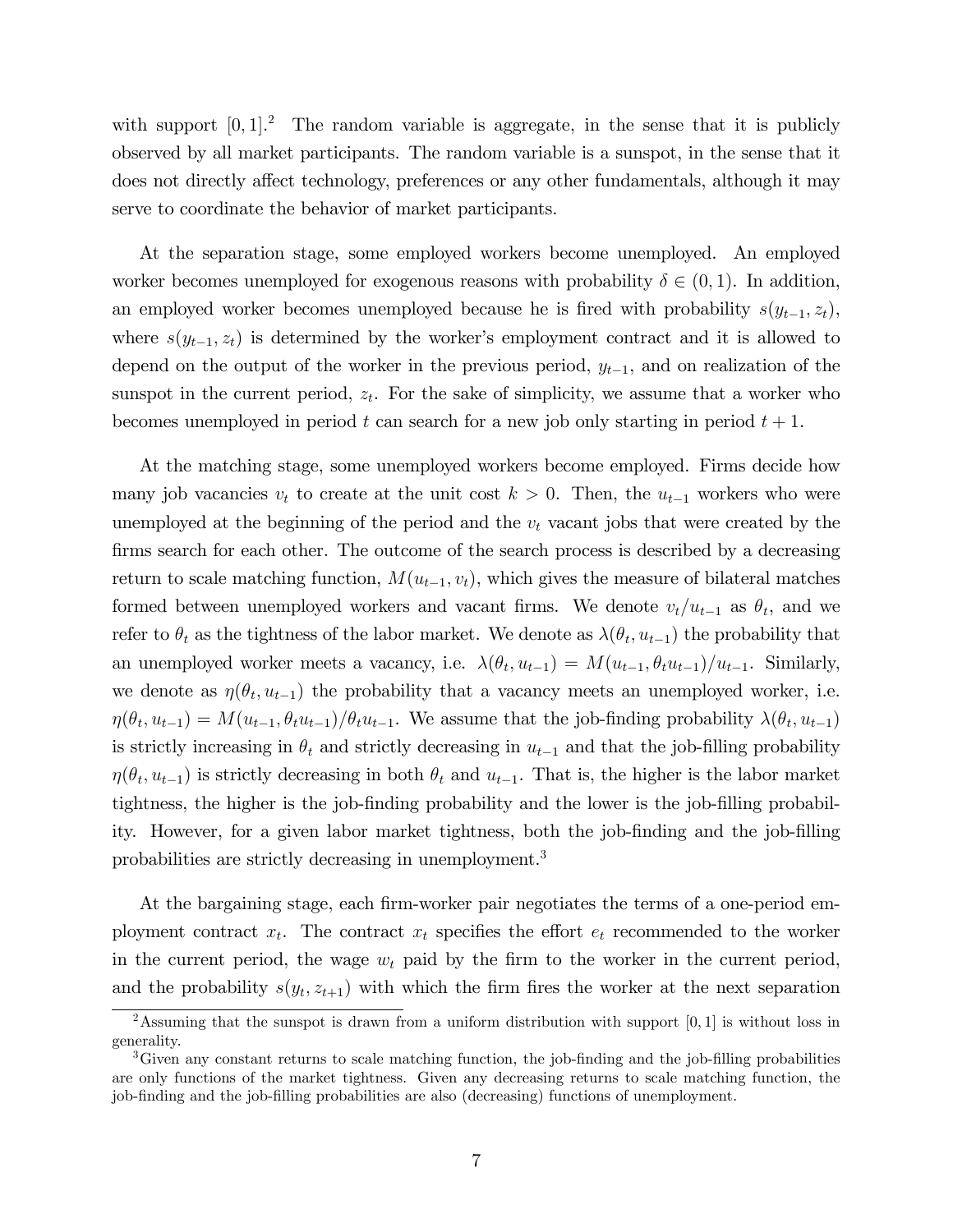stage, conditional on the output of the worker in the current period and on the realization of the sunspot at the beginning of next period. We assume that the outcome of the bargain between the Örm and the worker is the Axiomatic Nash Bargaining Solution.

At the production stage, an unemployed worker home-produces and consumes b units of output. An employed worker chooses an effort level,  $e_t$ , and consumes  $w_t$  units of output. Then, the output of the worker,  $y_t$ , is realized and observed by both the firm and the worker.

A few comments about the environment are in order. We assume that the employment contract cannot specify a wage that depends on the current realization of the worker's output. Hence, the firm cannot use the current wage to give the worker an incentive to exert effort. We also assume that the employment contract is re-bargained every period. Hence, the firm cannot use future wages to give the worker an incentive to exert effort. Overall, firing is the only tool that the Örm can use to incentivize the worker. These restrictions on the contract space are much stronger than what we need. Indeed, our theory of business cycles only requires that principals sometimes fire their non-performing agents along the equilibrium path. As we know from Clementi and Hopenhayn (2006), equilibrium firing may obtain under complete contracts as long as the agent is protected by some form of limited liability.

We assume that the matching function  $M(u, v)$  has decreasing returns to scale. From the theoretical point of view, one can justify the assumption by noting that the classic urn-ball matching function with finite urns and finite balls has decreasing returns to scale (see, e.g., Burdett, Shi and Wright 2001). From the empirical point of view, it is easy to justify the assumption, since estimating a Cobb-Douglass matching function for the US economy reveals that the exponents on unemployment and vacancies sum up to less than  $1<sup>4</sup>$  Moreover, the assumption is not critical. Indeed, the equilibrium conditions of our model are identical to those of a model in which the matching function has constant returns to scale but the cost of a vacancy is strictly increasing in the aggregate number of vacancies.<sup>5</sup>

<sup>4</sup>Petrongolo and Pissarides (2000) show that some empirical studies on the matching function have found increasing returns to scale, some have found constant returns to scale and others have found decreasing returns to scale depending on the data and on the estimation method. Menzio and Shi (2011) show that the estimates of the matching functions are biased if—as most of the studies reviewed by Petrongolo and Pissarides (2000) do—one abstracts from the fact that both employed and unemployed workers search for and match with vacancies.

<sup>&</sup>lt;sup>5</sup>As the assumption of an increasing marginal cost of a vacancy is more common in than the assumption of a decreasing returns to scale matching function, the reader may be more comfortable with this alternative interpretation of the equilibrium conditions.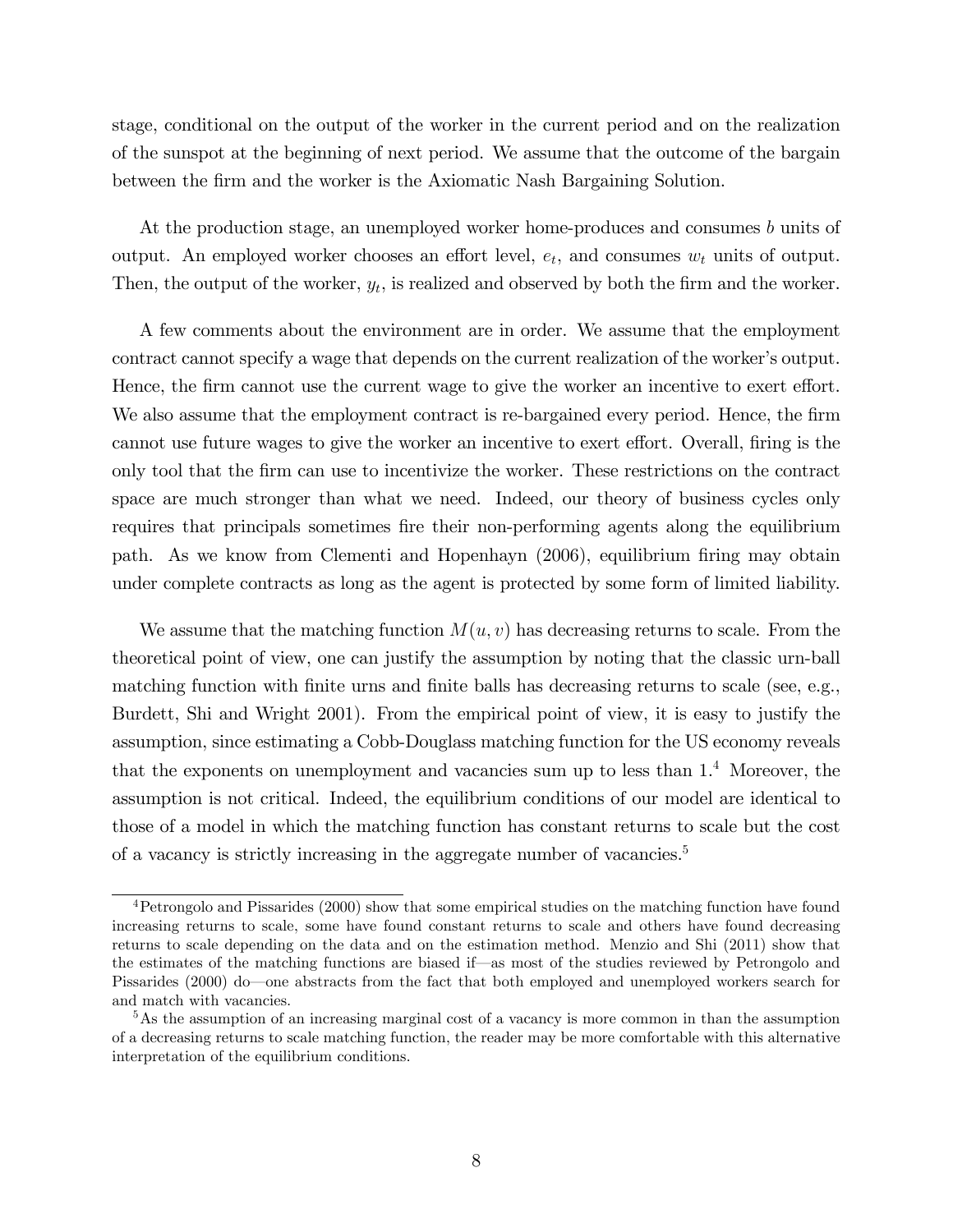### 2.2 Equilibrium

We now derive the conditions for an equilibrium in our model economy. Let  $u$  denote the measure of unemployed works at the beginning of the bargaining stage. Let  $W_0(u)$  denote the lifetime utility of a worker who is unemployed at the beginning of the production stage. Let  $W_1(x, u)$  denote the lifetime utility of a worker who is employed under the contract x at the beginning of the production stage. Let  $W(x, u)$  denote the difference between  $W_1(x, u)$  and  $W_0(u)$ . Let  $F(x, u)$  denote the present value of profits for a firm that, at the beginning of the production stage, employs a worker under the contract x. Let  $x^*(u)$  denote the equilibrium contract between a firm and a worker when unemployment is  $u$ . Finally, let  $\theta(u, \hat{z})$  denote the labor market tightness at the matching stage of next period, when the current unemployment is u and next period's sunspot is  $\hat{z}$ . Similarly, let  $h(u, \hat{z})$  denote the unemployment at the bargaining stage of next period, when the current unemployment is  $u$ and next period's sunspot is  $\hat{z}$ .

The lifetime utility  $W_0(u)$  of an unemployed worker is such that

$$
W_0(u) = v(b) + \beta E_{\hat{z}} \left[ W_0(h(u, \hat{z})) + \lambda(\theta(u, \hat{z}), u) W(x^*(h(u, \hat{z})), h(u, \hat{z})) \right]. \tag{1}
$$

In the current period, the worker home-produces and consumes b units of output. At the matching stage of next period, the worker finds a job with probability  $\lambda(\theta(u, \hat{z}), u)$  in which case his continuation lifetime utility is  $W_0(h(u, \hat{z})) + W(x^*(h(u, \hat{z})), h(u, \hat{z}))$ . With probability  $1 - \lambda(\theta(u, \hat{z}), u)$ , the worker does not find a job and his continuation lifetime utility is  $W_0(h(u, \hat{z}))$ .

The lifetime utility  $W_1(x, u)$  of a worker employed under the contract  $x = (e, w, s)$  is such that

$$
W_1(x, u) = v(w) - \psi e ++ \beta E_{y, \hat{z}} [W_0(h(u, \hat{z})) + (1 - \delta)(1 - s(y, \hat{z})) W(x^*(h(u, \hat{z})), h(u, \hat{z}))|e].
$$
\n(2)

In the current period, the worker consumes  $w$  units of output and exerts effort  $e$ . At the separation stage of next period, the worker keeps his job with probability  $(1-\delta)(1-s(y,\hat z))$ , in which case his continuation lifetime utility is  $W_0(h(u, \hat{z})) + W(x^*(h(u, \hat{z})), h(u, \hat{z}))$ . With probability  $1 - (1 - \delta)(1 - s(y, \hat{z}))$ , the worker loses his job and his continuation lifetime utility is  $W_0(h(u, \hat{z}))$ .

The difference  $W(x, u)$  between  $W_1(x, u)$  and  $W_0(u)$  represents the gains from trade to a worker employed under the contract x. From (1) and (2), it follows that  $W(x, u)$  is such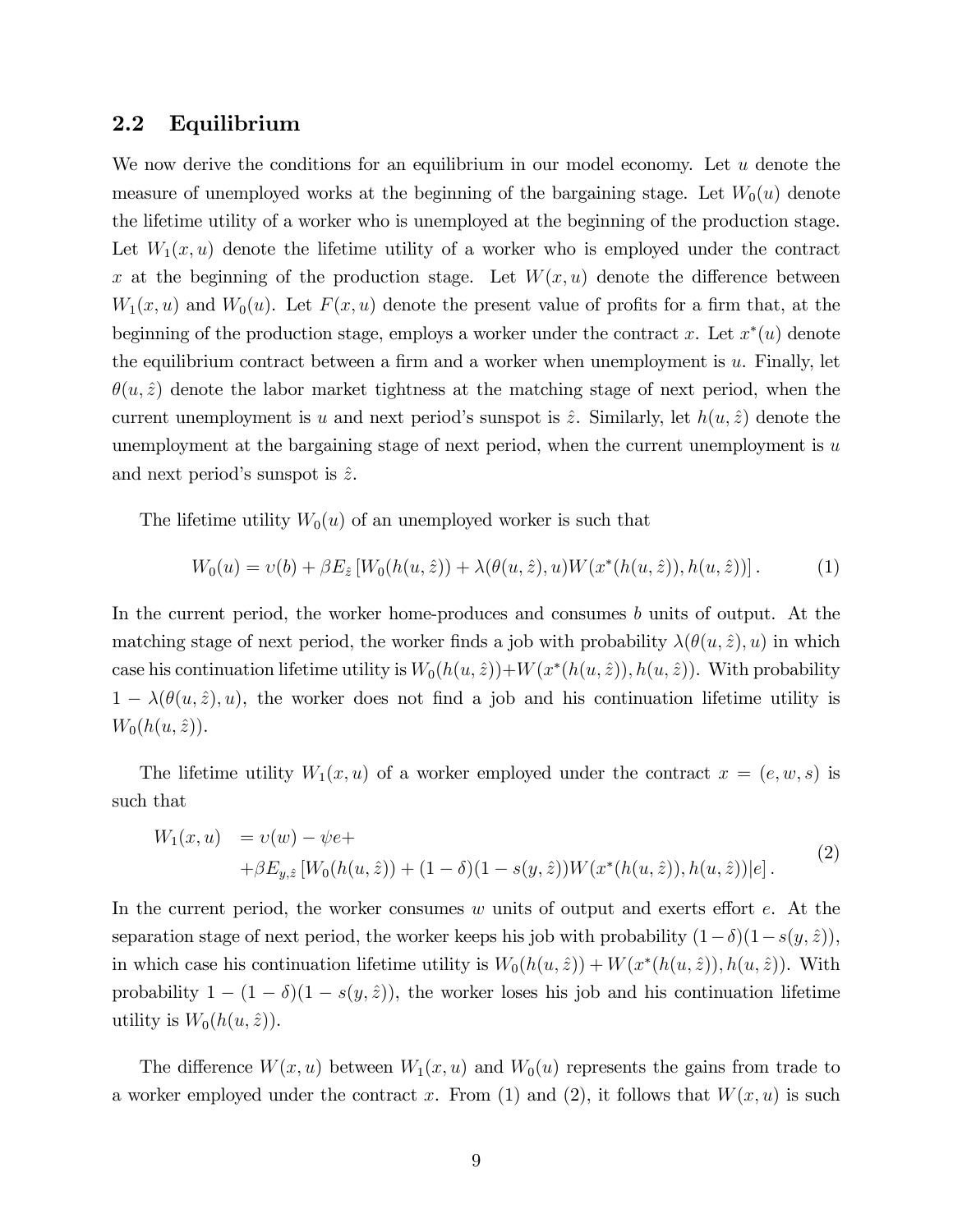that

$$
W(x, u) = v(w) - v(b) - ce ++ \beta E_{y, \hat{z}} \{ [(1 - \delta)(1 - s(y, \hat{z})) - \lambda(\theta(\hat{z}, u), u)] W(x^*(h(u, \hat{z})), h(u, \hat{z})) | e \}.
$$
 (3)

We find it useful to denote as  $V(u)$  the gains from trade for a worker employed under the equilibrium contract  $x^*(u)$ , i.e.  $V(u) = W(x(u), u)$ . We refer to  $V(u)$  as the equilibrium gains from trade accruing to the worker.

The present value of profits  $F(x, u)$  for a firm that employs a worker under the contract  $x = (e, w, s)$  is such that

$$
F(x, u) = E_y[y|e] + \beta E_{y, \hat{z}} [(1 - \delta)(1 - s(y, \hat{z})) F(x^*(h(u, \hat{z})), h(u, \hat{z}))|e]
$$
(4)

In the current period, the firm enjoys a profit equal to the expected output of the worker net of the wage. At the separation stage of next period, the firm retains the worker with probability  $(1 - \delta)(1 - s(y, \hat{z}))$ , in which case the firm's continuation present value of profits is  $F(x^*(h(u, \hat{z})), h(u, \hat{z}))$ . With probability  $1 - (1 - \delta)(1 - s(y, \hat{z}))$ , the firm loses the worker, in which case the firm's continuation present value of profits is zero. We find it useful to denote as  $J(u)$  the present value of profits for a firm that employs a worker at the equilibrium contract  $x^*(u)$ , i.e.  $J(u) = F(x^*(u), u)$ . We refer to  $J(u)$  as the equilibrium gains from trade accruing to the firm.

The equilibrium contract  $x^*(u)$  is the Axiomatic Nash Solution to the bargaining problem between the firm and the worker. That is,  $x^*(u)$  is such that

$$
\max_{x=(e,w,s)} W(x,u)F(x,u),\tag{5}
$$

subject to the logical constraints

$$
e \in \{0, 1\} \text{ and } s(y, \hat{z}) \in [0, 1],
$$

and the worker's incentive compatibility constraints

$$
\psi \leq \beta(p_h(1) - p_h(0))E_{\hat{z}}[(1 - \delta)(s(y_{\ell}, \hat{z}) - s(y_h, \hat{z}))V(h(u, \hat{z}))], \text{ if } e = 1,
$$
  

$$
\psi \geq \beta(p_h(1) - p_h(0))E_{\hat{z}}[(1 - \delta)(s(y_{\ell}, \hat{z}) - s(y_h, \hat{z}))V(h(u, \hat{z}))], \text{ if } e = 0.
$$

In words, the equilibrium contract  $x^*(u)$  maximizes the product between the gains from trade accruing to the worker,  $W(x, u)$ , and the gains from trade accruing to the firm,  $F(x, u)$ , among all contracts  $x$  that satisfy the worker's incentive compatibility constraints. The first incentive compatibility constraint states that, if the contract specifies  $e = 1$ , the cost to the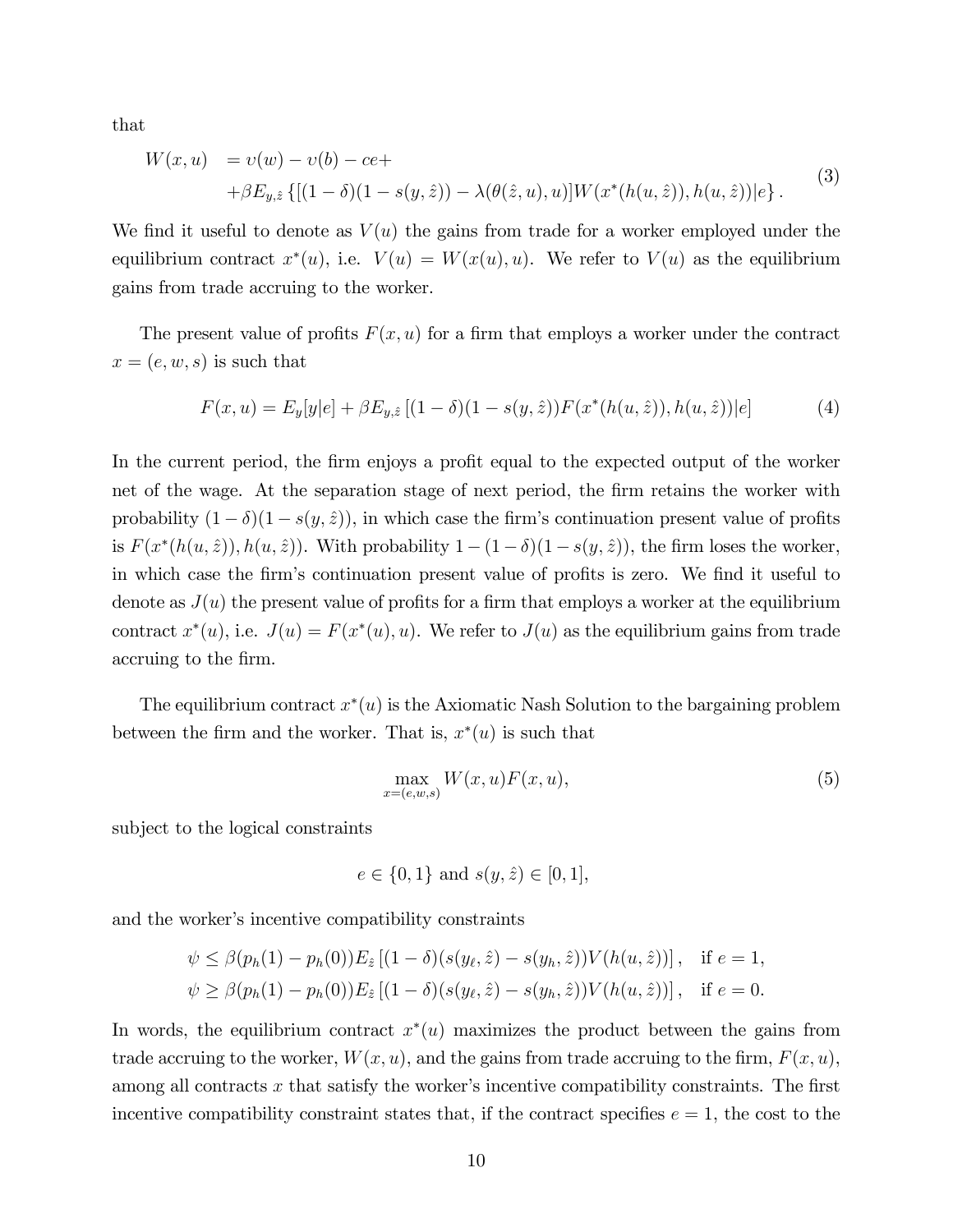worker from exerting effort must be smaller than the benefit. The second constraint states that, if the contract specifies  $e = 0$ , the cost to the worker from exerting effort must be greater than the benefit. The cost of effort is  $\psi$ . The benefit of effort is given by the effect of effort on the probability that the realization of output is high,  $p_h(1)-p_h(0)$ , times the effect of a high realization of output on the probability of keeping the job,  $(1-\delta)(s(y_\ell, \hat{z}) - s(y_h, \hat{z}))$ , times the value of the job to the worker,  $\beta V(h(u, \hat{z}))$ .

The equilibrium market tightness  $\theta(u, \hat{z})$  must be consistent with the firm's incentives to create vacancies. The cost to the firm from creating an additional vacancy is  $k$ . The benefit to the firm from creating an additional vacancy is given by the job-filling probability,  $\eta(\theta(u, \hat{z}), u)$ , times the value to the firm of filling a vacancy,  $J(h(u, \hat{z}))$ . The market tightness is consistent with the firm's incentives to create vacancies if  $k = \eta(\theta(u, \hat{z}), u)J(h(u, \hat{z}))$  when  $\theta(u, \hat{z}) > 0$ , and if  $k \ge \eta(\theta(u, \hat{z}), u)J(h(u, \hat{z}))$  when  $\theta(u, \hat{z}) = 0$ . Overall, the market tightness is consistent with the firm's incentives to create vacancies iff

$$
k \ge \eta(\theta(u, \hat{z}), u) J(h(u, \hat{z})) \text{ and } \theta(u, \hat{z}) \ge 0,
$$
\n
$$
(6)
$$

where the two inequalities hold with complementary slackness.

The equilibrium law of motion for unemployment,  $h(u, \hat{z})$ , must be consistent with the equilibrium firing probability  $s^*(y, \hat{z}, u)$  and with the job-finding probability  $\lambda(\theta(u, \hat{z}), u)$ . Specifically,  $h(u, \hat{z})$  must be such that

$$
h(u, \hat{z}) = u - u\mu(J(h(u, \hat{z}), u) + (1 - u)E_y[\delta + (1 - \delta)s^*(y, \hat{z}, u)], \qquad (7)
$$

where

$$
\mu(J, u) = \lambda \left( \eta^{-1} \left( \min\{k/J, 1\}, u \right), u \right),
$$

and  $\eta^{-1}(\min\{k/J, 1\}, u)$  is the labor market tightness that solves (6). The first term on the right-hand side of (7) is unemployment at the beginning of the bargaining stage in the current period. The second term in (7) is the measure of unemployed workers who become employed during the matching stage of next period, which is given by unemployment  $u$ times the probability that an unemployed worker becomes employed  $\mu(J(h(u, \hat{z}), u)$ . The last term in (7) is the measure of employed workers who become unemployed during the separation stage of next period. The sum of the three terms on the right-hand side of (7) is the unemployment at the beginning of the bargaining stage in the next period.

We are now in the position to define a recursive equilibrium for our model economy.

**Definition 1**: A Recursive Equilibrium is a tuple  $(W, F, V, J, x^*, h)$  such that: (i) The gains from trade accruing to the worker,  $W(x, u)$ , and to the firm,  $F(x, u)$ , satisfy (3) and (4) and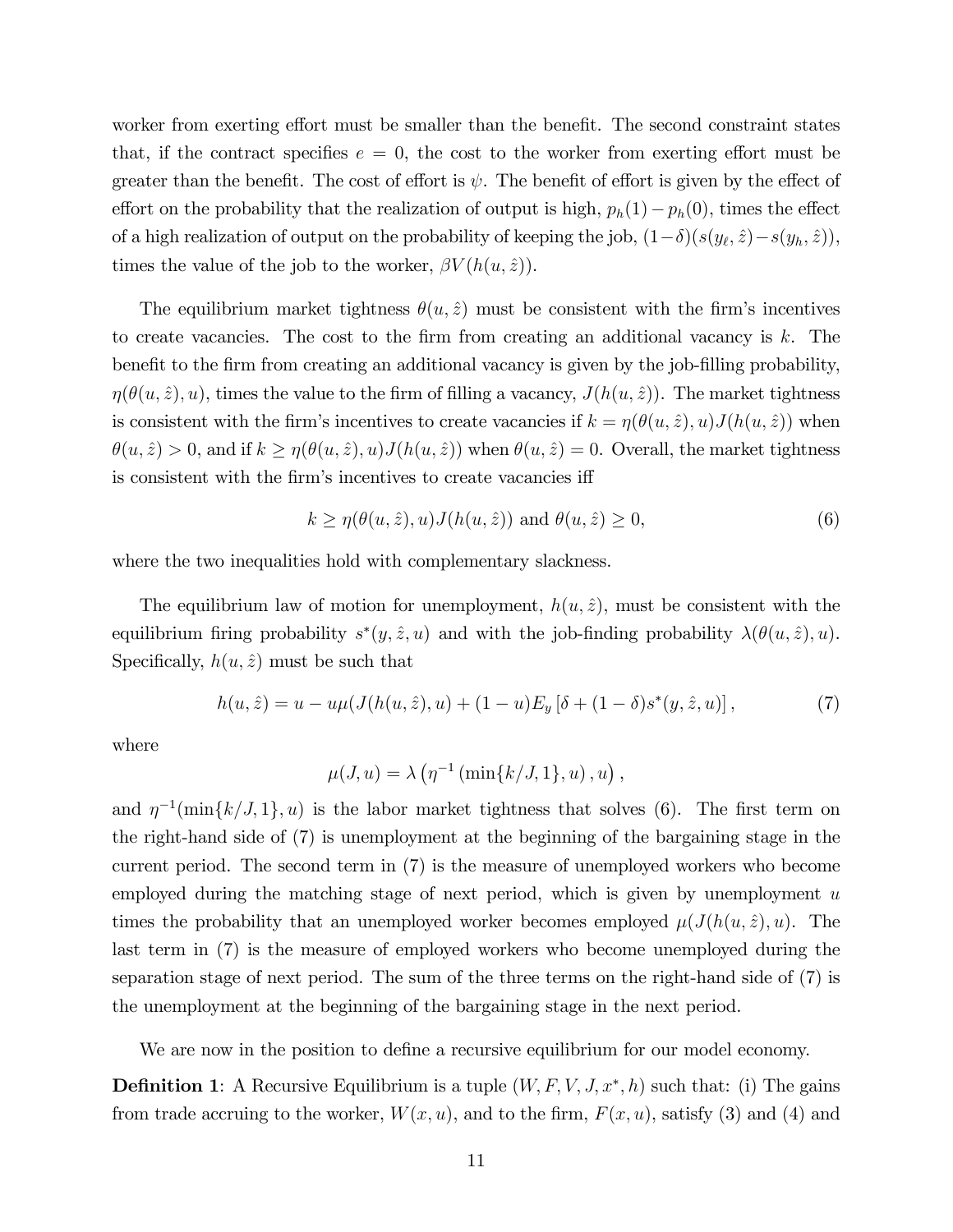$V(u) = W(x^*(u), u), J(u) = F(x^*(u), u);$  (ii) The employment contract  $x^*(u)$  satisfies (5); (iii) The law of motion  $h(u, \hat{z})$  satisfies (7).

Over the next three sections, we will characterize the properties of the recursive equilibrium. We are going to carry out the analysis under the maintained assumptions that the equilibrium gains from trade are strictly positive, i.e.  $J(u) > 0$  and  $V(u) > 0$ , and that the equilibrium contract requires the worker to exert effort, i.e.  $e^*(u) = 1$ . The first assumption guarantees that Örms and workers trade in the labor market, and the second assumption guarantees that firms and workers find it optimal to solve the moral hazard problem.<sup>6</sup>

## 3 Optimal Contract

In this section, we characterize the properties of the Axiomatic Nash Solution to the bargaining problem between the Örm and the worker. That is, we characterize the properties of the employment contract that maximizes the product of the gains from trade accruing to the worker and the gains from trade accruing to the firm subject to the worker's incentive compatibility constraint.<sup>7</sup> We refer to such contract as the optimal employment contract. Our key finding is that the worker is fired if and only if the realization of output is low and the realization of the state of the world is such that the cost to the worker from losing the job relative to the cost to the firm from losing the worker is sufficiently high.

We carry out the characterization of the optimal employment contract in four lemmas, all proved in Appendix A. In order to lighten up the notation, and without risk of confusion, we will drop the dependence of the gains from trade to the worker,  $W$ , and to the firm,  $F$ , as well as the dependence of the optimal contract,  $x^*$ , on unemployment in the current period, u. We will also drop the dependence of the continuation gains from trade to the worker and to the firm on unemployment in the current period and write  $V (h (u, \hat{z}))$  as  $V (\hat{z})$  and  $J(h(u, \hat{z}))$  as  $J(\hat{z})$ .

**Lemma 1:** Any optimal contract  $x^*$  is such that the worker's incentive compatibility holds with equality. That is,

$$
\psi = \beta(p_h(1) - p_h(0))E_{\hat{z}}[(1 - \delta)(s^*(y_\ell, \hat{z}) - s^*(y_h, \hat{z}))V(\hat{z})].
$$
\n(8)

<sup>&</sup>lt;sup>6</sup>It is straightforward to verify that the first assumption is satisfied as long as b is sufficiently low relative to  $p_h(1)y_h + p_\ell(1)y_\ell$ , and that the second assumption is satisfied as long as  $y_\ell$  is sufficiently low relative to  $y_h$ .

<sup>7</sup>As mentioned at the end of Section 2, we will carry out the analysis under the maintained assumptions that the gains from trade are strictly positive and that it is optimal to recommend the worker to exert effort.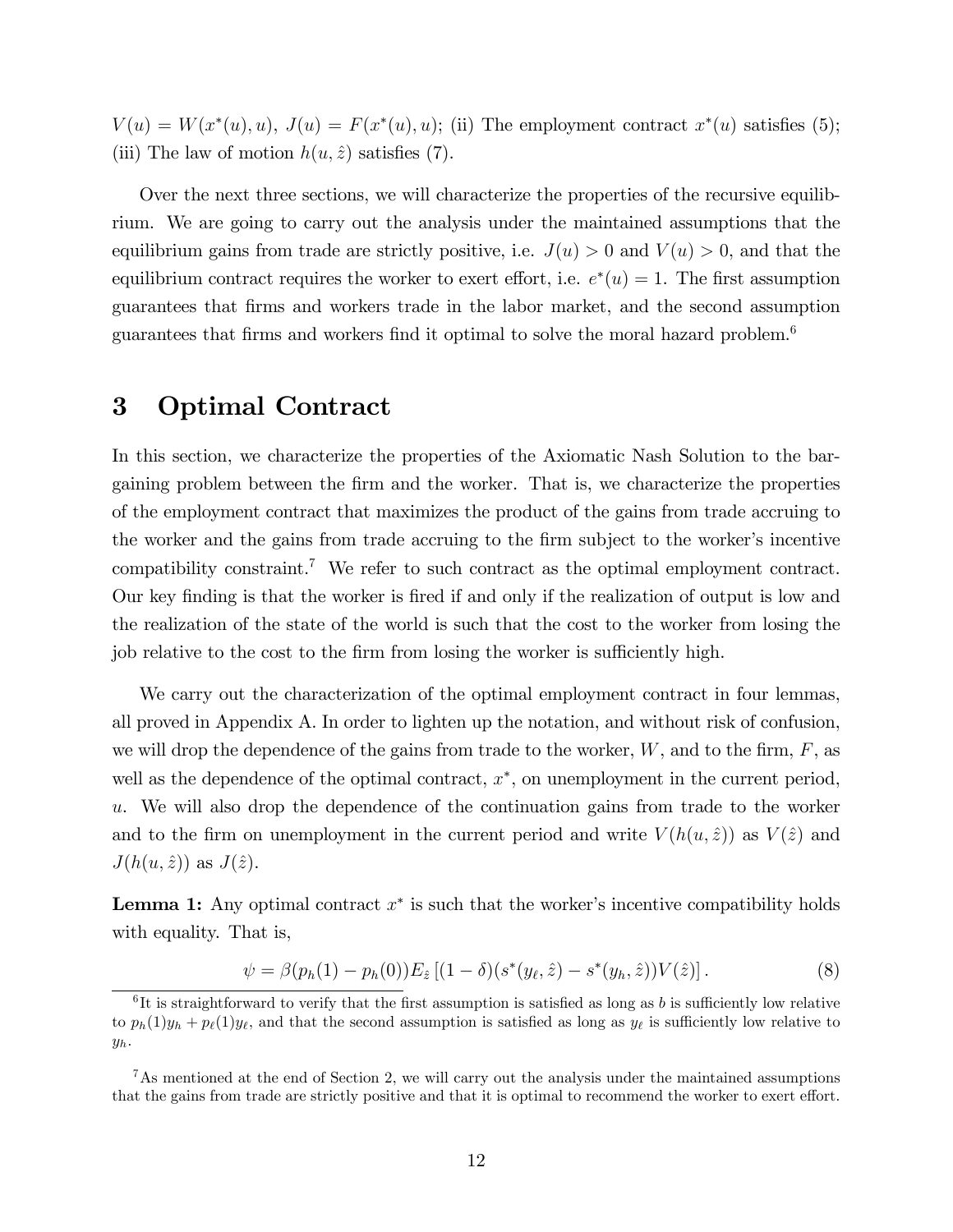To understand Lemma 1 consider a contract  $x$  such that the worker's incentive compatibility constraint is lax. Clearly, this contract prescribes that the worker is fired with some positive probability after a low realization of output, i.e.  $s(y_\ell, \hat{z})$ . If we lower  $s(y_\ell, \hat{z})$  by some small amount, the worker's incentive compatibility constraint is satisfied. Moreover, if the lower  $s(y_\ell, \hat{z})$ , the survival probability of the match increases. Since the continuation value of the match is strictly positive for both the worker and the Örm, an increase in the survival probability of the match raises the gains from trade accruing to the worker,  $W$ , the gains from trade accruing to the firm,  $F$ , and the Nash product W $F$ . Therefore, the contract x cannot be optimal.

**Lemma 2:** Any optimal contract  $x^*$  is such that, if the realization of output is high, the worker is fired with probability 0. That is, for all  $\hat{z} \in [0, 1],$ 

$$
s^*(y_h, \hat{z}) = 0. \tag{9}
$$

To understand Lemma 2 consider a contract x such that the worker is fired with positive probability when the realization of output is high, i.e.  $s(y_h, \hat{z}) > 0$ . If we lower the firing probability  $s(y_h, \hat{z})$ , the incentive compatibility constraint of the worker is relaxed. Moreover, if we lower the firing probability  $s(y_h, \hat{z})$ , the survival probability of the match increases. In turn, the increase in the survival probability of the match raises the gains from trade accruing to the worker,  $W$ , the gains from trade accruing to the firm,  $F$ , and the Nash product  $WF$ . Thus, the contract x cannot be optimal.

**Lemma 3:** Let  $\phi(\hat{z}) \equiv V(\hat{z})/J(\hat{z})$ . Any optimal contract  $x^*$  is such that, if the realization of output is low, the worker is fired with probability 1 if  $\phi(\hat{z}) > \phi^*$ , and the worker is fired with probability 0 if  $\phi(\hat{z}) < \phi^*$ . That is, for all  $\hat{z} \in [0, 1],$ 

$$
s^*(y_\ell, \hat{z}) = \begin{cases} 1, & \text{if } \phi(\hat{z}) > \phi^*, \\ 0, & \text{if } \phi(\hat{z}) < \phi^*. \end{cases}
$$
 (10)

Lemma 3 is one of the main results of the paper. It states that any optimal contract  $x^*$  is such that, if the realization of output is low, the worker is fired with probability 1 in states of the world  $\hat{z}$  in which the continuation gains from trade to the worker,  $V (\hat{z})$ , relative to the continuation gains from trade to the firm,  $J(\hat{z})$ , are above some cutoff, and the worker is fired with probability 0 in states of the world in which the ratio  $V(\hat{z})/J(\hat{z})$  is below the cutoff. There is a simple intuition behind this result. Firing is costly—as it destroys a valuable relationship—but also necessary—as it is the only tool to provide the worker with an incentive to exert effort. However, only the value of the destroyed relationship that would have accrued to the worker serves the purpose of providing incentives. The value of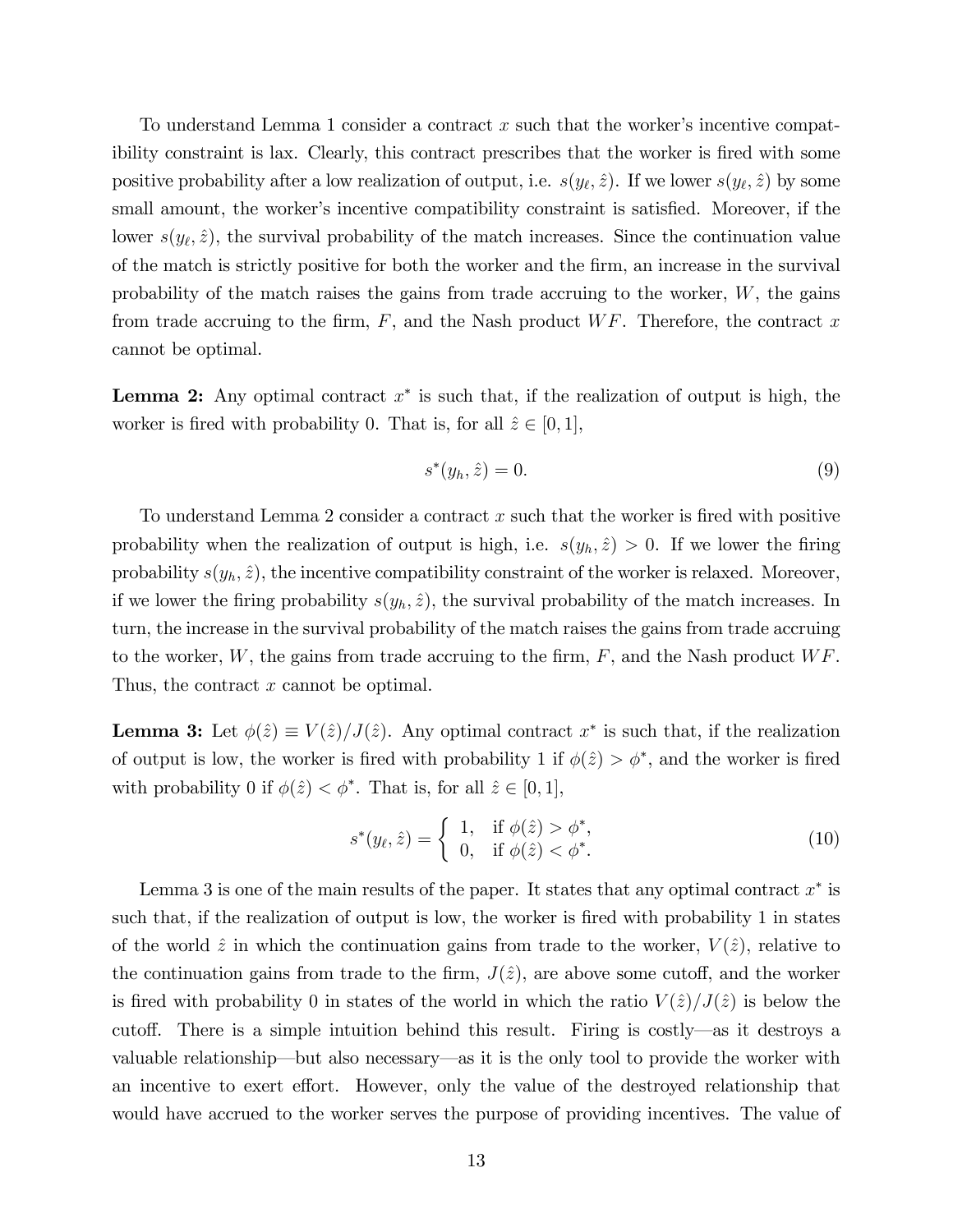the destroyed relationship that would have accrued to the firm is "collateral damage." The optimal contract minimizes the collateral damage by concentrating Öring in states of the world in which the value of the relationship to the worker would have been highest relative to the value of the relationship to the firm. In other words, the optimal contract minimizes the collateral damage by concentrating Öring in states of the world in which the cost to the worker from losing the job,  $V(\hat{z})$ , is highest relative to the cost to the firm from losing the worker,  $J(\hat{z})$ . Notice that this property of the optimal contract follows immediately from the linearity of the problem with respect to the firing probability, and it does not depend on the fact that the optimal contract maximizes the product of the gains from trade rather than the gains from trade to the Örm taking subject to delivering a given level of gains from trade to the worker. In this sense, the property is rather general to contractual environments in which firing takes place along the equilibrium path.

In any optimal contract  $x^*$ , the firing cutoff  $\phi^*$  is such that

$$
\psi = \beta(p_h(1) - p_h(0))(1 - \delta) \left[ \int_{\phi(\hat{z}) > \phi^*} V(\hat{z}) d\hat{z} + \int_{\phi(\hat{z}) = \phi^*} s^*(y_\ell, \hat{z}) V(\hat{z}) d\hat{z} \right], \tag{11}
$$

The above equation is the worker's incentive compatibility constraint (8) written in light of the fact that  $s^*(y_h, \hat{z})$  is given by (9) and  $s^*(y_\ell, \hat{z})$  is given by (10). Figure 1 plots the right-hand side of  $(11)$ , which is the worker's benefit from exerting effort, as a function of the firing cutoff  $\phi^*$ . On any interval  $[\phi_0, \phi_1]$  where the distribution of the random variable  $\phi(\hat{z})$ has positive density, the right-hand side of  $(11)$  is strictly decreasing in  $\phi^*$ . On any interval  $[\phi_0, \phi_1]$  where the distribution of  $\phi(\hat{z})$  has no density, the right-hand side of (11) is constant. At any value  $\phi$  where the distribution of  $\phi(\hat{z})$  has a mass point, the right-hand side of (11) can take on an interval of values, as the firing probability  $s^*(y_\ell, \hat{z})$  for  $\hat{z}$  such that  $\phi(\hat{z}) = \phi$ varies between 0 and 1. Overall, the right-hand side of (11) is a weakly decreasing function of the firing cutoff  $\phi^*$ .

In any optimal contract  $x^*$ , the firing cutoff  $\phi^*$  is such that the right-hand side of (11) is equal to the worker's cost  $\psi$  from exerting effort. There are three cases to consider. First, consider the case in which the right-hand side of (11) equals  $\psi$  at a point where the righthand side of (11) is strictly decreasing in  $\phi^*$ . In this case, the equilibrium firing cutoff is uniquely pinned down. Moreover, since the right-hand side of (11) is strictly decreasing in  $\phi^*$ , the random variable  $\phi(\hat{z})$  has no mass point at the equilibrium firing cutoff. Hence, in this case, the firm either fires the worker with probability 0 or with probability 1. This is the case of  $\psi_1$  in Figure 1. Second, consider the case in which the right-hand side of (11) equals  $\psi$  at a point where the right-hand side of (11) can take on a range of values. In this case, the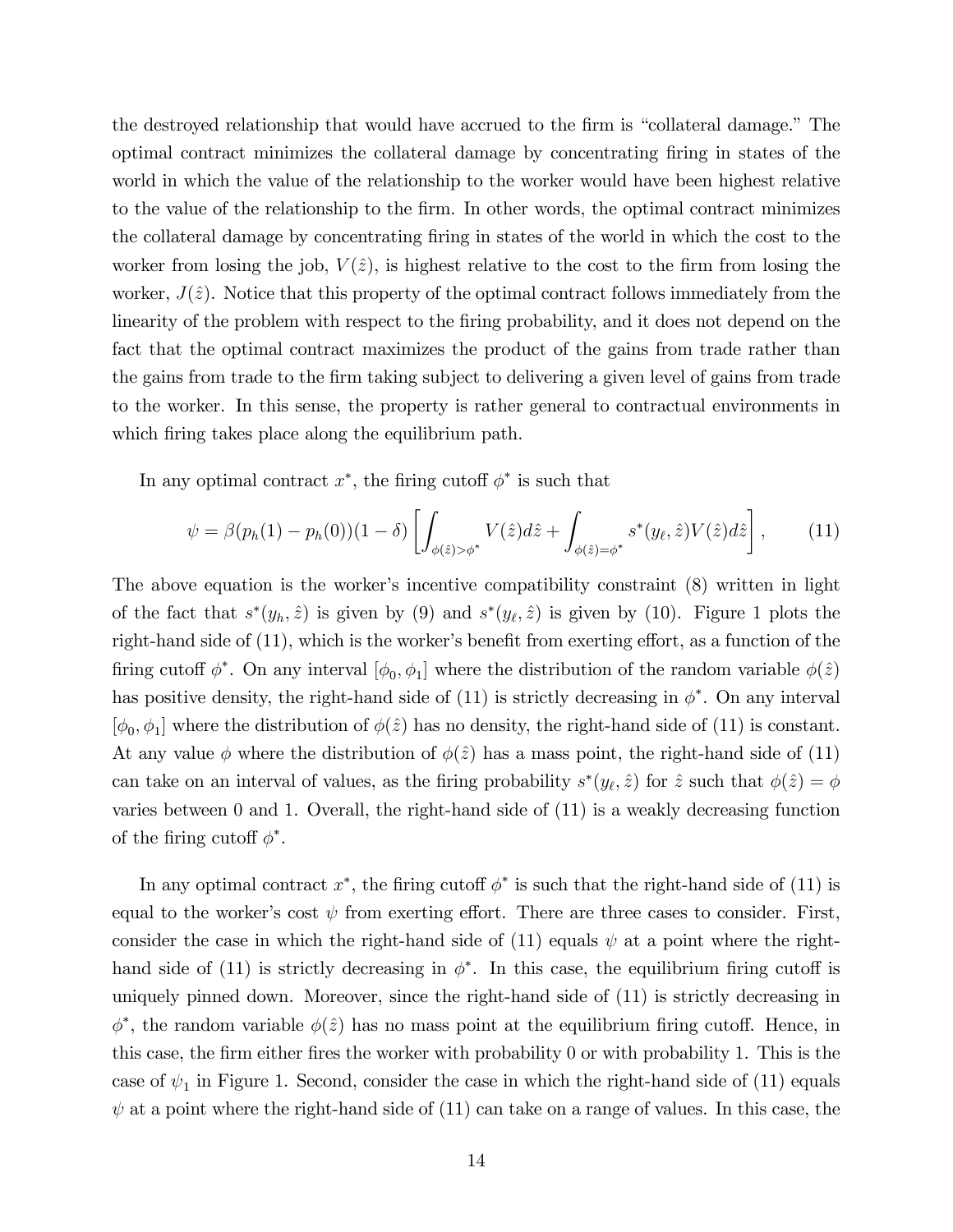

Figure 1: Equilibrium Cutoff  $\phi^*$ 

equilibrium firing cutoff is uniquely pinned down. However, the random variable  $\phi(\hat{z})$  has a mass point at the equilibrium firing cutoff. Hence, in this case, for any realization of  $\phi(\hat{z})$ equal to the equilibrium firing cutoff, the firm fires the worker with the probability  $s^*(y_\ell, \hat{z})$ that satisfies (11). This is the case of  $\psi_2$  in Figure 1. Finally, consider the case in which there is an interval of values of  $\phi(\hat{z})$  such that the right-hand side of (11) equals  $\psi$ . In this case, the equilibrium firing cutoff can take on any value in the interval. However, the choice of the cutoff is immaterial, as the probability that the random variable  $\phi(\hat{z})$  falls in the interval is zero. This is the case of  $\psi_3$  in Figure 1. In any of the three cases, the equilibrium firing cutoff is effectively unique and so is the firing probability for any realization of the random variable  $\phi(\hat{z})$ .

**Lemma 4:** Any optimal contract  $x^*$  is such that the wage  $w^*$  satisfies

$$
\frac{W(x^*)}{F(x^*)} = \frac{\upsilon'(w^*)}{1}.\tag{12}
$$

Lemma 4 states that any optimal contract  $x^*$  prescribes a wage such that the ratio of the marginal utility of consumption to the worker to the marginal utility of consumption to the firm,  $v'(w^*)/1$ , is equal to the ratio of the equilibrium gains from trade accruing to the worker to the equilibrium gains from trade accruing to the firm,  $W(x^*)/F(x^*) = V/J$ . This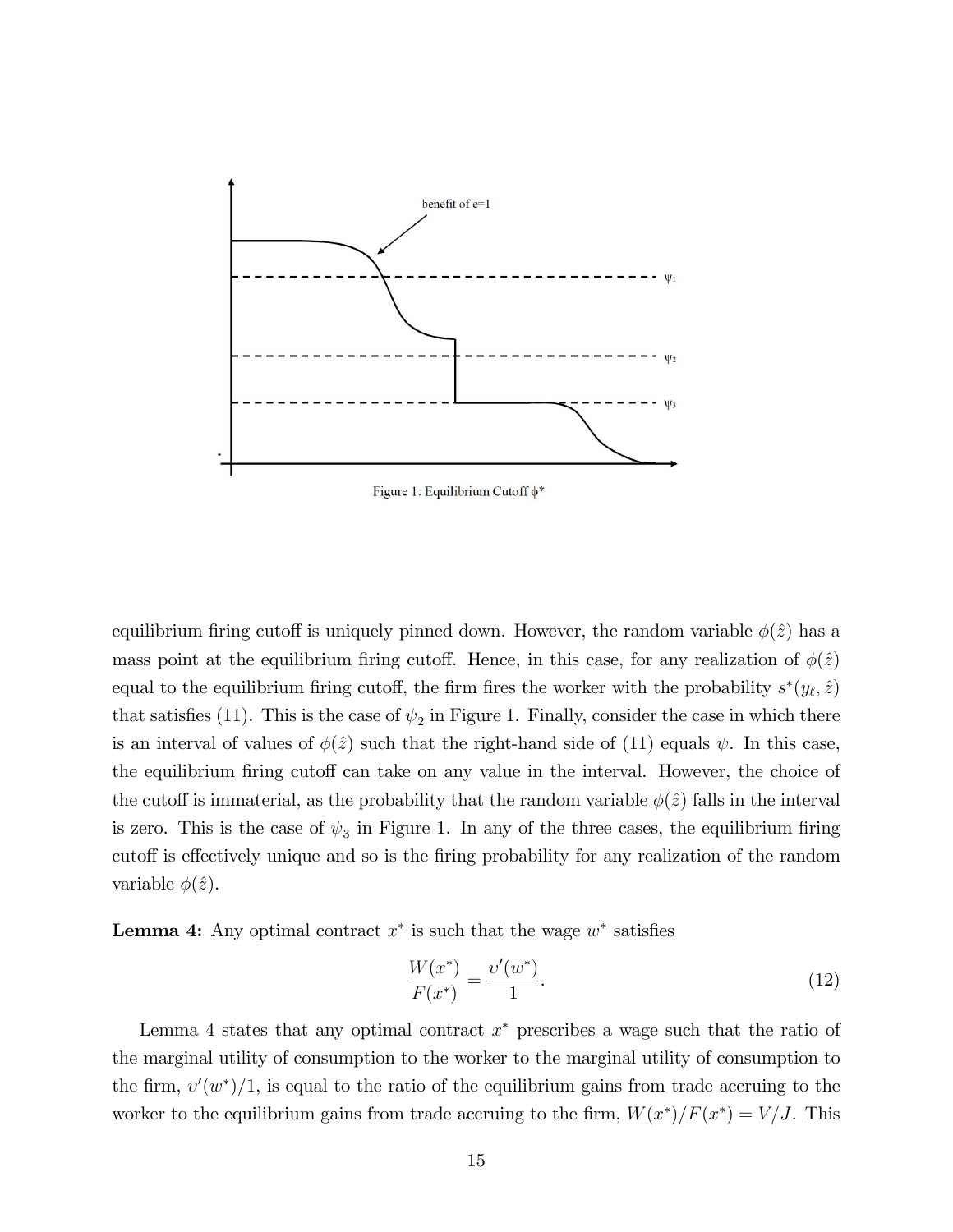is the standard optimality condition for the wage in the Axiomatic Nash Solution. Lemma 4 is important, as it tells us that the relative gains from trade accruing to the worker are higher in states of the world in which the worker's wage is lower. Hence, it follows from Lemma 3 that the optimal contract is such that the firm fires the worker if and only if the realization of output is low and the realization of the state of the world is such that the worker's wage next period would have been sufficiently low.

We are now in the position to summarize the characterization of the optimal contract.

**Theorem 1**: (*Contracts*) Any optimal contract  $x^*$  is such that: (i) the worker is paid the wage  $w^*$  given by (12); (ii) If the realization of output is high, the worker is fired with probability  $s^*(y_h, \hat{z})$  given by (9); (iii) If the realization of output is low, the worker is fired with probability  $s^*(y_\ell, \hat{z})$  given by (10), where the  $\phi^*$  is uniquely pinned down by (11).

## 4 Properties of Equilibrium

In this section, we characterize the properties of the equilibrium. First, we characterize the role of the sunspot within a period. We show that there exists a Perfect Coordination Equilibrium in which all firms fire their non-performing workers with probability 1 for some realization of the sunspot and with probability 0 for the other realizations of the sunspot. In this equilibrium, firms use the sunspot to randomize over keeping or firing their non-performing workers in a perfectly correlated fashion. There is also a No Coordination Equilibrium in which firms fire workers with the same probability independently of the realization of the sunspot. In this equilibrium, firms randomize over firing or keeping their non-performing workers independently from each other. However, we show that the No Coordination Equilibrium only exists because of the Örms randomize simultaneously and have to rely on an inherently meaningless signal to coordinate. Indeed, we show that, in a version of the model where Örms randomize sequentially, the unique equilibrium is the one with perfect coordination. Finally, we establish the existence and characterize the properties of the recursive equilibrium of the economy.

### 4.1 Stage Equilibrium

In any Recursive Equilibrium, the probability  $s^*(y_\ell, \hat{z})$  with which firms fire non-performing workers and the worker's relative gains from trade  $\phi(\hat{z})$  must simultaneously satisfy two conditions. For any  $\hat{z}$ , the firing probability  $s^*(y_\ell, \hat{z})$  must be part of the optimal employment contract given the worker's relative gains from trade  $\phi(\hat{z})$  and the probability distribution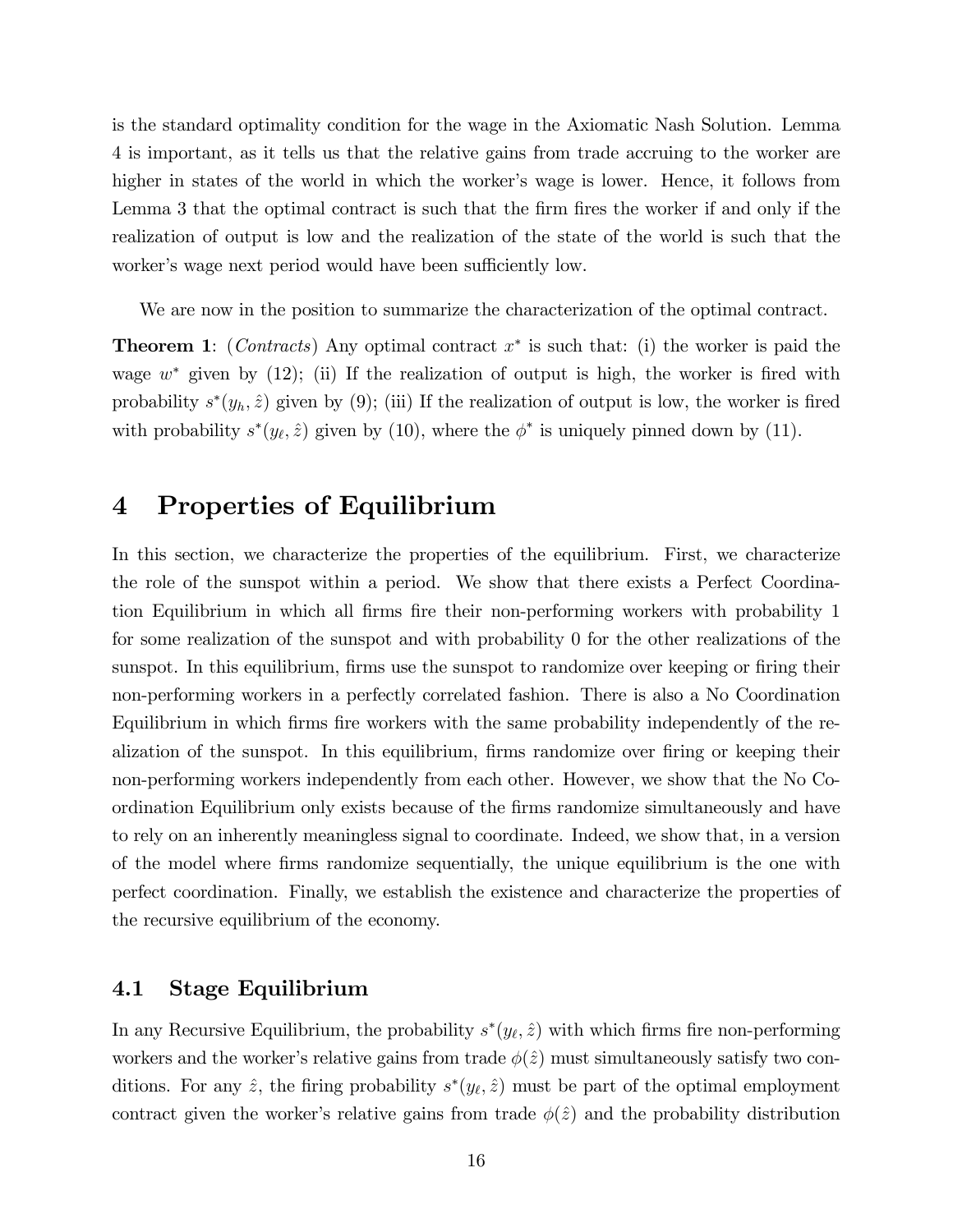of the workerís relative gains from trade across realizations of the sunspot. Moreover, for any  $\hat{z}$ , the worker's relative gains from trade  $\phi(\hat{z})$  must be those implied by the evolution of unemployment, given the firing probability  $s^*(y_\ell, \hat{z})$ . Formally, in any equilibrium, the functions  $\phi(\hat{z})$  and  $s^*(y_\ell, \hat{z})$  must be a fixed-point of the mapping we just described. Borrowing language from game theory, we refer to such a fixed-point as the *stage equilibrium*, as it describes the key outcomes of the economy within one period.

We first characterize the effect of the firm's firing probability  $s^*(y_\ell, \hat{z})$  on the worker's relative gains from trade  $\phi(\hat{z})$ . Given that unemployment at the beginning of the period is u and that the firing probability at the separation stage is  $s(\hat{z}) = s^*(y_\ell, \hat{z})$ , the law of motion (7) implies that unemployment at the bargaining stage is  $\hat{u}(s(\hat{z}))$  such that

$$
\hat{u}(s(\hat{z})) = u - \mu(J(\hat{u}(s(\hat{z}))), u) + (1 - u)(\delta + (1 - \delta)p_{\ell}(1)s(\hat{z})).
$$
\n(13)

We conjecture that the gains from trade accruing to the firm are a strictly increasing function of unemployment, i.e.  $J(\hat{u}(s(\hat{z})))$  is strictly increasing in  $\hat{u}(s(\hat{z}))$ . Under this conjecture, there is a unique  $\hat{u}(s(\hat{z}))$  that satisfies (13) and  $\hat{u}(s(\hat{z}))$  is strictly increasing in the firing probability  $s(\hat{z})$ .

Given that unemployment at the bargaining stage is  $\hat{u}(s(\hat{z}))$ , the worker's wage is  $w^*(\hat{u}(s(\hat{z})))$ . Then, it follows from the optimality condition  $(12)$  that the worker's relative gains from trade are such that

$$
\phi(\hat{z}) = \frac{V(\hat{u}(s(\hat{z})))}{J(\hat{u}(s(\hat{z})))} = \frac{v'(w^*(\hat{u}(s(\hat{z}))))}{1}.
$$
\n(14)

We conjecture that the wage is a strictly decreasing function of unemployment, i.e.  $w^*(\hat{u}(s(\hat{z})))$ is strictly decreasing in  $\hat{u}(s(\hat{z}))$ . Under this conjecture, the worker's relative gains from trade  $\phi(\hat{z})$  are strictly increasing in the unemployment  $\hat{u}(s(\hat{z}))$  and, since  $\hat{u}(s(\hat{z}))$  is strictly increasing in  $s(\hat{z})$ , they are also strictly increasing in the firing probability  $s(\hat{z})$ . The solid red line in Figure 2 illustrates the effect of the firing probability on the worker's relative gains from trade.

The conjectures that the worker's wage is decreasing in unemployment and the firm's gains from trade are increasing in unemployment are natural and will be verified in Section 4.3. Intuitively, when the matching function has decreasing returns to scale, an increase in unemployment tends to lower the job-finding probability of unemployed workers. In turn, a decline in the job-finding probability lowers the value of unemployment. Since the value of unemployment is the worker's outside option in bargaining, the equilibrium wage falls and the worker's relative gains from trade increase.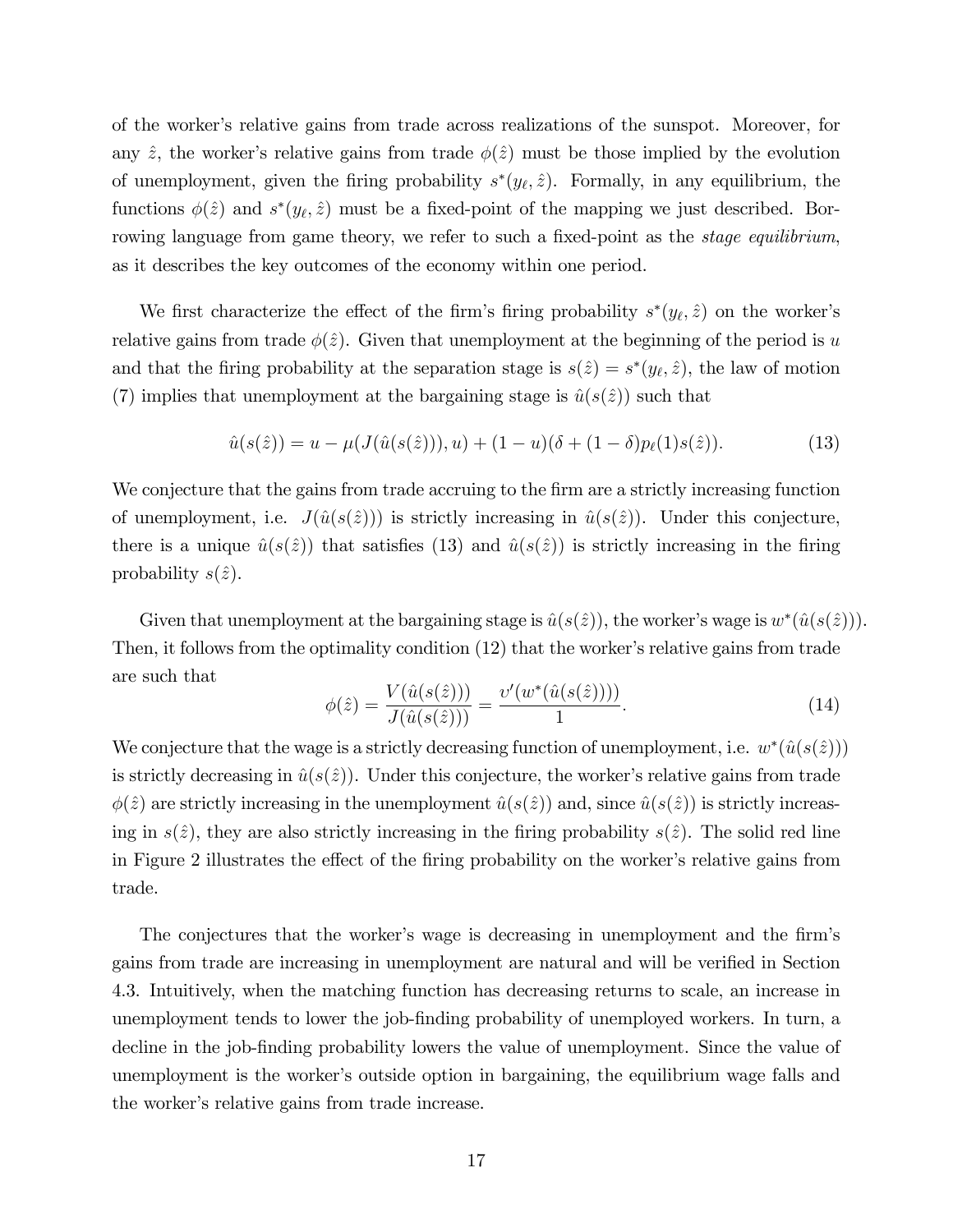

Figure 2: Stage Equilibrium

Next, we characterize the effect of the worker's relative gains from trade  $\phi(\hat{z})$  on the probability  $s(\hat{z}) = s^*(y_\ell, \hat{z})$  with which firms fire their non-performing workers. From the optimality condition (10), it follows that the firing probability  $s(\hat{z})$  is such that

$$
s^*(y_\ell, \hat{z}) = \begin{cases} 0, & \text{if } \phi(\hat{z}) < \phi^*, \\ \in [0, 1], & \text{if } \phi(\hat{z}) = \phi^*, \\ 1, & \text{if } \phi(\hat{z}) > \phi^*, \end{cases}
$$
(15)

where  $\phi^*$  is implicitly defined by the worker's incentive compatibility constraint (11). As explained in the previous section, the higher are the worker's relative gains from trade in  $\hat{z}$ , the stronger is the firm's incentive to fire its non-performing workers in that state of the world. The dashed green line in Figure 2 illustrates the effect of the worker's relative gains from trade  $\phi(\hat{z})$  on the firing probability  $s(\hat{z})$ .

For any realization  $\hat{z}$  of the sunspot, the firing probability must be optimal given the worker's gains from trade (i.e. we must be on the dashed green line) and the worker's gains from trade must be consistent with the Öring probability (i.e. we must be on the solid red line). As it is clear from Figure 2, for any realization of  $\hat{z}$ , only three outcomes are possible: points A, B and C. The first outcome, point A, is such that the firm's firing probability  $s(\hat{z})$  is zero, and the worker's relative gains from trade  $\phi(\hat{z})$  are smaller than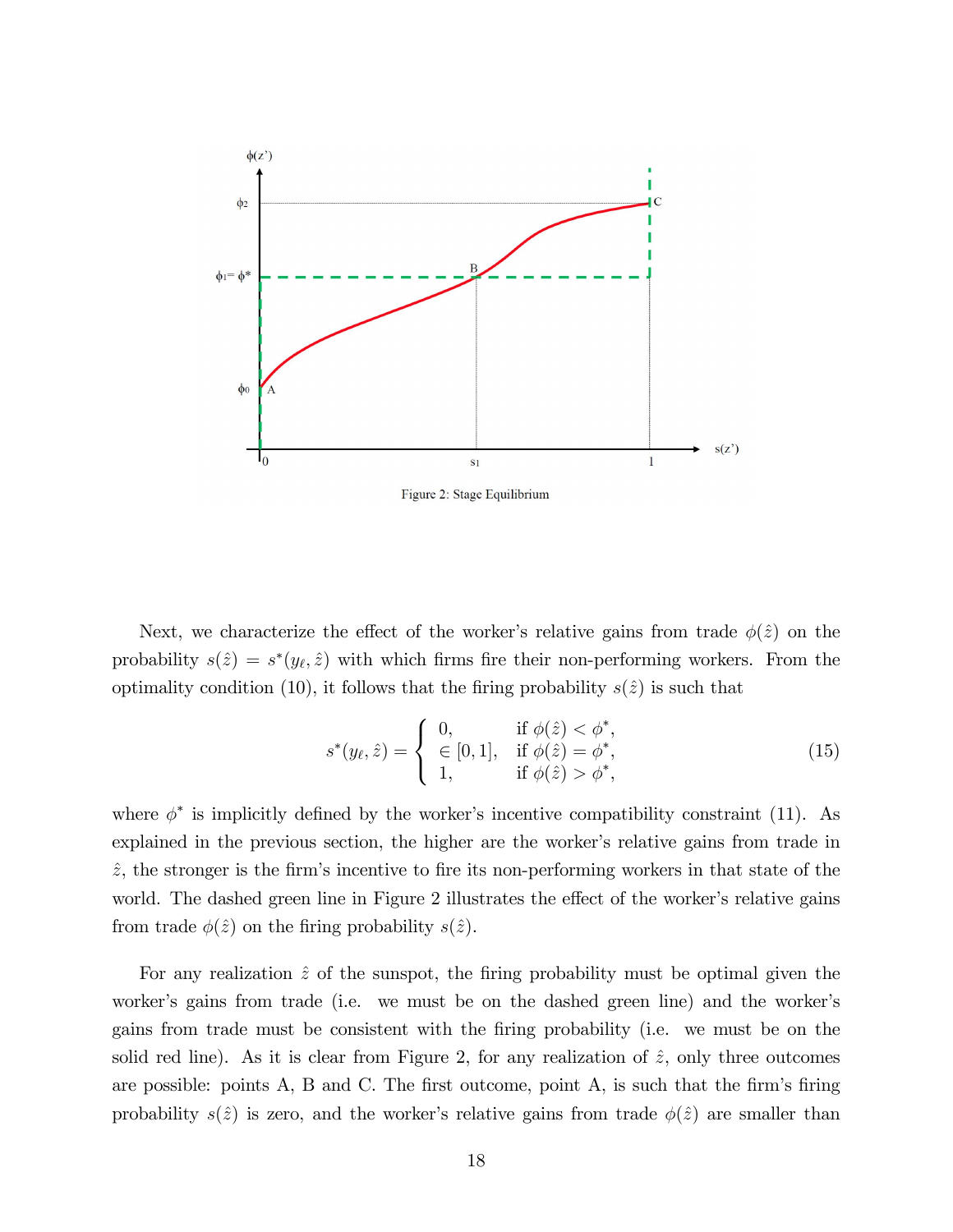$\phi^*$ . The second outcome, point B, is such that the firm's firing probability  $s(\hat{z})$  is greater than zero and smaller than one, and the worker's relative gains from trade  $\phi(\hat{z})$  are equal to  $\phi^*$ . The third outcome, point C, is such that the firm's firing probability  $s(\hat{z})$  is one, and the worker's relative gains from trade  $\phi(\hat{z})$  are greater than  $\phi^*$ . The coexistence of multiple outcomes is a consequence of the fact that Örms have a desire to coordinate the outcome of the randomization over firing or keeping their workers. If other firms are more likely to Öre their workers in one state of the world than in another, an individual Örm wants to do the same, because, in the state of the world where other firms are more likely to fire their workers, unemployment is higher and so are the worker's relative gains from trade.

Let  $Z_0$  denote the realizations of the sunspot for which firms fire non-performing workers with probability 0, and let  $\pi_0$  denote the measure of  $Z_0$ . Let  $Z_1$  denote the realizations of the sunspot for which firms fire non-performing workers with a probability  $s^*(y_\ell, \hat{z}) = s_1 \in (0, 1)$ , and let  $\pi_1$  denote the measure of  $Z_1$ . Similarly, let  $Z_2$  denote the realizations of the sunspot for which firms fire non-performing workers with probability 1, and let  $\pi_2$  denote the measure of  $Z_2$ .

Depending on the value of  $\pi_1$ , we can identify three different types of stage equilibria. If  $\pi_1 = 1$ , we have a *No Coordination Equilibrium*. In this equilibrium, firms fire the nonperforming workers with probability  $s^*(y_\ell, \hat{z}) = s_1 \in (0, 1)$  for all  $\hat{z} \in [0, 1]$ . Basically, firms ignore the sunspot and randomize over firing or keeping their non-performing workers independently from each other. In a No Coordination Equilibrium, the worker's incentive compatibility constraint (11) becomes

$$
\psi = \beta(p_h(1) - p_h(0))(1 - \delta)s_1 V(\hat{u}(s_1)). \tag{16}
$$

When we solve the constraint with respect to  $s<sub>1</sub>$ , we find that the constant probability with which firms fire their non-performing workers is

$$
s_1 = \frac{\psi}{\beta(p_h(1) - p_h(0))(1 - \delta)V(\hat{u}(s_1))}.
$$
\n(17)

If  $\pi_1 = 0$ , we have a *Perfect Coordination Equilibrium*. In this equilibrium, firms fire their non-performing workers with probability 0 for the realizations of the sunspot  $\hat{z} \in Z_0$ , and with probability 1 for the other realization of the sunspot. Basically, firms use the sunspot to randomize over firing or keeping their non-performing workers in a perfectly correlated fashion. In a Perfect Coordination Equilibrium, the worker's incentive compatibility constraint (11) becomes

$$
\psi = \beta(p_h(1) - p_h(0))(1 - \delta)\pi_2 V(\hat{u}(1)).
$$
\n(18)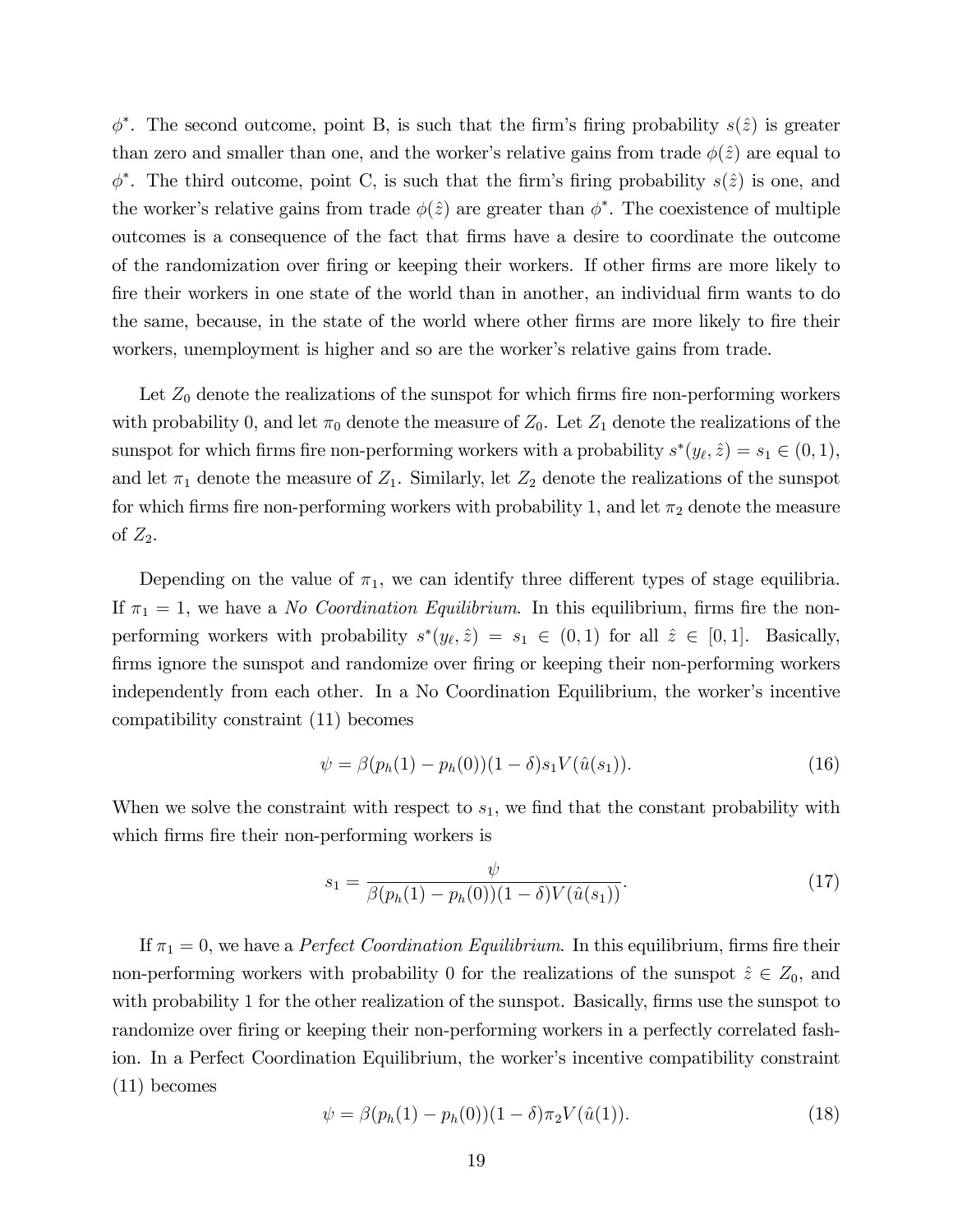When we solve the constraint with respect to  $\pi_2$ , we find that the probability with which firms coordinate on firing all of their non-performing workers is given by

$$
\pi_2 = \frac{\psi}{\beta(p_h(1) - p_h(0))(1 - \delta)V(\hat{u}(1))}.
$$
\n(19)

If  $\pi_1 \in (0, 1)$ , we have a *Partial Coordination Equilibrium*. In this equilibrium, firms fire workers with probability  $s^*(y_\ell, \hat{z}) = s_1 \in (0, 1)$  for all  $\hat{z} \in Z_1$ . Hence, when  $\hat{z} \in Z_1$ , firms randomize over firing or keeping their non-performing workers independently from each other. However, if  $\hat{z} \notin Z_1$ , firms fire their workers with probability 0 if  $\hat{z} \in Z_0$  and with probability 1 if  $\hat{z} \in Z_2$ . Hence, when  $\hat{z} \notin Z_1$ , firms use the sunspot to randomize over firing or keeping their non-performing workers in a correlated fashion. Overall, a Partial Correlation Equilibrium is a combination of a No Coordination and a Perfect Coordination Equilibrium. In a Partial Coordination Equilibrium, the worker's incentive compatibility constraint (11) becomes

$$
\psi = \beta(p_h(1) - p_h(0))(1 - \delta) [\pi_1 s_1 V(\hat{u}(s_1)) + \pi_2 V(\hat{u}(1))]. \tag{20}
$$

When we solve the constraint with respect to  $s$ , we find that the constant probability with which firms fire their non-performing workers for  $\hat{z} \in Z_1$  is

$$
s_1 = \frac{\psi - \beta(p_h(1) - p_h(0))(1 - \delta)\pi_2 V(\hat{u}(1))}{\beta(p_h(1) - p_h(0))(1 - \delta)\pi_1 V(\hat{u}(s_1))}.
$$
\n(21)

The above results are summarized in Theorem 2.

Theorem 2: (Stage Equilibrium). Three 1-Period Equilibria exist: (i) No Coordination Equilibrium where  $s^*(y_\ell, \hat{z}) = s_1$  for all  $\hat{z} \in Z_1$ , where  $Z_1$  has probability measure  $\pi_1 = 1$ and  $s_1$  is given by (17); (ii) Perfect Coordination Equilibrium where  $s^*(y_\ell, \hat{z}) = 0$  for all  $\hat{z} \in Z_0$  and  $s^*(y_\ell, \hat{z}) = 1$  for all  $\hat{z} \in Z_2$ , where  $Z_0$  has probability measure  $1 - \pi_2$  and  $Z_2$  has probability measure  $\pi_2$  and  $\pi_2 \in (0,1)$  is given by (19); (iii) Partial Coordination Equilibrium where  $s^*(y_\ell, \hat{z}) = 0$  for all  $\hat{z} \in Z_0$ ,  $s^*(y_\ell, \hat{z}) = s_1$  for all  $\hat{z} \in Z_1$ , and  $s^*(y_\ell, \hat{z}) = 1$ for all  $\hat{z} \in Z_2$ , where  $Z_1$  has probability measure  $\pi_0 \in (0, 1)$  and  $s_1$  is given by (21).

The Perfect Coordination Equilibrium exists because firms have an incentive to coordinate the outcome of the randomization over firing and keeping their non-performing workers in order to minimize the "collateral damage" involved in providing workers with incentives. Moreover, firms are able to coordinate the outcome of the randomization because of the sunspot. The No Coordination Equilibrium and the Partial Coordination Equilibrium exist because the sunspot is inherently meaningless and, hence, there always exist an equilibrium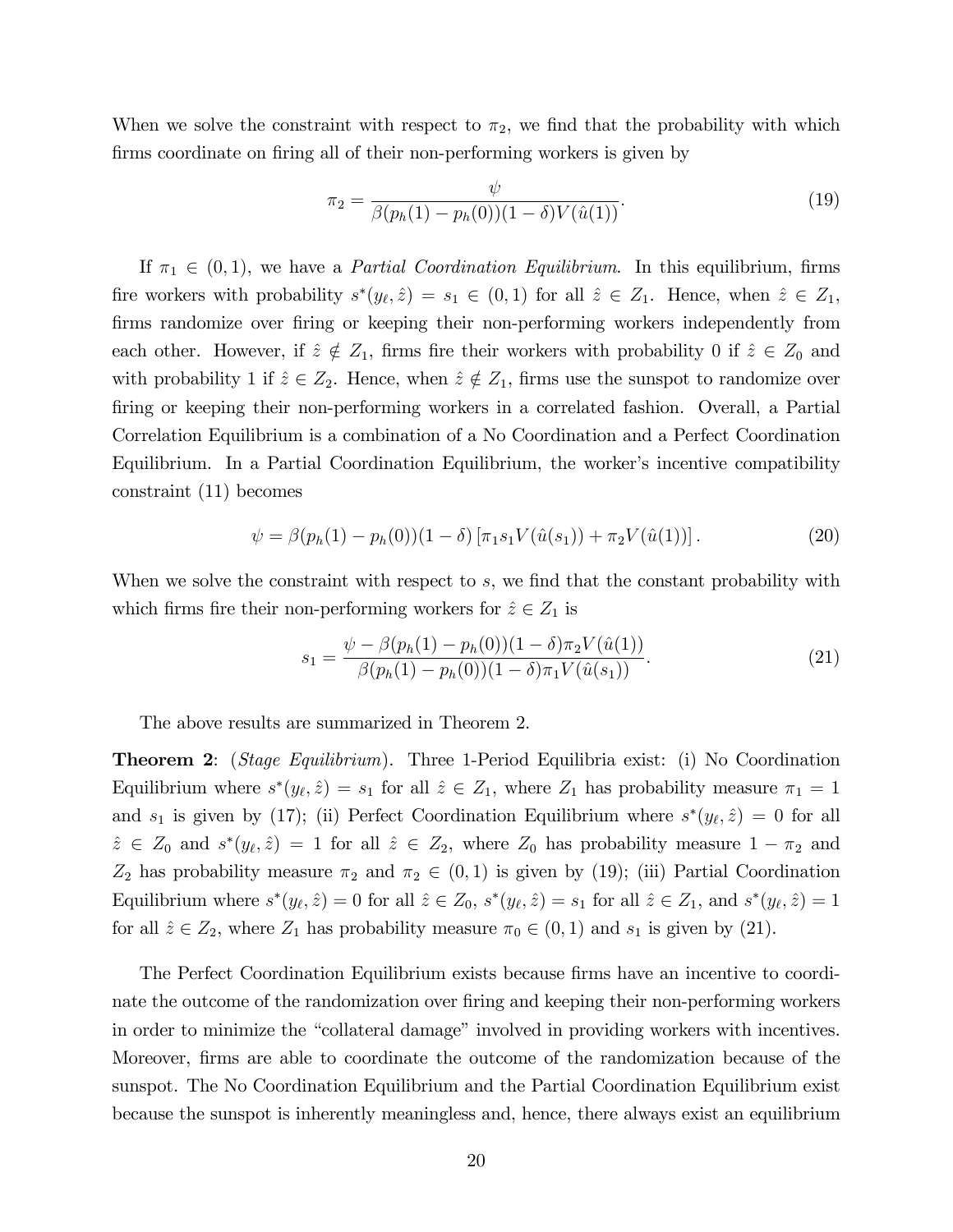in which it is ignored. However, if firms do not need to rely on an inherently meaningless signal to coordinate, they will always be able to do so and the No Coordination and Partial Coordination Equilibria will disappear. Indeed, in the next subsection, we consider a version of the stage game in which Örms Öre sequentially and show that its unique equilibrium is the one with perfect coordination.

In a Perfect Coordination Equilibrium the economy experiences aggregate fluctuations: for some realizations of the sunspot, all of the firms fire their non-performing workers and unemployment is high; for other realizations of the sunspot, all of the firms keep their nonperforming workers and unemployment is low. First, notice that these aggregate fluctuations are endogenous. Indeed, they do not originate from exogenous shocks to fundamentals, or from exogenous shocks to the selection of the equilibrium played by the market participants. They are caused by the fact that, in the unique robust equilibrium, different firms randomize over firing or not firing in a correlated fashion. Second, notice that these aggregate fluctuations are stochastic. Indeed, the economy does not follow a more or less complicated deterministic path (as in the earlier literature on endogenous cycles), but a genuinely stochastic process. We believe that our model is the first example of a theory of endogenous and stochastic fluctuations. In fact, we do not know of any other model where the stochastic process for aggregate áuctuations is an equilibrium outcome as it is in our model (see equation (19)).

### 4.2 Equilibrium Refinement

As we discussed above, the existence of No Coordination and Partial Coordination Equilibria is an artifact of the simplifying assumption that all firms randomize over firing or keeping non-performing workers simultaneously. When firms randomize simultaneously, they need to rely on the sunspot to correlate the outcome of their randomization. However, since the sunspot is inherently meaningless, there is always an equilibrium in which the sunspot is ignored and Örms cannot correlate the outcome of their randomization. In this subsection, we consider a version of the environment in which firms randomize over firing or keeping their non-performing workers sequentially. We show that, Örms moving later can always condition their randomization on the outcome of Örms moving earlier and, hence, the unique equilibrium is the one with perfect coordination.

Here is a formal description of the modified environment. Let  $1 - u$  denote the measure of employed workers at the bargaining stage of the current period. The measure of employed workers is equally divided into a large number  $NK$  firms, each employing one worker of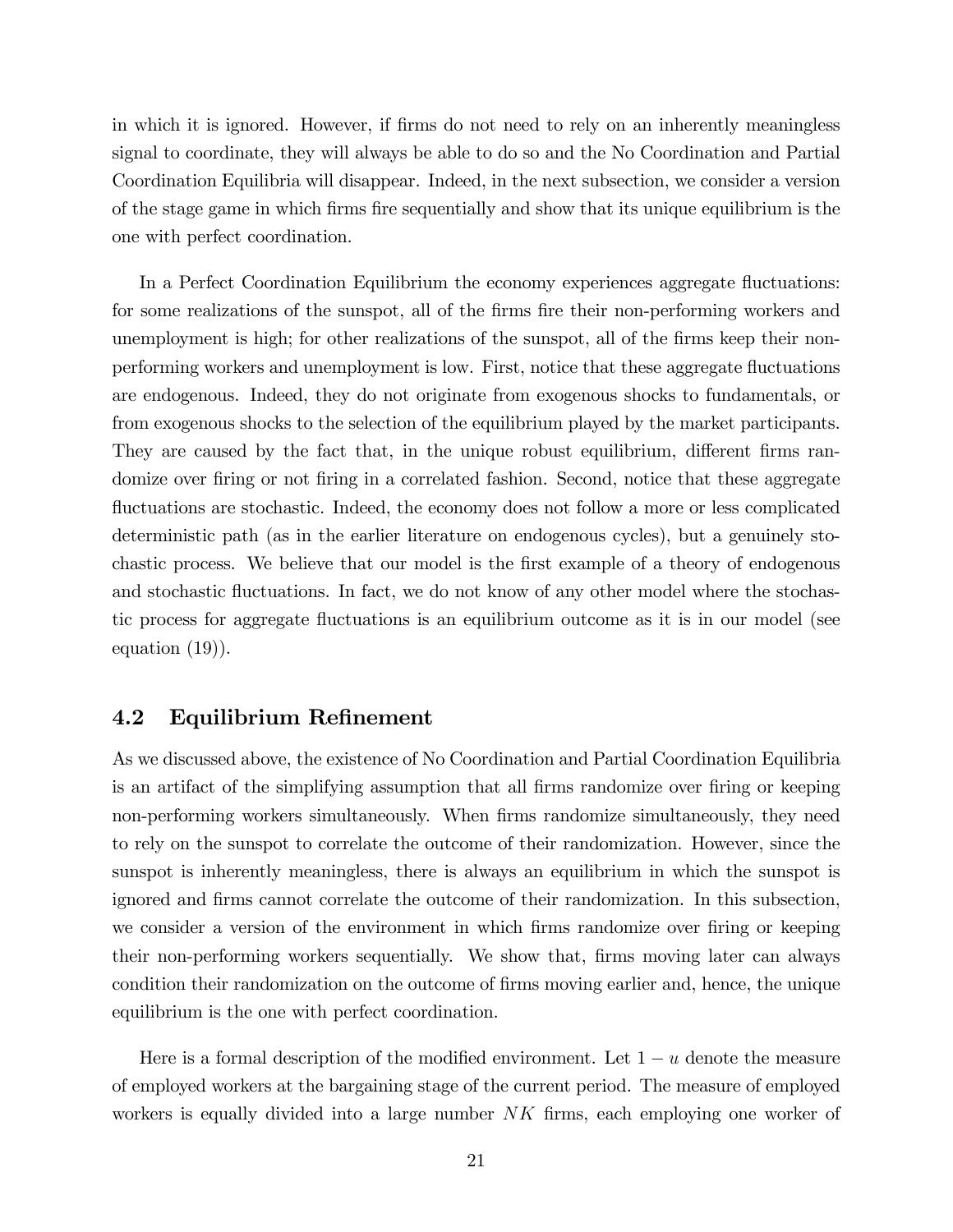"measure"  $(1-u)/NK$ . Firms are clustered into a large number K of groups, each comprising a large number N of Örms. Firms and workers bargain over the terms of the one-period employment contract knowing the group to which they belong. At the separation stage of next period, firm-worker pairs in different groups break up sequentially. First, the firmworker pairs in group 1 simultaneously decide to separate or not. Second, after observing the outcomes of group 1, the firm-worker pairs in group 2 simultaneously decide to separate or not. Third, after observing the outcomes of groups  $1$  and  $2$ , the firm-worker pairs in group 3 simultaneously decide to separate or not. The process continues until the Örm-worker pairs in group K simultaneously decide to separate or not, after having observed the outcomes of groups 1 through  $K - 1$ . Naturally, in this version of the model, we do not need the sunspot.

Let  $T_i$  denote the measure of workers separating from firms in groups 1 through i. We assume that each firm in group i takes as given the probability distribution of  $T_i$  conditional on  $T_{i-1}$ , which we denote as  $P_i(T_i|T_{i-1})$ . The assumption means that each firm views itself as small compared to its group. The assumption is reasonable when  $N$  is large. We also assume that  $P_i(T_i|T_{i-1})$  is increasing, in the sense of first-order stochastic dominance, in  $T_{i-1}$ . The assumption means that firms in a group view themselves as small compared to the whole economy. The assumption is reasonable when  $K$  is large. We also approximate the worker's gains from trade,  $V(\hat{u})$ , and the firm's gains from trade,  $J(\hat{u})$ , with linear functions. The approximation implies that the expectation of the worker's relative gains from trade over next period's unemployment,  $E[V(\hat{u})]/E[J(\hat{u})]$ , is equal to the worker's relative gains from trade evaluated at the expectation of next period's unemployment,  $V(E[\hat{u}])/J(E[\hat{u}]) = \phi(E[\hat{u}]).$ 

We can now characterize the optimal contract between a worker and a firm in group  $i = 2, 3, \ldots K$ . The contract can condition the firing probability  $s_i(y, T_{i-1})$  on the realization of the worker's output y and on the measure  $T_{i-1}$  of workers separating from firms in groups 1 through  $i-1$ . As in Section 3, it is easy to show that the optimal contract is such that: (i) the worker's incentive compatibility constraint holds with equality; (ii) if the realization of output is high, the worker is fired with probability 0, i.e.  $s_i(y_h, T_{i-1}) = 0$  for all  $T_{i-1}$ ; (iii) if the realization of output is low, the worker is fired with probability  $\theta$  if the worker's relative gains from trade are below a cutoff  $\phi_i^*$ , and with probability 1 if they are above the cutoff, i.e.  $s_i(y_{\ell}, T_{i-1}) = 0$  if  $\phi(E[\hat{u}|T_{i-1}]) < \phi_i^*$ , and  $s_i(y_{\ell}, T_{i-1}) = 1$  if  $\phi(E[\hat{u}|T_{i-1}]) > \phi_i^*$ . The optimal contract between a worker and a firm in group 1 can only condition the firing probability on the realization of the worker's output  $y$ . In this case, the optimal contract is such that  $s_1(y_h) = 0$  and  $s_1(y_\ell) = s_1$ , where  $s_1$  is such that the worker's incentive compatibility constraint holds with equality.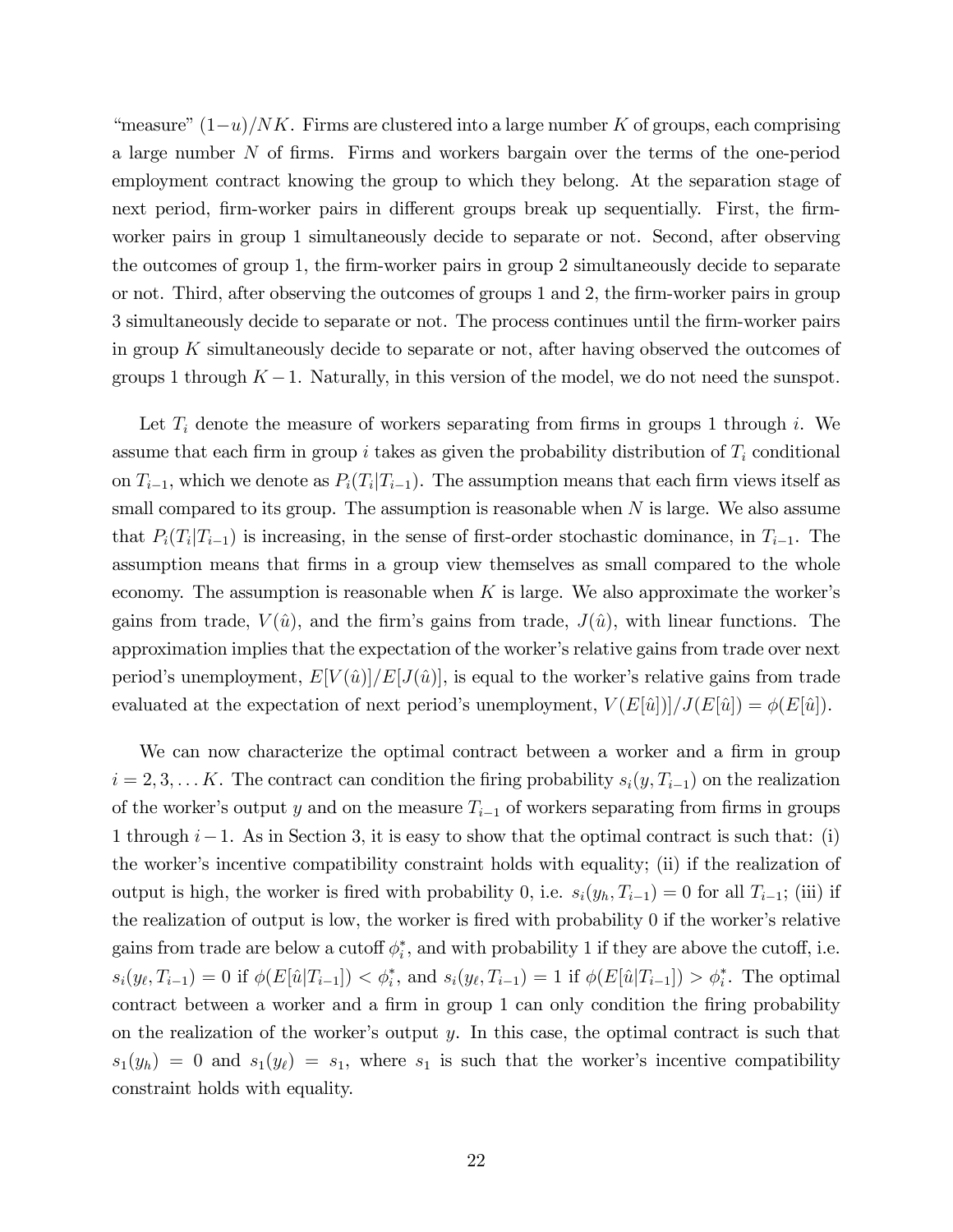The following lemma shows that the probability  $s_i(y_\ell, T_{i-1})$  with which firms in group  $s_i(y_\ell, T_{i-1})$  fire their non-performing workers has a threshold property with respect to  $T_{i-1}$ , the measure of workers separating from firms in groups 1 through  $T_{i-1}$ . This property of equilibrium is intuitive, as a higher  $T_{i-1}$  leads to a higher expectation for unemployment and, in turn, to a higher expectation for the worker's relative gains from trade.

**Lemma 5:** For  $i = 2, \ldots K$ , the firing probability  $s_i(y_{\ell}, T_{i-1})$  equals 0 for all  $T_{i-1} < T_{i-1}^*$ , and it equals 1 for all  $T_{i-1} > T_{i-1}^*$ .

*Proof*: In Appendix B.

We can now compute the equilibrium probability distribution of the measure  $t_i$  of workers separating from firms in group  $i = 1, 2, \ldots K$ , conditional on the measure  $T_{i-1}$  of workers separating from firms in groups 1 through  $i - 1$ . Any firm-worker pair in group 1 separates with probability  $\tau_1 = \delta + (1 - \delta)p_{\ell}(1)s_1$ . Since N is large, we can use the Central Limit Theorem to approximate the measure  $t_1$  of workers separating from firms in group 1 with a Normal distribution with mean  $E[t_1] = \tau_1(1-u)/K$  and variance  $Var[t_1] = \tau_1(1 - \tau_1)[(1 (u)/K]^2/N$ . Conditional on  $T_{i-1}$ , a firm-worker pair in group  $i = 2, 3, \ldots$  K separates with probability  $\tau_i(T_{i-1}) = \delta + (1 - \delta)p_\ell(1)s_i(y_\ell, T_{i-1})$ . Since N is large, we can approximate the measure  $t_i$  of workers separating from firms in group i with a Normal distribution with mean  $E[t_i|T_{i-1}] = \tau_i(T_{i-1})(1-u)/K$  and variance  $Var[t_i|T_{i-1}] = \tau_i(T_{i-1})(1-\tau_1(T_{i-1}))[(1-\tau_1)^2]$  $(u)/K]^2/N$ . We find it convenient to define  $t_\ell = \delta(1 - u)/K$ , and  $t_h = [\delta + (1 - \delta)p_\ell(1)] (1$  $u)/K$ .

The following lemma shows that, for  $N \to \infty$ , there exists an equilibrium in which the firms in groups 2 through  $K$  either all fire or all keep their non-performing workers depending on the measure of workers separating from firms in group 1. Let us give some intuition for this result in the case of  $K = 3$ . If the firms in group 1 happen to break up with more than  $T_1^*$  workers, firms in group 2 fire their non-performing workers with probability 1. If the firms in group 1 happen to break up with less than  $T_1^*$  workers, firms fire in group 2 fire their non-performing workers with probability 0. Since the variance of  $t_1$  and  $t_2$  is vanishing as  $N \to \infty$ ,  $T_2 = E[t_1] + t_h$  with probability  $1 - P_1(T_1^*)$  and  $T_2 = E[t_1] + t_{\ell}$ with probability  $P_1(T_1^*)$ . Suppose that  $T_2^* = E[t_1] + (t_h + t_\ell)/2$ . Then, firms in group 3 fire their non-performing workers with probability 1 if  $T_2 = E[t_1] + t_h$  and with probability 0 if  $T_2 = E[t_1] + t_\ell$ . Since the variance of  $t_3$  is vanishing as  $N \to \infty$ ,  $T_3 = E[t_1] + 2t_h$  with probability  $1 - P_1(T_1^*)$  and  $T_3 = E[t_1] + 2t_\ell$  with probability  $P_1(T_1^*)$ . Overall, firms in group 2 fire their non-performing workers with probability  $1 - P_1(T_1^*)$  and, in that case, expect total separations  $T_3 = E[t_1] + 2t_h$ . Firms in group 3 fire their non-performing workers with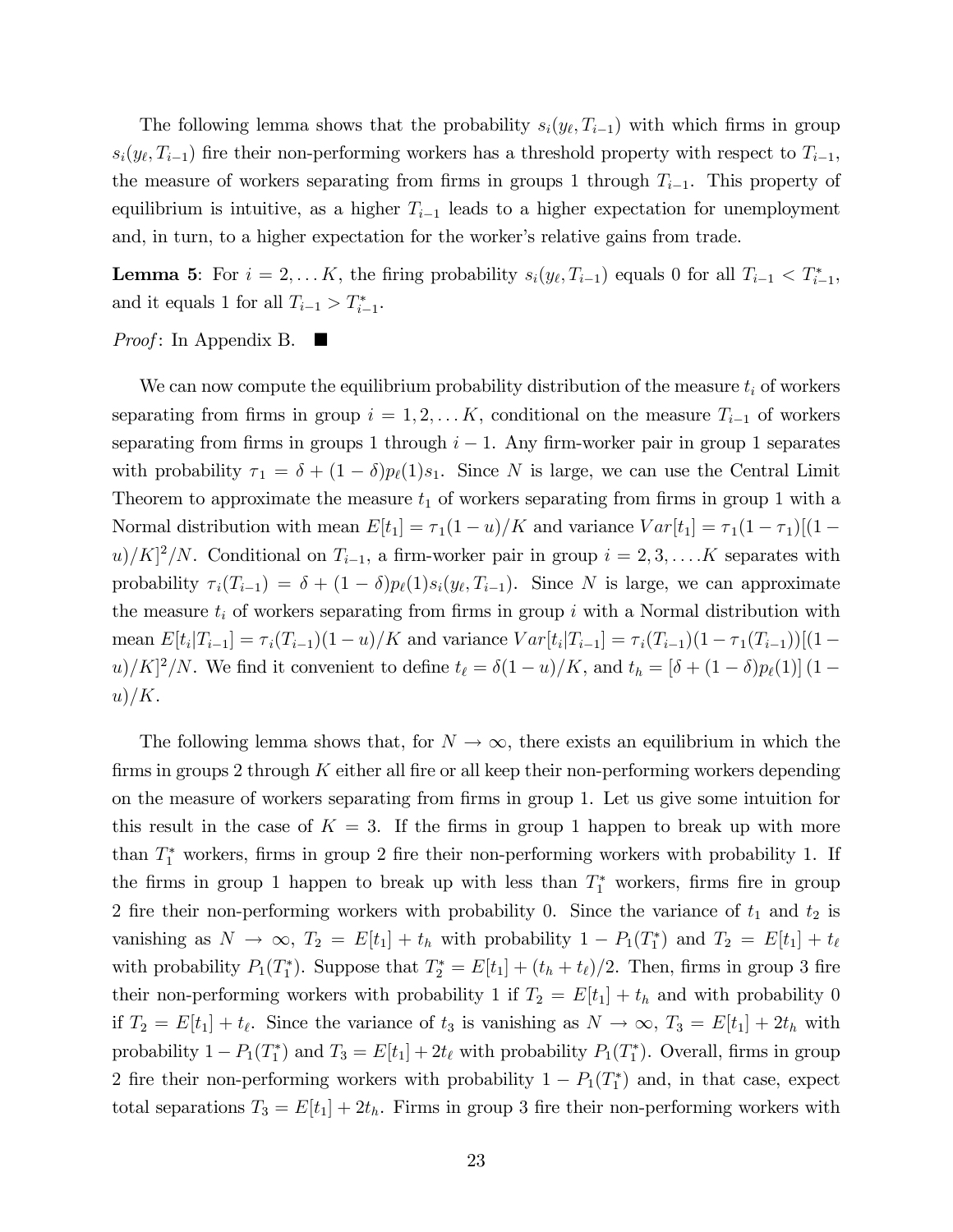probability  $1 - P_1(T_1^*)$  and, in that case, they expect total separations  $T_3 = E[t_1] + 2t_h$ . Therefore, if  $T_1^*$  satisfies the incentive compatibility constraint of workers in group 2, then  $T_2^*$  satisfies the incentive compatibility constraint of workers in group 3. This confirms the existence of the desired equilibrium for  $K = 3$ . Clearly, for  $K \to \infty$ , this equilibrium converges to the Perfect Coordination Equilibrium.

**Lemma 6:** For  $N \to \infty$ , there is an equilibrium in which firms in groups 2 through K fire their non-performing workers with probability 0 if  $T_1 < T_1^*$ , and with probability 1 if  $T_1 > T_1^*$ , where  $T_1^*$  is such that

$$
\psi = \beta(1 - \delta)(p_h(1) - p_h(0))(1 - P_1(T_1^*))V(E[\hat{u}|T_K = E[t_1] + (K - 1)t_h]).
$$
 (22)

*Proof*: In Appendix B.

Next, we rule out the existence of other equilibria. To this aim, notice that, in any equilibrium, firms in group 2 fire their non-performing workers with probability 0 if  $T_1 < T_1^*$ , and they fire them with probability 1 if  $T_1 > T_1^*$ , where  $T_1^*$  is such that the worker's incentive compatibility constraint is satisfied, i.e.

$$
\psi = \beta (1 - \delta)(p_h(1) - p_h(0))(1 - P_1(T_1^*))V(E[\hat{u}|T_1 > T_1^*])
$$
\n(23)

For  $N \to \infty$ ,  $T_2$  is approximately equal to  $E[t_1] + t_\ell$  with probability  $P_1(T_1^*)$  and, it is approximately equal to  $E[t_1] + t_h$  with probability  $1 - P_1(T_1^*)$ .

Now, suppose that the threshold  $T_2^*$  is such that  $P_2(T_2^*) > P_1(T_1^*)$ . Then, conditional on any  $T_2$  approximately equal to  $E[t_1] + t_\ell$ , firms in group 3 fire their non-performing workers with probability 0. Conditional on  $T_2$  being approximately equal to  $E[t_1]+t_h$ , firms in group 3 do not fire their non-performing workers with probability  $(P_2(T_2^*) - P_1(T_1^*))/(1 - P_1(T_1^*))$  and they do with probability  $(1 - P_2(T_2^*))/(1 - P_1(T_1^*))$ . The incentive compatibility constraint for workers employed by firms in group 3 is thus given by

$$
\psi = \beta (1 - \delta)(p_h(1) - p_h(0))(1 - P_2(T_2^*))V(E[\hat{u}|T_2 > T_2^*])
$$
\n(24)

However, the incentive compatibility constraints (23) and (24) cannot hold simultaneously and, hence, there cannot be an equilibrium in which  $P_2(T_2^*) > P_1(T_1^*)$ . To see why this is the case, notice that  $E[\hat{u}|T_1 > T_1^*]$  is equal to  $E[\hat{u}|T_2 > T_2^*] + E[\hat{u}|T_2 < T_2^*, T_1 > T_1^*]$  and  $1 - P_1(T_1^*) > 1 - P_2(T_2^*)$ . Therefore, the right-hand side of (23) is strictly greater than the right-hand side of (24). Following a similar argument, we can rule also out equilibria in which  $P_2(T_2^*)$  <  $P_1(T_1^*)$ . Hence, in any equilibrium,  $P_2(T_2^*) = P_1(T_1^*)$ , which implies that firms in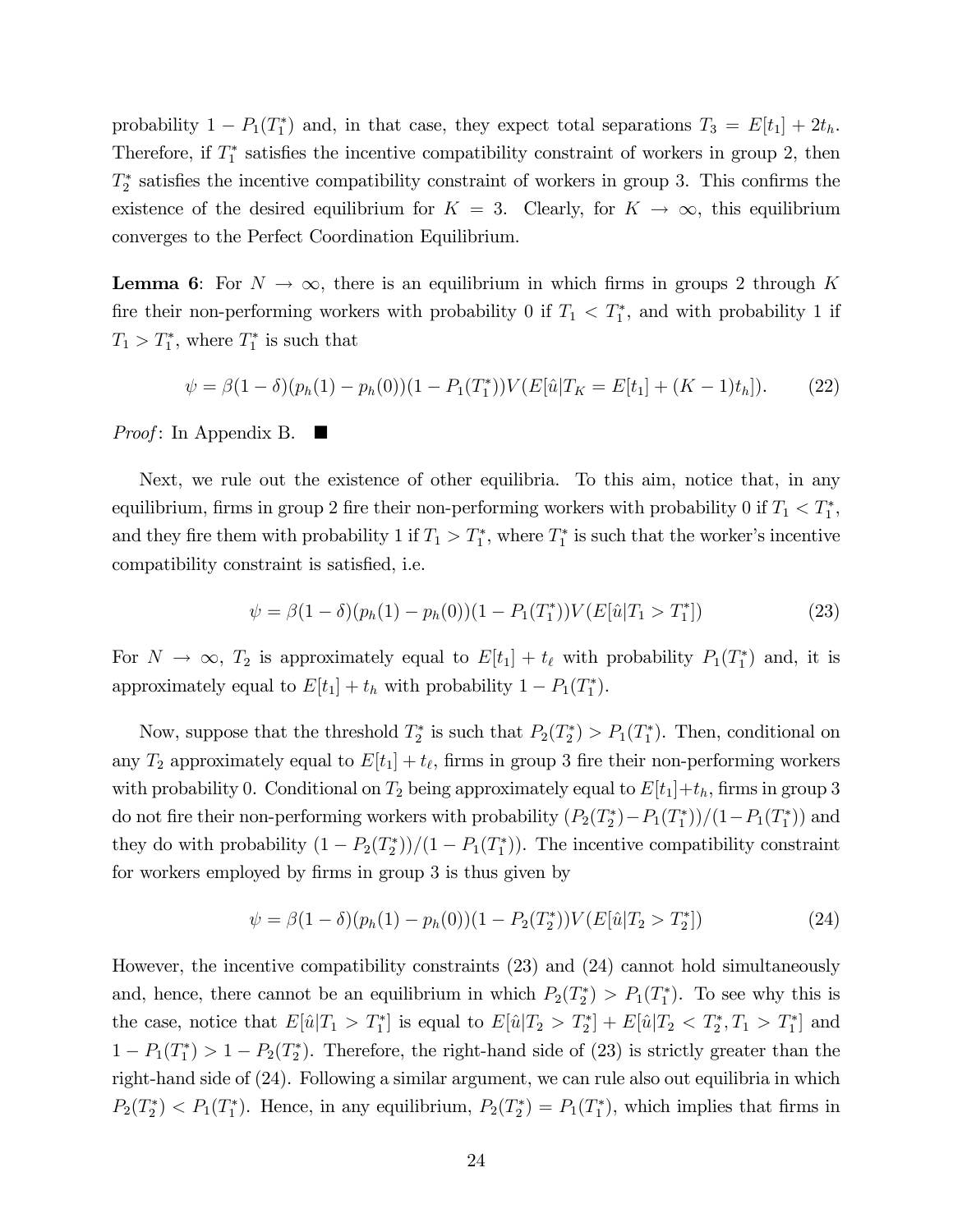group 3 fire their non-performing workers if and only if firms in group 2 do. Repeating the above argument for  $i = 4, 5, \ldots$  K, we can show that, in any equilibrium, firms in group i fire their non-performing workers if and only if firms in group  $i - 1$  do. Therefore, the only equilibrium of the modified environment is the one described in Lemma 6.

We have thus completed the proof of the following theorem.

**Theorem 3:** (*Refinement*) For  $K \to \infty$  and  $N \to \infty$ , the unique equilibrium of the environment with  $K$  groups of  $N$  firms firing sequentially is the Perfect Coordination Equilibrium.

The analysis of the environment where firms fire sequentially sheds additional light on the nature of aggregate fluctuations in our model. The firms in the first group find it optimal to randomize on whether to fire or keep their non-performing workers. If the first group of firms fire enough workers, then all the other firms in the economy find it optimal to fire their non-performing workers. Otherwise, all the other firms in the economy find it optimal to keep their non-performing workers. That is, the equilibrium is such that the firing decision of the first group of firms leads to a "firing cascade". In contrast to the models of herding of Banerjee (1992) and Bikhchandani et al. (1992), the cascades in our model do not take place because the actions of the Örst group of Örms contain information about the realization of an exogenous aggregate shock, but because the actions of the first group of firms affect the incentive of subsequent firms from taking the same action. Hence, cascades in our model start from the realization of idiosyncratic shocks, absent any aggregate uncertainty. In this sense, aggregate fluctuations in our model have a granular origin, as in Jovanovic (1987) and Gabaix (2011). However, unlike Jovanovic (1987) and Gabaix (2011), idiosyncratic shocks in our model propagate because of strategic interactions between Örms rather than because of the input-output structure of the economy.

### 4.3 Recursive Equilibrium

In the previous subsections, we established the existence of a Perfect Coordination Equilibrium of the stage game under the conjecture that unemployment is increasing and the wage is decreasing in unemployment. We also argued that the Perfect Coordination Equilibrium is the only equilibrium of the stage game that is robust to a natural perturbation of the environment. In this subsection, we show that, given a Perfect Coordination Equilibrium of the stage game, there exists a Recursive Equilibrium such that the unemployment is increasing in firing and the wage is decreasing in unemployment.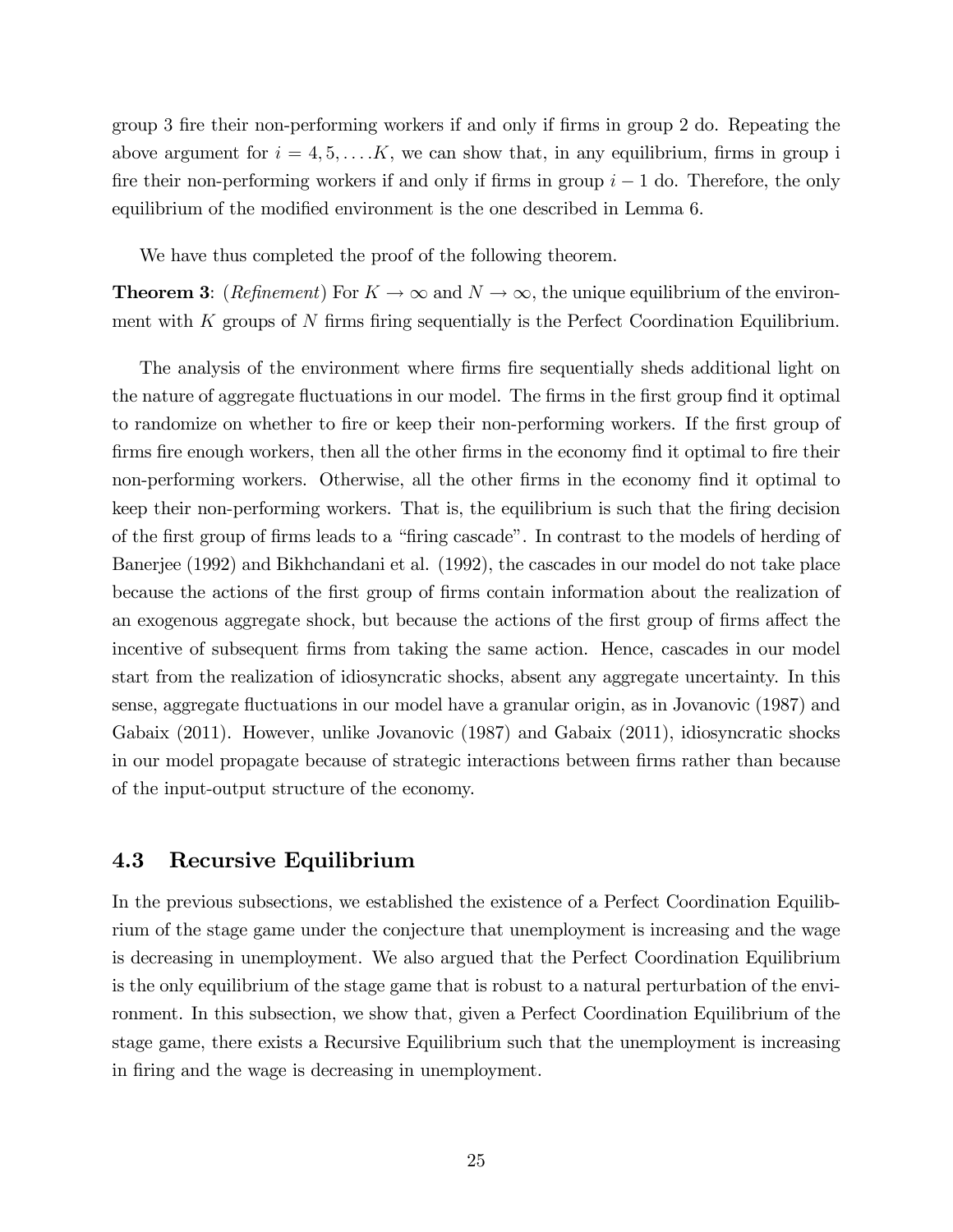The existence proof is an application of Schauder's fixed point theorem. The proof is lengthy and relegated in Appendix C. Here we outline the structure of the proof. Denote as  $\Omega$  the set of bounded functions  $(V_+, J_+), V_+ : [0, 1] \longrightarrow \mathbb{R}$  and  $J_+ : [0, 1] \longrightarrow \mathbb{R}$ , such that for all  $u_0$  and  $u_1, 0 \le u_0 \le u_1 \le 1$ ,  $V_+(u_1) - V_+(u_0)$  is greater than  $\underline{D}_{V_+}(u_1 - u_0)$ and smaller than  $\overline{D}_{V_+}(u_1 - u_0)$ , and  $J^+(u_1) - J^+(u_0)$  is greater than  $\underline{D}_{J_+}(u_1 - u_0)$  and smaller than  $D_{J_+}(u_1 - u_0)$ , where  $D_{V_+} > D_{V_+} > 0$ ,  $D_{J_+} > 0 \ge D_{J_+}$ . That is,  $\Omega$  is the set of functions  $(V_+, J_+)$  that are bounded and Lipschitz continuous, with Lipschitz bounds respectively given by  $\underline{D}_{V_+}$  and  $\overline{D}_{V_+}$ , and  $\underline{D}_{J_+}$  and  $\overline{D}_{J_+}$ .<sup>8</sup> Also, we denote as  $\underline{\mu}_u$  and  $\overline{\mu}_u$  the upper and the lower bound of the partial derivative of the job-finding probability  $\mu(J, u)$ with respect to u, and as  $\mu_J$  and  $\overline{\mu}_J$  the upper and the lower bound of the partial derivative of  $\mu(J, u)$  with respect to J.

Take an arbitrary pair of functions  $V_+(u)$  and  $J_+(u)$  from the set  $\Omega$ . We let  $V_+$  be the worker's expected gains from trade at the end of the production stage, and we let  $J_+$  be the firm's expected gains from trade at the end of the production stage. First, given  $(V_+, J_+),$ we use the fact that  $W(w, u) = v(w) - v(b) - \psi + V_+(u)$  and  $F(w, u) = E[y] - w + J_+(u)$ and condition (12) for the optimal contract to compute the equilibrium wage function  $w(u)$ . We prove that  $w(u)$  is strictly decreasing in u. Intuitively, given the choice for the bounds  $\underline{D}_{V_+}$  and  $D_{J_+}$ , an increase in unemployment leads to a larger increase in  $W(w, u)$  than in  $v'(w)F(w, u)$  for any given wage w. For this reason, the wage must fall to make sure that the worker's relative gains from trade,  $W(w, u)/F(w, u)$ , are equal to the worker's relative marginal utility of consumption  $v'(w)$ .

Second, given the functions  $V_+(u)$  and  $J_+(u)$  and the wage function  $w(u)$ , we use the fact that  $V(u) = W(w(u), u)$  and  $J(u) = F(w(u), u)$  to compute the equilibrium gains from trade accruing to the worker and to the firm. We prove that  $J(u)$  is strictly increasing in u. Intuitively, given the choice for the bound  $\underline{D}_{J_+}$ , an increase in unemployment leads to a decline in the wage that more than compensates the largest possible decline in  $J_+(u)$ . Similarly, we prove that  $V(u)$  is strictly increasing in u. Intuitively,  $V(u)$  is equal to  $J(u)v'(w(u))$ and both  $J(u)$  and  $v'(w(u))$  are strictly increasing in u.

Third, given the function  $J(u)$ , we use (7) to compute the law of motion for unemployment  $h(u, \hat{z})$ . We prove that, as long as  $(1 - \delta)p_h(1) - \mu(J, u) > 0$ , next period's unemployment  $h(u, \hat{z})$  is strictly increasing in current period's unemployment. Moreover, we prove that next period's unemployment  $h(u, \hat{z})$  is strictly greater for the realization of the sunspot for which firms coordinate on firing their non-performing workers, i.e. for  $\hat{z} \in Z_2$ , than for

 ${}^{8}$ The reader can find the expression for the Lipschitz in Appendix B.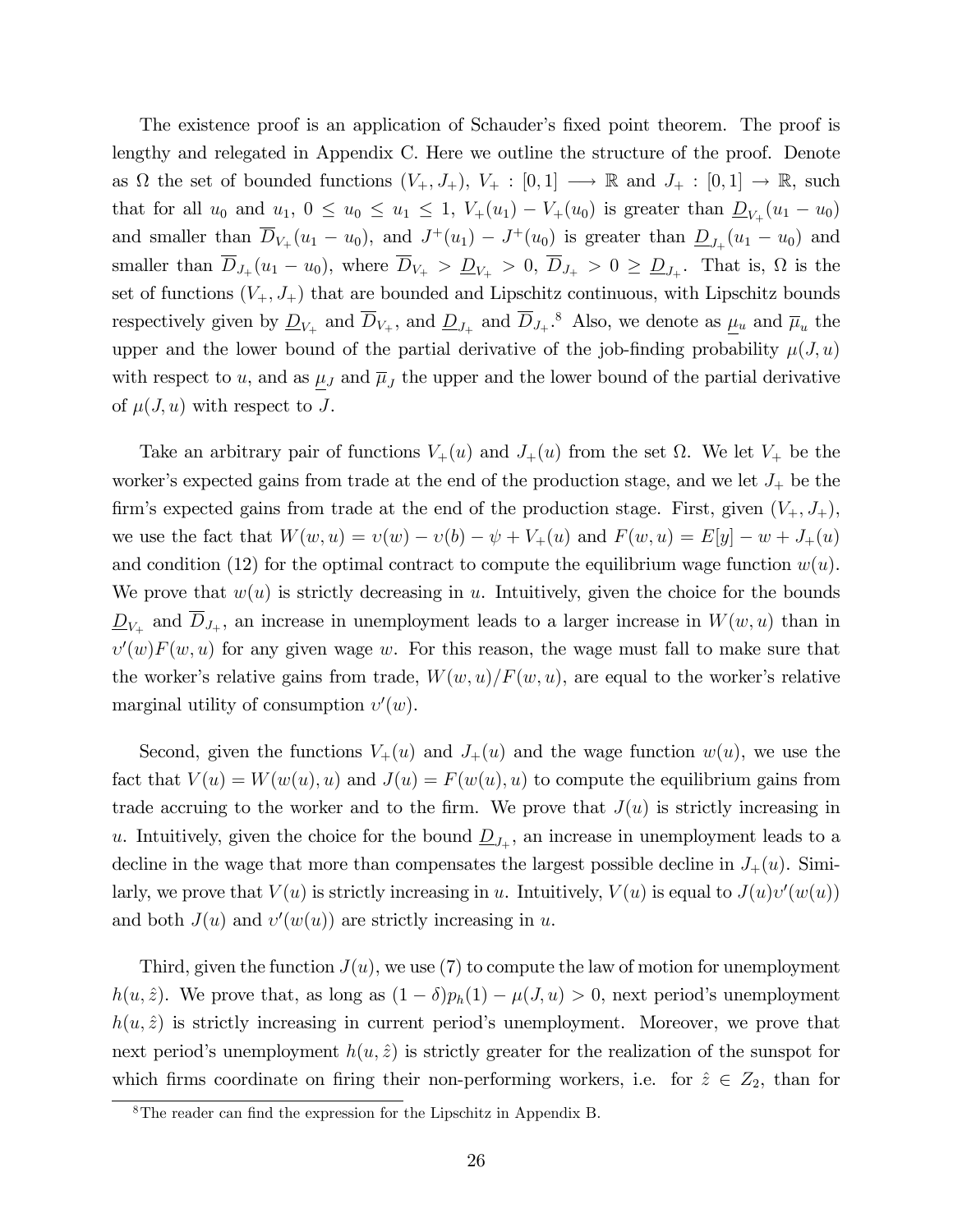the realizations for which firms coordinate on keeping their non-performing workers, i.e. for  $\hat{z} \in Z_0$ .

Finally, given the functions  $V(u)$ ,  $J(u)$  and  $h(u, \hat{z})$ , we compute updates  $\mathcal{F}V_+(u)$  and  $\mathcal{F}J_{+}(u)$  for the worker's and firm's expected gains from trade at the end of the production process. More precisely, we compute  $\mathcal{F}V_+(u)$  and  $\mathcal{F}J_+(u)$  as

$$
\mathcal{F}V_{+}(u) = \beta E_{\hat{z}} \{ [(1 - \delta)(1 - p_{\ell}(1)s(y_{\ell}, \hat{z})) - \mu(J(h(u, \hat{z})), u)] V(h(u, \hat{z})) \},
$$
  

$$
\mathcal{F}J_{+}(u) = \beta E_{\hat{z}} [(1 - \delta)(1 - p_{\ell}(1)s(y_{\ell}, \hat{z})) J(h(u, \hat{z}))],
$$
 (25)

where the firing probability  $s(y_\ell, \hat{z}) = 1$  for  $\hat{z} \in Z_2$  and  $s(y_\ell, \hat{z}) = 0$  for  $\hat{z} \in Z_0$ , while the probability that  $\hat{z} \in Z_2$  is given by  $\pi_2$  in (19) and the probability that  $\hat{z} \in Z_2$  is  $\pi_0 = 1 - \pi_2$ . We prove that, as long as  $\underline{\mu}_u - \overline{\mu}_J(1 - \delta + \overline{\mu}_u) > 0$ ,  $\mathcal{F}V_+(u)$  is bounded and such that  $\mathcal{F}V_+(u_1) - \mathcal{F}V_+(u_0)$  is greater than  $\underline{D}_{V_+}(u_1 - u_0)$  and smaller than  $D_{V_+}(u_1 - u_0)$  for all  $u_0, u_1$  with  $0 \le u_0 \le u_1 \le 1$ . Similarly, we prove that  $\mathcal{F}J_+(u)$  is bounded and such that  $\mathcal{F}J_+(u_1) - \mathcal{F}J_+(u_0)$  is greater than  $\underline{D}_{J_+}(u_1 - u_0)$  and smaller than  $D_{J_+}(u_1 - u_0)$  for all  $u_0, u_1$ with  $0 \leq u_0 \leq u_1 \leq 1$ .

The above observations imply that the operator  $\mathcal F$  is a self-map, in the sense that it maps pairs of functions in the set  $\Omega$  into pairs of functions that also belong to the set  $\Omega$ . The set  $\Omega$  is a non-empty, bounded, closed convex subset of the space of bounded continuous functions with the sup norm (see Lemma A.1 in Menzio and Shi, 2010). We also establish that the operator  $\mathcal F$  is continuous. Finally, we establish that the family of functions  $\mathcal F(\Omega)$  is equicontinuous. Equicontinuity, which is typically rather difficult to establish, here follows immediately because the functions  $\mathcal{F}V_+$  and  $\mathcal{F}J_+$  have the same Lipschitz bounds for all  $(V_+, J_+) \in \Omega.$ 

The properties of the operator  $\mathcal F$  are the conditions of Schauder's fixed point theorem (see Theorem 17.4 in Stokey, Lucas and Prescott 1989). Thus, there exists a pair of functions  $(V^*_+, J^*_+) \in \Omega$  such that  $\mathcal{F}(V^*_+, J^*_+) = (V^*_+, J^*_+)$ . Given the functions  $V^*_+$  and  $J^*_+$ , we construct the associated wage function,  $w^*$ , the gains from trade to the worker and to the firm,  $V^*$  and  $J^*$ , and the law of motion for unemployment,  $h^*$ . These objects, together with an optimal contract  $x^*(u)$  that prescribes the wage  $w^*(u)$  and the firing probabilities  $s^*(y_h, \hat{z}, u) = 0$ ,  $s^*(y_h, \hat{z}, u) = 1$  for  $\hat{z} \in Z_2$  and  $s^*(y_h, \hat{z}, u) = 0$  for  $\hat{z} \in Z_0$  constitute a Recursive Equilibrium in which, for all  $u$ , the equilibrium stage game is such that firms perfectly coordinate on firing or keeping their non-performing workers.

This completes the proof of the following theorem.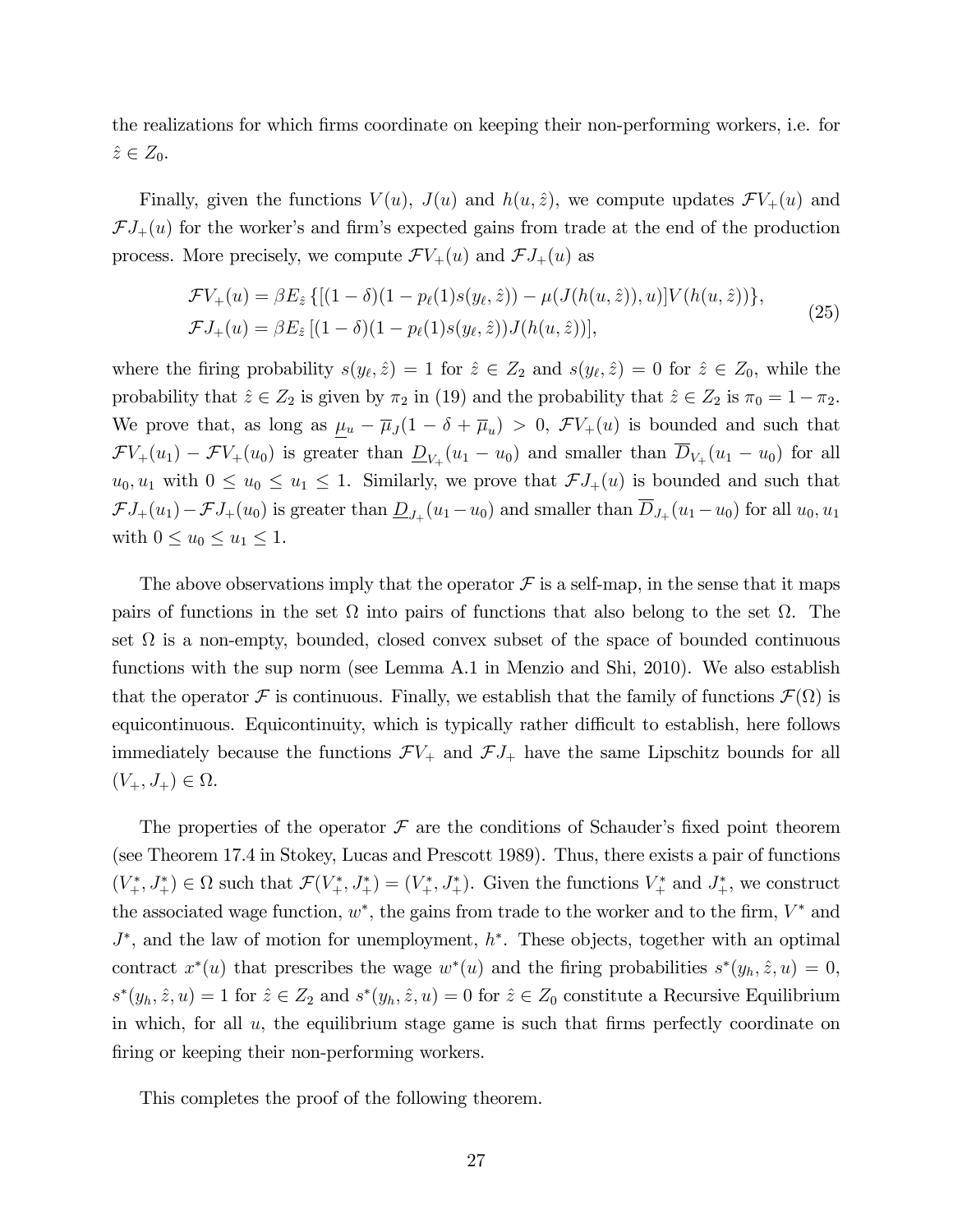**Theorem 4**: (*Recursive Equilibrium*) Assume  $(1 - \delta)p_h(1) - \mu(u, J) > 0$  and  $\underline{\mu}_u - \overline{\mu}_J(1 \delta + \overline{\mu}_u$  > 0. For all  $(\beta, \psi)$  such that  $\beta \in (0, \beta^*)$  and  $\psi \in (0, \psi^*)$ , where  $\beta^* > 0$  and  $\psi^* > 0$ , there is a Recursive Equilibrium in which the stage equilibrium is a Perfect Coordination Equilibrium.

## 5 Agency Business Cycles

In a Perfect Coordination Equilibrium, the economy experiences aggregate fluctuations that are endogenous and stochastic. We refer to these aggregate áuctuations as Agency Business Cycles (ABC). In this section, we calibrate the model to the US economy to assess the magnitude of ABC. We find that ABC can generate large fluctuations in unemployment, in the rate at which employed workers become unemployed (EU rate) and in the rate at which unemployed workers become employed (the UE rate). We then test three distinctive features of ABC. First, in ABC, a recession starts with an increase in the EU rate which drives up unemployment and, because of decreasing returns to scale in matching, lowers the UE rate. This causal chain implies that the EU rate leads the unemployment rate and the UE rate. We find the same pattern of leads and lags in the US data. Second, in ABC, the probability of a recession is endogenous and, in particular, it becomes higher the lower is unemployment. We find that, in the US economy, the probability of a recession depends negatively on unemployment. Third, in ABC, a recession is a period when the value of time in the market relative to the value of time at home is abnormally high. We find preliminary evidence that this is also the case for the US economy.

### 5.1 Calibration

We start by calibrating the primitives of the model. Preferences are described by the worker's periodical utility function,  $v(c) - \psi e$ , and by the discount factor,  $\beta$ . Market production is described by the realizations of output,  $y_h$  and  $y_\ell$ , by the probability that output is high given the worker's effort,  $p_h(1)$  and  $p_h(0)$ , and by the exogenous job destruction probability  $\delta$ . Home production is described by the output of an unemployed worker,  $b$ . The search and matching process is described by the vacancy cost, k, and the matching function,  $M(u, v)$ . We specialize the utility function for consumption to be of the form  $v(c) = c^{1-\sigma}/(1-\sigma)$ , where  $\sigma$  is the coefficient of relative risk aversion. We specialize the matching function to be of the form  $M(u, v) = A(u)m(u, v)$ , where  $m(u, v) = uv(u^{\xi} + v^{\xi})^{-1/\xi}$  is a constant returns to scale matching function with an elasticity of substitution  $\xi$ , and  $A(u) = \exp(-\rho u)$  is a matching efficiency function with a semi-elasticity with respect to unemployment of  $-\rho$ .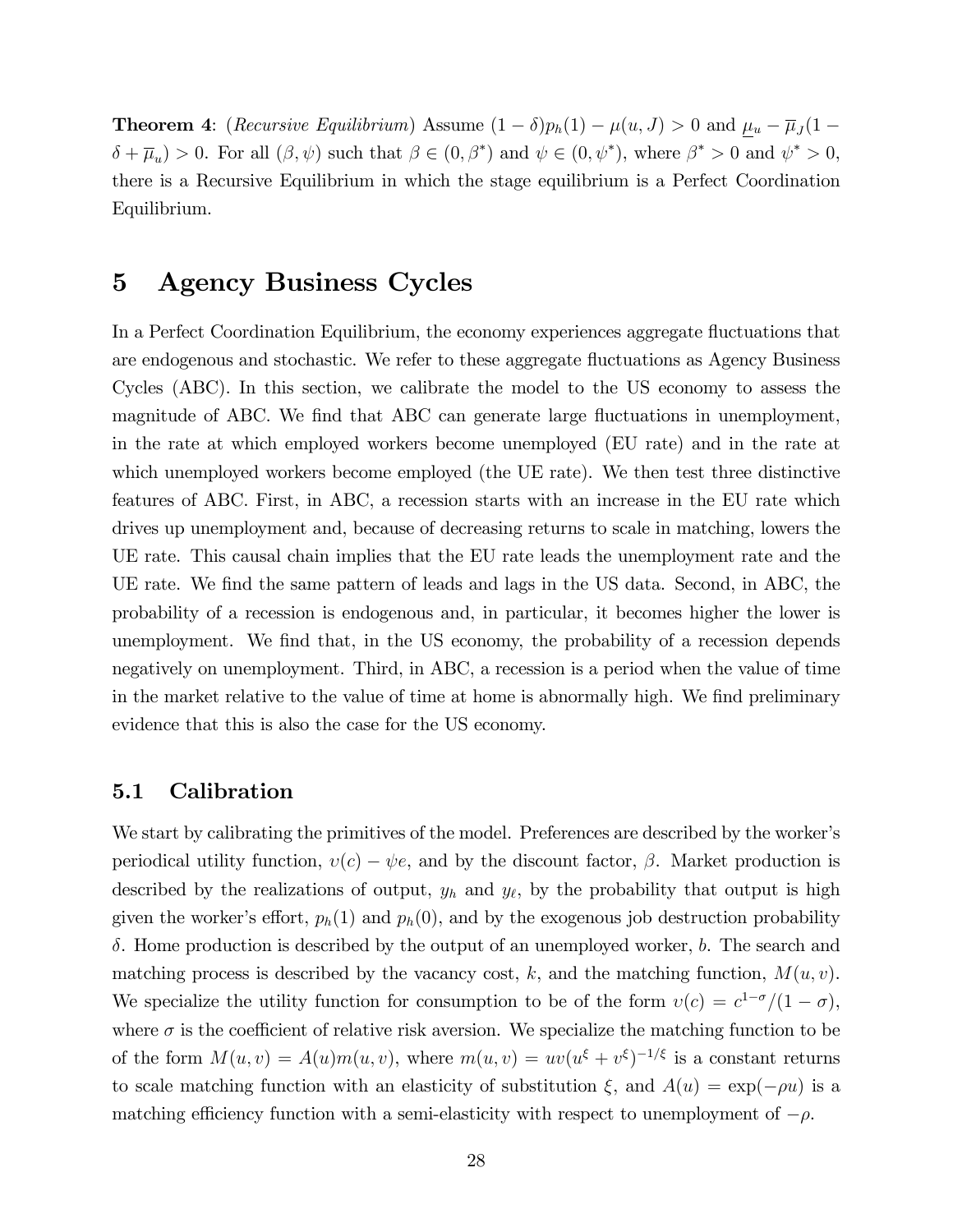We calibrate the parameters of the model to match some key statistics of the US labor market between 1951 and 2014, such as the average unemployment rate, the average UE rate, and the average EU rate. We measure the US unemployment rate as the CPS civilian unemployment rate. We measure the UE and the EU rates using the civilian unemployment and short-term unemployment rates from the CPS, following the same methodology as in Shimer (2005). We measure labor productivity as output per worker in the non-farm sector.

We calibrate the basic parameters of the model as is now standard in the literature. We choose the model period to be one month. We set the discount factor,  $\beta$ , so that the annual real interest rate,  $(1/\beta)^{1/12} - 1$ , is 5 percent. We choose the vacancy cost, k, and the exogenous job destruction probability,  $\delta$ , so that the model matches the average UE and EU rates in the US economy (respectively, 44% and 2:6%). We normalize the average value of market production,  $p_h(1)y_h + (1-p_h(1))y_\ell$ , to 1. We choose the value of home production, b, to be 70% of the average value of market production, which Hall and Milgrom (2010) argue is a reasonable estimate for the US economy.

We calibrate the parameters of the model that determine the extent of the agency problem as follows. The probability that the realization of output is  $y_h$  given that the worker exerts effort,  $p_h(1)$ , affects the number of non-performing workers and, hence, the magnitude of firing bursts. The disutility of effort,  $\psi$ , affects the frequency at which firms need to fire nonperforming workers, hence, the frequency of firing bursts. Therefore, we choose  $y_h$  so that the model generates the same standard deviation in the cyclical component of the EU rate as in the US economy  $(9.85\%)$ . We choose  $\psi$  so that, on average, firms coordinate on firing their non-performing workers once every 50 months. The parameters  $y_h$  and  $y_\ell$  and  $p_h(0)$ cannot be uniquely pinned down. Given that average output is 1, the realizations of output  $y_h$  and  $y_\ell$  do not affect the equilibrium, as long as it is optimal for firms to require effort from their workers. Similarly, the probability  $p_h(0)$  only affects the equilibrium through the ratio  $\psi/(p_h(1)-p_h(0))$ . Therefore, we choose some arbitrary values for  $y_h$ ,  $y_\ell$  and  $p_h(0)$  such that firms find it optimal to require effort.

Finally, we need to choose values for the parameters in the utility and the matching functions. We set the coefficient  $\sigma$  of relative risk aversion in the utility function  $v$  to 1. This is a standard value from micro-estimates of risk aversion. We set the elasticity  $\xi$  of substitution between unemployment and vacancy in the matching function  $m$  to 1.24. This is the value estimated by Menzio and Shi (2011).<sup>9</sup> We tentatively set the parameter  $\rho$  in the

<sup>&</sup>lt;sup>9</sup>Correctly estimating a matching function requires taking into account the fact that unemployed and employed workers all search for vacancies to some degree. Using a model of search off and on the job,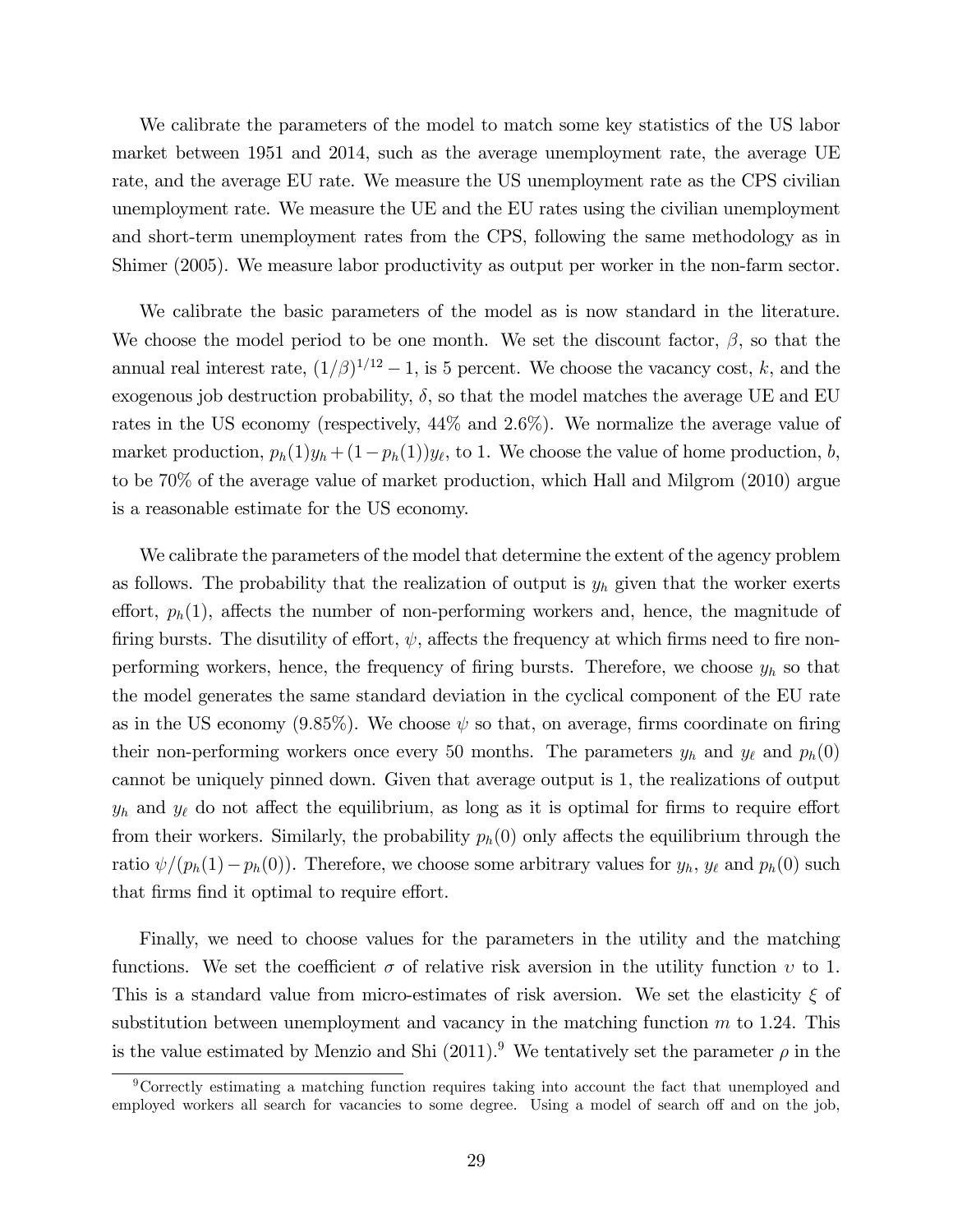|                  | Description                        | Value    |
|------------------|------------------------------------|----------|
| $y_h$            | high output                        | 1.03     |
| $y_{\ell}$       | low output                         | .000     |
| $p_h(1)$         | probability of $y_h$ given $e=1$   | .967     |
| $p_h(0)$         | probability of $y_h$ given $e = 0$ | .467     |
| b                | UI benefit/value of leisure        | .700     |
| $\psi$           | disublity of effort                | .007     |
| $\delta$         | exogenous job destruction          | .025     |
| $\boldsymbol{k}$ | vacancy cost                       | .257     |
| ξ                | elasticity of sub. btw $u$ and $v$ | 1.24     |
| ρ                | semi-elasticity of $A$ wrt $u$     | $6.00\,$ |

Table 1: Calibrated Parameters

### 5.2 Magnitude and Properties of ABC

Table 1 reports the calibrated value of the parameters of the model. Given these values, we simulate the model and create monthly time-series for the unemployment rate, the UE rate, the EU rate and other labor market variables. For each variable, we construct quarterly time-series by taking 3-month averages. We then compute the cyclical component of each variable as the percentage deviation of its quarterly value from a Hodrick-Prescott trend constructed using a smoothing parameter of  $10<sup>5</sup>$ . We use the same procedure to construct the cyclical component of labor market variables in the US data. Figure D1 in Appendix D presents a sample of the time-series generated by the model for the cyclical component of the unemployment rate, the UE rate and the EU rate. Figure D2 presents the cyclical component of the unemployment rate, the UE rate and the EU rate in the US economy over the period 1990-2014.

Table 2 reports some statistics about the unemployment rate, the UE rate, the EU rate and the labor productivity generated by the model and about the same variables in the data.

Menzio and Shi (2011) estimate the elasticity of substitution between searching workers and vacant jobs in the matching function to be 1:24.

<sup>&</sup>lt;sup>10</sup>When we calibrate the model using a higher value for  $\rho$ , we find that the model generates larger fluctuations in the UE rate and, hence, larger fluctuations in the unemployment rate. The qualitative predictions of the model, though, remain unchanged. We refer the reader to Footnote xx for a justification of our baseline choice of rho.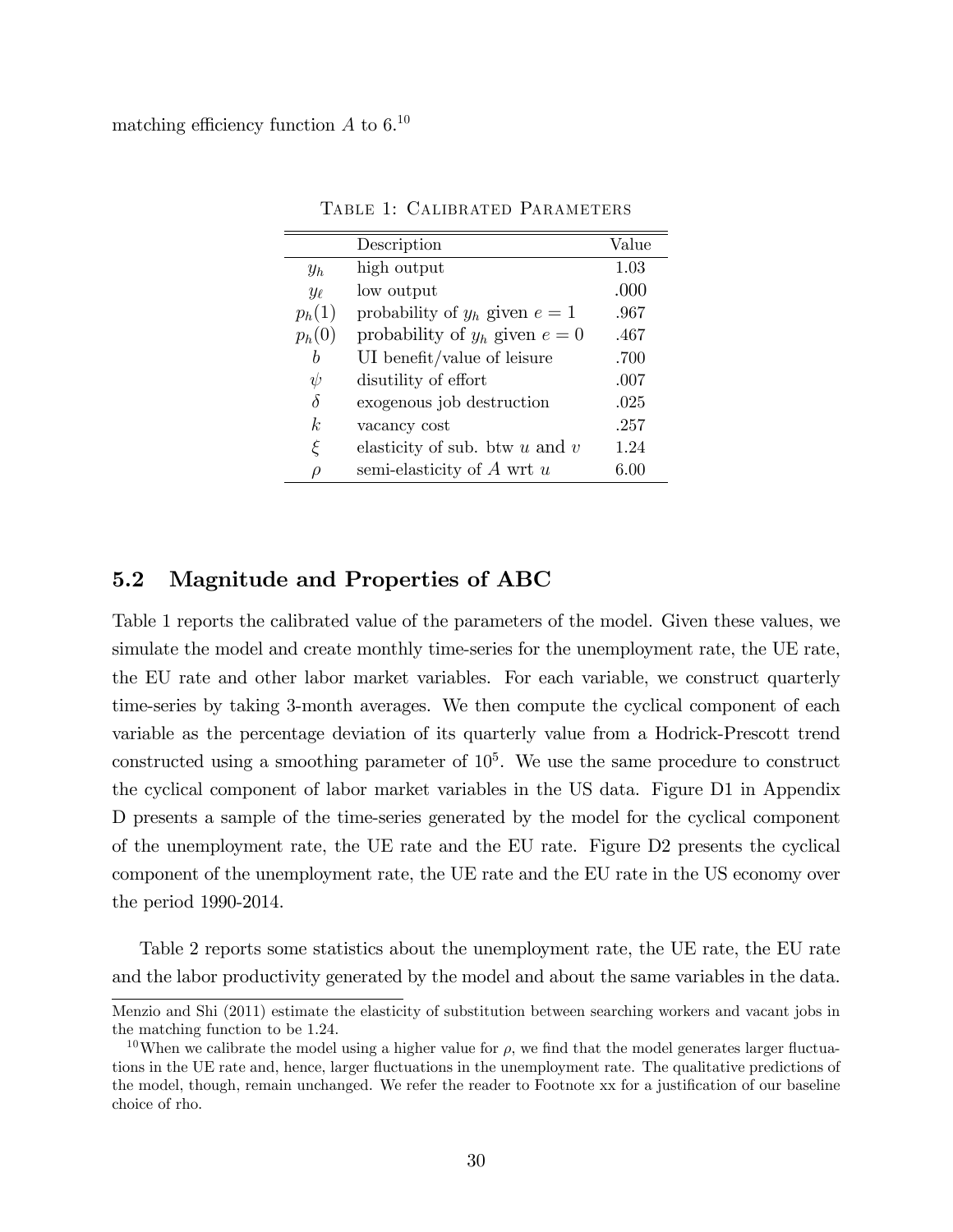First, Table 2 shows that ABC can account for a significant fraction of the volatility of the US labor market. Specifically, the standard deviation of unemployment in the model is  $55\%$ of what we observe in the data. Similarly, the standard deviation of the UE rate in the model is 33% of its empirical counterpart, and the standard deviation of the EU rate in the model is the same as in the data. When we recalibrate the model using a higher value of  $\rho$ , the model generates larger fluctuations in the UE rate and, hence, larger fluctuations in the unemployment rate.<sup>11</sup> The reader should keep in mind that the model is calibrated under the identifying assumption that the volatility in the EU rate observed in the data is entirely explained by our theory.<sup>12</sup>

|                 |                | u rate | UE rate | EU rate | APL    |
|-----------------|----------------|--------|---------|---------|--------|
| Model           | std            | 9.34   | 4.09    | 9.11    |        |
|                 | $\cot$ . wrt u |        | $-.98$  | .32     |        |
| Data: 1951-2014 | std            | 16.9   | 12.9    | 9.7     | 1.98   |
|                 | $\cot$ wrt u   |        | $-.94$  | .80     | $-.37$ |
| Data: 1984-2014 | std            | 17.3   | 13.8    | 6.91    | 1.38   |
|                 | $\cot$ wrt $u$ |        | $-.96$  | .70     | .09    |

Table 2: Agency Business Cycles

Second, Table 2 shows that ABC feature the same pattern of comovement between the unemployment rate, the UE rate and the EU rate as in the data. In particular, in the model as in the data, the unemployment rate and the UE rate are negatively correlated, while the unemployment rate and the EU rate are positively correlated. However, in the model unemployment and vacancies are mildly positively correlated, while in the data these two variables are almost perfectly negatively correlated. This discrepancy between model and data is an artifact of the simplifying and counterfactual assumption that workers search the labor market only when they are unemployed. Indeed, under the assumption of off-the-job search, an increase in unemployment causes an increase in the number of workers searching

 $11$ We are not arguing that ABC are the only source of aggegate fluctuations in the labor market and, hence, that it should explain all of the empirical volatility of unemployment, UE and EU rates. Indeed, we believe that ABC can either create additional fluctuations relative to those caused by fundamental shocks, or that correlated firings might amplify fundamental shocks. However, as we want to isolate the effect of ABC, in this paper we abstract from all fundamental shocks.

 $12$ Nonetheless, the finding that ABC can create large fluctuations in the unemployment, the UE and the EU rates is important. Indeed, as shown by Shimer (2005), the textbook search-theoretic model of the labor market with productivity shocks explains less than 10% of the empirical volatility of unemployment. Hall (2005), Menzio (2005), Hagedorn and Manovskii (2008), Kennan (2010), Menzio and Shi (2011) develop search-theoretic models in which productivity shocks generate larger fluctuations in unemployment. However, these models counterfactually predict a perfect negative correlation between unemployment and labor productivity.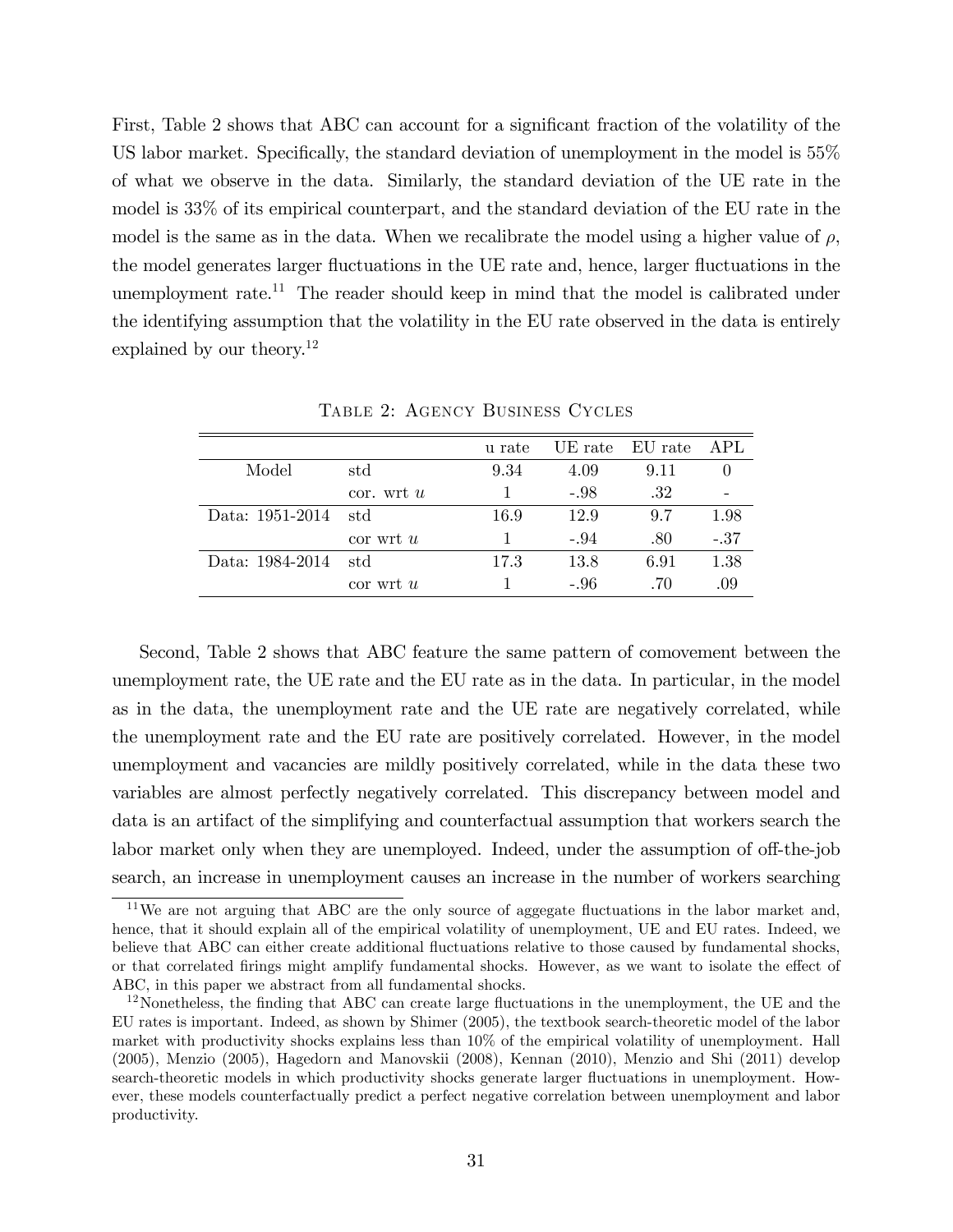the labor market which, in turn, gives firms an incentive to create more vacancies. Under the more realistic assumption of on and off-the-job search, an increase in unemployment does not cause an increase in the number of workers searching the labor market and, hence, does not give firms a clear incentive to create more vacancies.

Finally, Table 2 shows that the model generates relatively large fluctuations in unemployment that are uncorrelated with áuctuations in labor productivity. This is an important feature of the model. The empirical correlation between unemployment and labor productivity—which was significantly negative for the period 1951-1984—has become basically zero for the period 1984-2014. Therefore, over the period 1951-1984, fluctuations in labor productivity may have driven the cyclical movements of the US labor market. In contrast, over the period 1984-2014, fluctuations in labor productivity seem an unlikely driver of cycles in the US labor market. Our theory provides an explanation for the recent lack of comovement between labor productivity and unemployment by identifying a novel, non-technological source of aggregate fluctuations.<sup>13</sup>

Overall, Table 2 shows that Agency Business Cycles can be large. Now, we turn to examine some of the distinctive features of ABC. According to ABC, a recession starts with an increase in the EU rate which drives up unemployment and, because of decreasing returns to scale in matching, lowers the UE rate. This causal chain can be seen in Figure 3, where we display the correlation between unemployment in quarter  $t$  and other labor market variables in quarter  $t + x$ , with x going from  $-5$  to  $+5$ . The red solid line is the correlation between the EU rate in quarter  $t + x$  and the unemployment rate in quarter t. The green solid line is the correlation between the UE rate in quarter  $t+x$  and the unemployment rate in quarter t. The black solid line is the correlation between the unemployment rate in quarter  $t+x$  and in quarter  $t$ . It is immediate to see that the EU rate leads the unemployment rate by a quarter in the sense that the absolute value of the correlation between unemployment in quarter  $t$ and the EU rate in quarter  $t+x$  is highest for  $x = -1$ —while the UE rate is contemporaneous with unemployment in the sense that the correlation between unemployment in quarter  $t$ and the UE rate in quarter  $t + x$  is highest for  $x = 0$ . Moreover, the correlation between current unemployment and the future EU rate dies off much more rapidly than the correlation between current unemployment and the future UE rate. The US labor market displays exactly the same pattern of leads and lags, as can be seen from the dashed lines in Figure 3.

<sup>13</sup>Gali and van Rens (2014) document in detail the decline in the negative correlation between unemployment and labor productivity. Gali and van Rens (2014), Kaplan and Menzio (2015) and Beaudry, Galizia and Portier (2015) advance theories, alternative to ours, in which labor productivity does not correlate negatively with unemployment.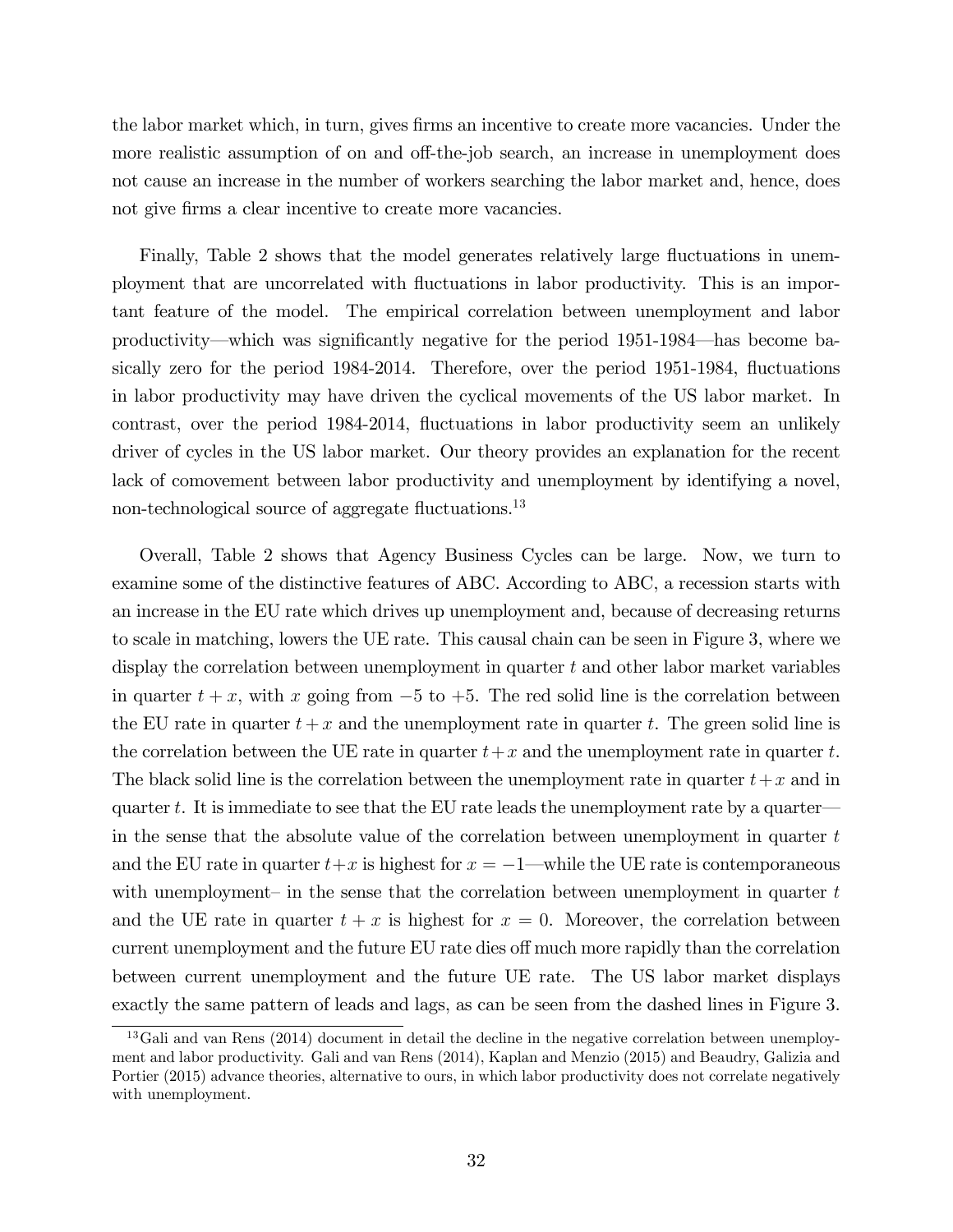

The main difference between the correlation functions in the model and in the data is that, in the model, all correlations die off more quickly than in the data. This shortcoming of the model is due to the fact that the driving force behind ABC (i.e. the coordinated firing of non-performing workers) has no persistence.<sup>14</sup>

Fujita and Ramey (2009) were the first to point out that the EU rate leads the unemployment rate, while the UE rate is contemporaneous with the unemployment rate. Our theory explains this pattern as a causal link from the EU rate to the unemployment rate and from the unemployment rate to the UE rate.<sup>15</sup> Also, Fujita and Ramey  $(2009)$  used a VAR model to show that, once one takes into account the negative correlation between the current EU rate and the future UE rate, fluctuations in the EU rate can account for approximately 60% of the overall volatility of unemployment. Our theory can explain this Önding. Indeed, as shown in Table 2, our theory implies that the fluctuations to the EU rate account for  $60\%$ of the volatility of unemployment.<sup>16</sup>

 $14$ We believe we could create persistence in firings by assuming that firm and workers observe output in a staggered fashion—let's say half in odd periods and half in even periods.

 $15$ Ahn and Hamilton (2015) estimate a statistical model of flows in and out of unemployment in which workers differ by their job-finding probability. They find that the increase in the EU rate at the onset of the Great Recession contained a disproportionate fraction of low job-finding probability workers and, hence, caused the subsequent decline in the UE rate. They also find that the low job-finding probability workers are typically those fired from their job.

<sup>&</sup>lt;sup>16</sup>Since  $\rho$  determines the effect of shocks to the EU rate on the UE rate and, hence, on the unemployment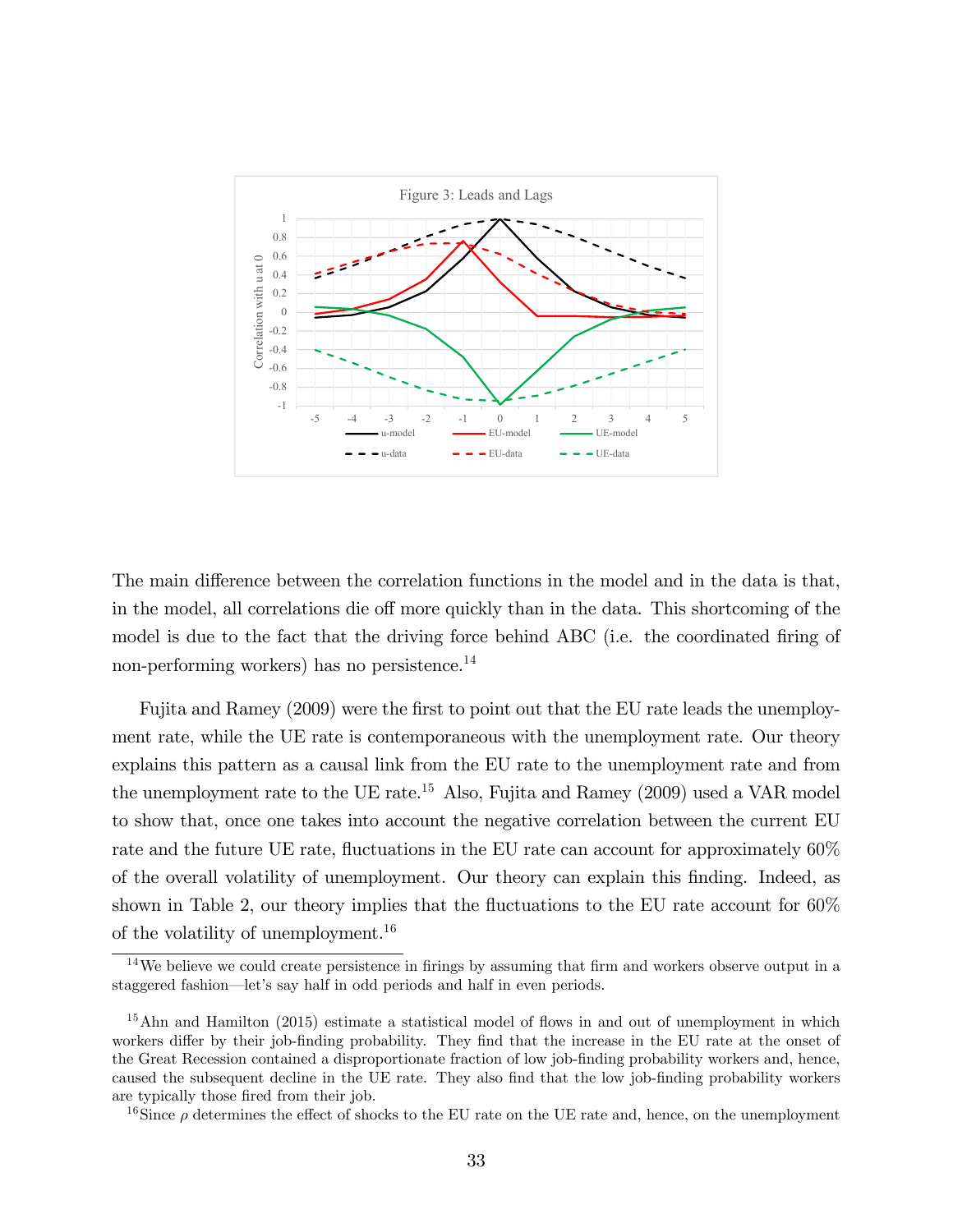In ABC, the probability of a recession is endogenous and given by equation (19). The lower is unemployment in (19), the lower is the cost to the worker from losing his job and, hence, the higher is the probability with which firms need to fire their non-performing workers in order to give them an incentive to perform. Thus, the lower is unemployment, the higher is the probability that a recession starts. In order to find out whether this feature of our theory is borne out in the data, we take the time-series for the unemployment rate and define the start of a recession as a quarter in which the unemployment rate turns from decreasing to increasing and keeps growing for at least two consecutive quarters.<sup>17</sup> We then estimate a probit model for the probability of the start of a recession as a function of the unemployment rate. The estimated coefficient on the unemployment rate is  $-.21$ , with a standard deviation of  $11\%$ . The estimated coefficient implies that the probability of a recession increases from  $8\%$  to  $11\%$  as the unemployment falls from  $5.5\%$  to  $4.5\%$ . Clearly, it is not possible to precisely estimate the effect of unemployment on the probability that a recession starts because recessions are relatively rare events. In order to gather more observations, we take the time-series of unemployment for Australia, Canada, Italy, Japan, France and the UK.<sup>18</sup> After taking out the average unemployment from the time-series of each country, we merge these data to those for the US and re-estimate the probit model. The estimated coefficient on the unemployment rate is  $-.20$  with a standard deviation of  $4\%$ .

We now turn to testing what is perhaps the most distinctive feature of ABC. In our theory, a recession is a period when the value of time in the market relative to its value at home is abnormally high. In contrast, in the Real Business Cycle theory of Kydland and Prescott (1982), in Mortensen and Pissarides (1994) or in any other theory where business cycles are driven by either exogenous or endogenous shocks to the value of production, a recession is a period when the value of time in the market relative to its value at home is abnormally low. To paint a picture, in RBC, a recession is a day when it is raining in the marketplace and, for that reason, workers find it optimal to stay at home. In ABC, a recession is a day when the TV set is broken at home and, for that reason, firms find it optimal to get rid of their non-performing workers. It is natural to wonder whether, empirically, the relative value of labor in the market is pro or countercyclical. In order to address this question, we construct

rate, our choice for the value of rho is such that the model is consistent with the VAR findings of Fujita and Ramey (2009).

 $17$ The estimates are robust to alternative ways to define the start of a recession.

 $18$ These are countries for which the OECD provides sufficiently long time-series for unemployment. We drop Germany from the sample because of the large movements in unemployment related to the unification. When estimated for each country separately, the coefficient on unemployment in the probit model is always negative. In Appendix D, we report the estimated relationships between unemployment and the probability of a recession for each country separately and for the pool of countries.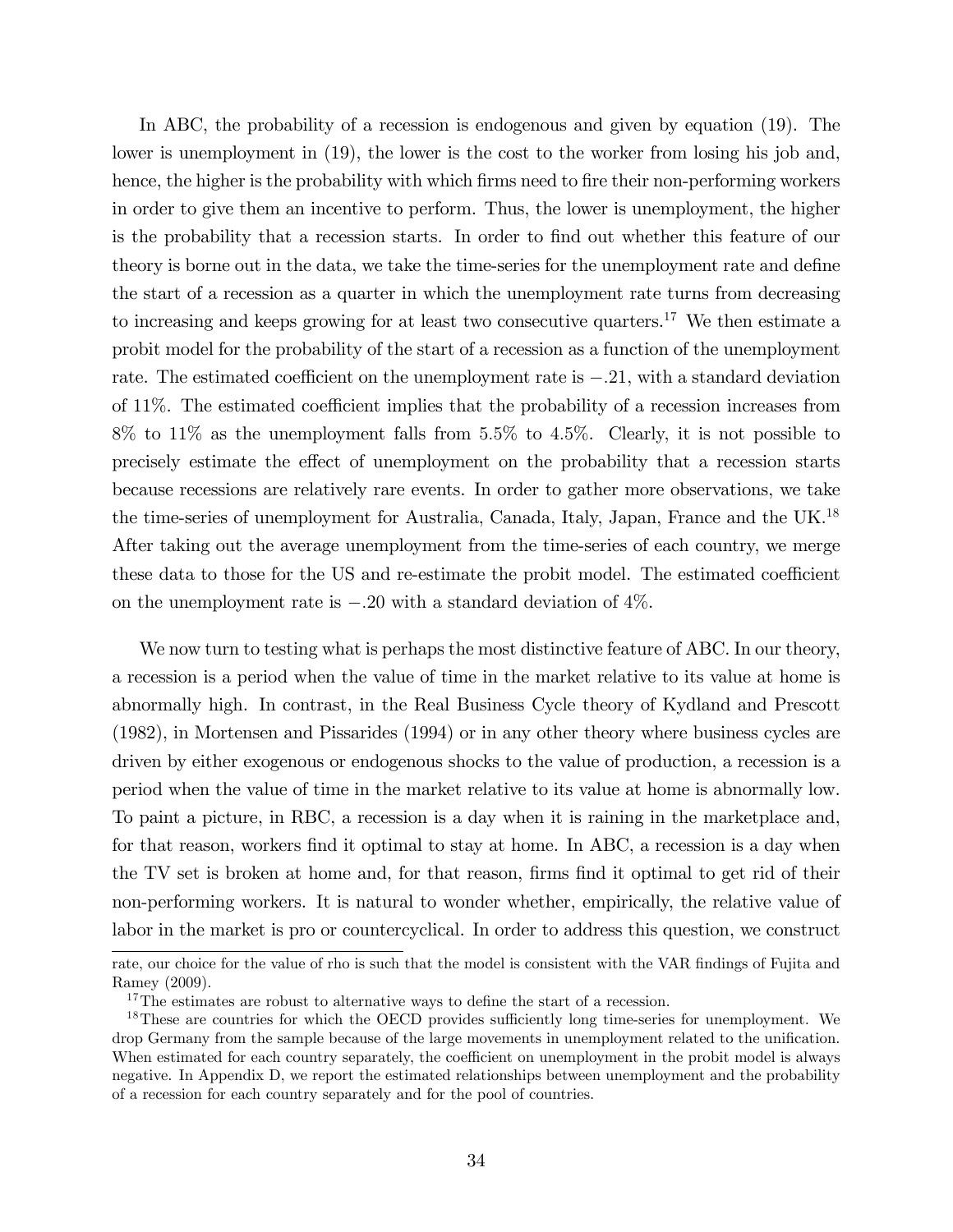some rudimentary empirical measures of the net value of employment to a worker.

We measure the value of employment to a worker,  $W_{1,t}$ , and the value of unemployment to a worker,  $W_{0,t}$ , as

$$
W_{1,t} = w_t + \beta \left[ h_{t+1}^{EU} W_{0,t+1} + (1 - h_{t+1}^{EU}) W_{1,t+1} \right],
$$
  
\n
$$
W_{0,t} = b_t + \beta \left[ h_{t+1}^{UE} W_{1,t+1} + (1 - h_{t+1}^{UE}) W_{0,t+1} \right],
$$
\n(26)

where  $w_t$  is a measure of the real wage in month t,  $b_t$  is a measure of unemployment benefit/value of leisure in month t,  $h_{t+1}^{EU}$  is a measure of the EU rate in month  $t + 1$ ,  $h_{t+1}^{UE}$  is a measure of the UE rate in month  $t + 1$ , and  $W_{1,t+1}$  and  $W_{0,t+1}$  are respectively the value of employment and unemployment in month  $t + 1$ . We measure the net value of employment to a worker,  $V_t$ , in month t as the difference between  $W_{1,t}$  and  $W_{0,t}$ .

We measure  $w_t$  using the time-series for the hourly wage that have been constructed by Haefke, Sonntag and van Rens (2013). We consider two alternative time-series: the average hourly wage in the cross-section of all employed workers, and the average hourly wage in the cross-section of newly hired workers after controlling for the composition of new hires. The first time-series may be more appropriate when we want to interpret  $V_t$  as the cost of losing a job to a worker, the second-time series may be more appropriate when we want to interpret  $V_t$  as the benefit of finding a job to a worker. As in Shimer (2005), we measure  $h_t^{UE}$  and  $h_t^{EU}$ using, respectively, the values for the EU rate and UE rates implied by the time-series for unemployment and short-term unemployment. In order to make the time-series for  $w_t$ ,  $h_t^{UE}$ and  $h_t^{EU}$  stationary, we construct their Hodrick-Prescott trend using a smoothing parameter of  $10<sup>5</sup>$ . We then take the difference between the value of each variable and its trend and add this difference to the time-series average for that variable. Since  $b_t$  is not directly observable, we tentatively set it to be equal to 70% of the average of  $w_t$ .

We are now in the position to construct time-series for the value of employment to a worker,  $W_{1,t}$ , and the value of unemployment to a worker,  $W_{0,t}$ , over the period going from January 1979 to December 2014. We compute the values for  $W_1$  and  $W_0$  in December 2014 by assuming that, from January 2015 onwards,  $w, h^{UE}$ , and  $h^{EU}$  are equal to their historical averages. Given the values for  $W_1$  and  $W_0$  in December 2014, we compute the values for  $W_1$ and  $W_0$  from November 2014 back to January 1979 by using equation (26) and the timeseries for w, b,  $h^{UE}$ , and  $h^{EU}$ . The reader should notice that the values of  $W_1$  and  $W_0$  thus computed differ from their theoretical counterpart because they are constructed using the realizations of future w,  $h^{UE}$ , and  $h^{EU}$ , rather than the expectation of these variables.

Figure 4 presents the result of our calculations. Figure 4 displays the time-series for the net value of employment to a worker,  $V_t$ , computed using the average wage of all employed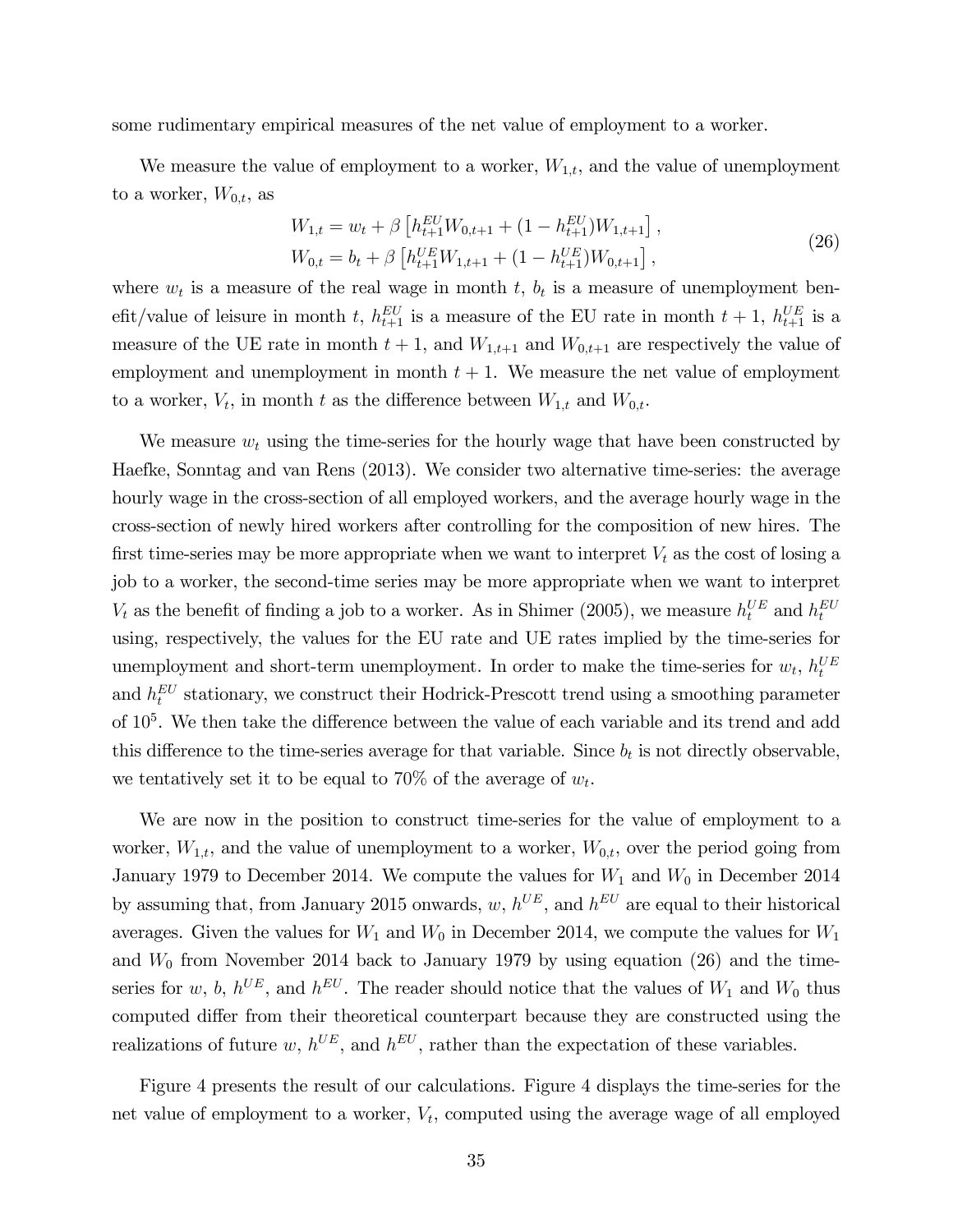

workers (solid black line) and the average wage of newly hired workers (dashed black line). Figure 4 also displays the time-series for the detrended unemployment rate (solid grey line). The figure clearly shows that  $V_t$  is countercyclical, oin the sense that  $V_t$  moves together with the unemployment rate. This is the case whether we measure  $V_t$  using the average wage of all employed workers—in which the correlation between  $V_t$  and unemployment is 80% or whether we measure  $V_t$  using the average wage of newly hired workers—in which case the correlation between  $V_t$  and unemployment is 71%. Mechanically,  $V_t$  is countercyclical because, when unemployment increases, the decline in the value of being unemployed caused by the large decline in the UE rate is larger than the decline in the value of being employed cause by the small decline in the wage and by the short-lived increase in the EU rate. The countercyclicality of  $V_t$  is a very robust finding. The measure of  $V_t$  becomes even more countercyclical if  $b_t$  is assumed to be constant fraction of  $w_t$  rather than a constant. The correlation between  $V_t$  and  $u_t$  remains practically unchanged if we do not filter the data.

The finding that  $V_t$  is countercyclical means that recessions are times when unemployed workers find it especially valuable to find a job, and when employed workers find it especially costly to lose a job. The finding is in stark contrast with the view of recessions as "days of rain in the marketplace" advanced by Kydland and Prescott (1982) or by Mortensen and Pissarides (1994). In contrast, the finding is supportive of the view of recessions as "days" of no TV at home" advanced by our theory. Notice that our finding that  $V_t$  should not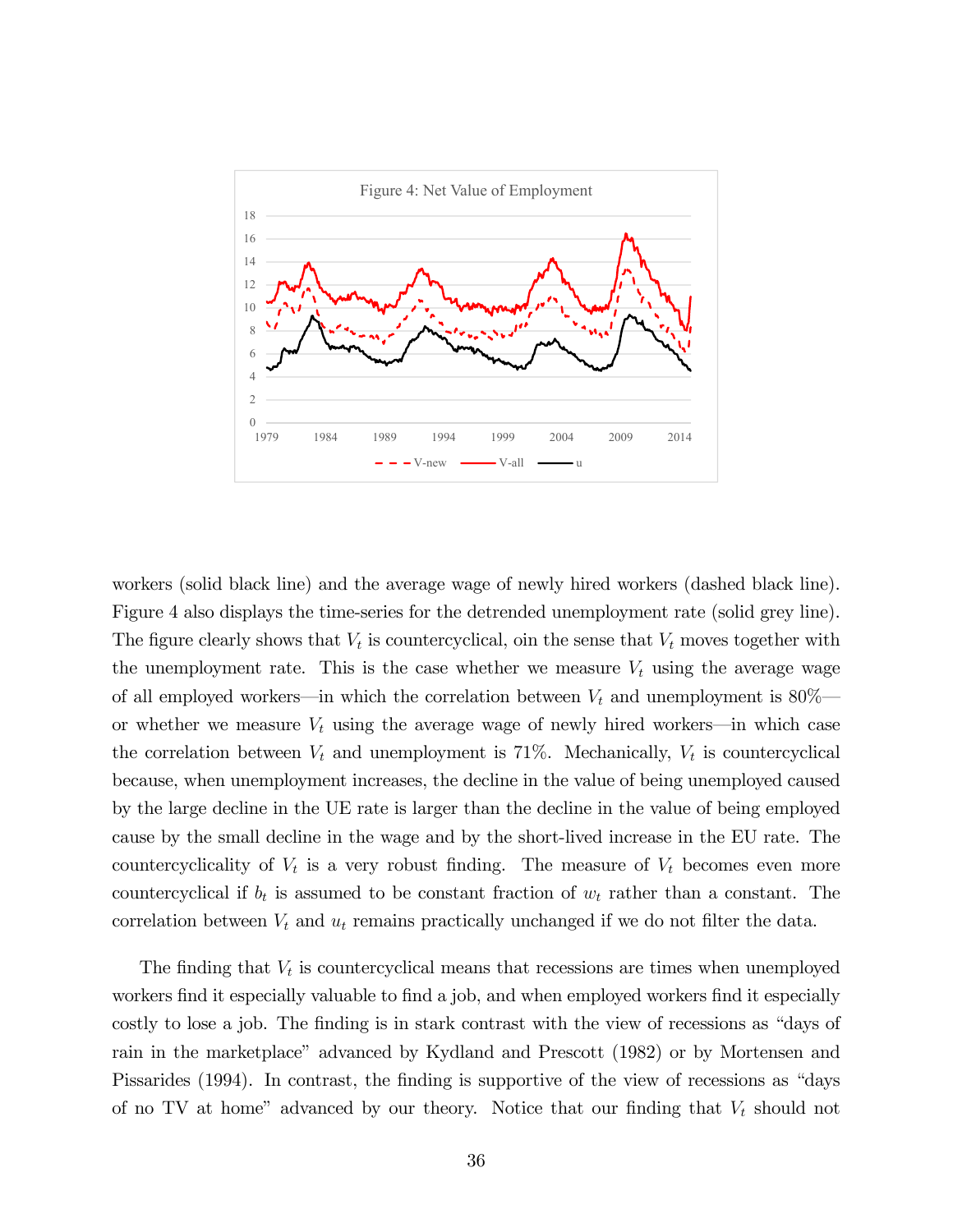be entirely surprising. In fact, using a different, more sophisticated approach and richer data, Davis and von Wachter (2011) show that the lifetime earning cost of losing a job is much higher in recessions than in expansions. Even if one is skeptical about our theory of recessions, the finding that  $V_t$  is countercyclical represents a serious challenge for most existing theories of business cycles.<sup>19</sup>

## 6 Conclusions

This paper proposed a new theory of business cycles. At a very abstract level, our theory states that business cycles emerge because different agents in the economy find it optimal to randomize over some individual decision in a perfectly correlated fashion. More concretely, business cycles emerge because Örms need to randomize over Öring or keeping workers who have performed poorly in the past, in order to give them an ex-ante incentive to perform. Moreover, firms find it optimal to correlate the randomization outcomes, as doing so allows them to load up the Öring probability on states of the world in which it is costlier for workers to become unemployed and, hence, it allows them to economize on agency costs. In the unique robust equilibrium, firms use a sunspot to perfectly correlate the outcome of their individual randomizations. In this equilibrium, the economy experiences aggregate fluctuations that are endogenous—in the sense that they are not caused by exogenous shocks to fundamentals or by exogenous shocks to the selection of equilibrium, but they are an inherent feature of the unique equilibrium—and are stochastic—in the sense that they do not follow a deterministic path, but a genuinely stochastic one. We believe that this may be the first theory of endogenous and stochastic business cycles.

### References

- [1] Ahn, H., and J. Hamilton. 2015. "Heterogeneity and Unemployment Dynamics." Manuscript, University of California at San Diego.
- [2] Angeletos, M., and J. La<sup> $\cdot$ </sup>O. 2013. "Sentiments." *Econometrica*, 81: 739-780.

 $19$ An alternative explanation is that business cycles are driven by productivity shocks and wages are rigid (see, e.g., Hall 2005, Menzio 2005, Gertler and Trigari 2009, Menzio and Moen 2010 and Kennan 2010 for search theoretic models of the labor market with rigid wages). In fact, if wages are rigid, productivity shocks may generate, just like in our theory, a positive correlation between unemployment and  $V_t$ . However, if wages are rigid, productivity shocks should generate a strong negative correlation between unemployment and the value of a worker to a firm  $J_t$ , while this correlation is positive in our theory. Applying the same technique used to compute the time-series for  $V_t$ , we can compute a time-series for  $J_t$ . Using average labor productivity as our measure of output per worker, we find that  $J_t$  is positively correlated with  $u_t$ .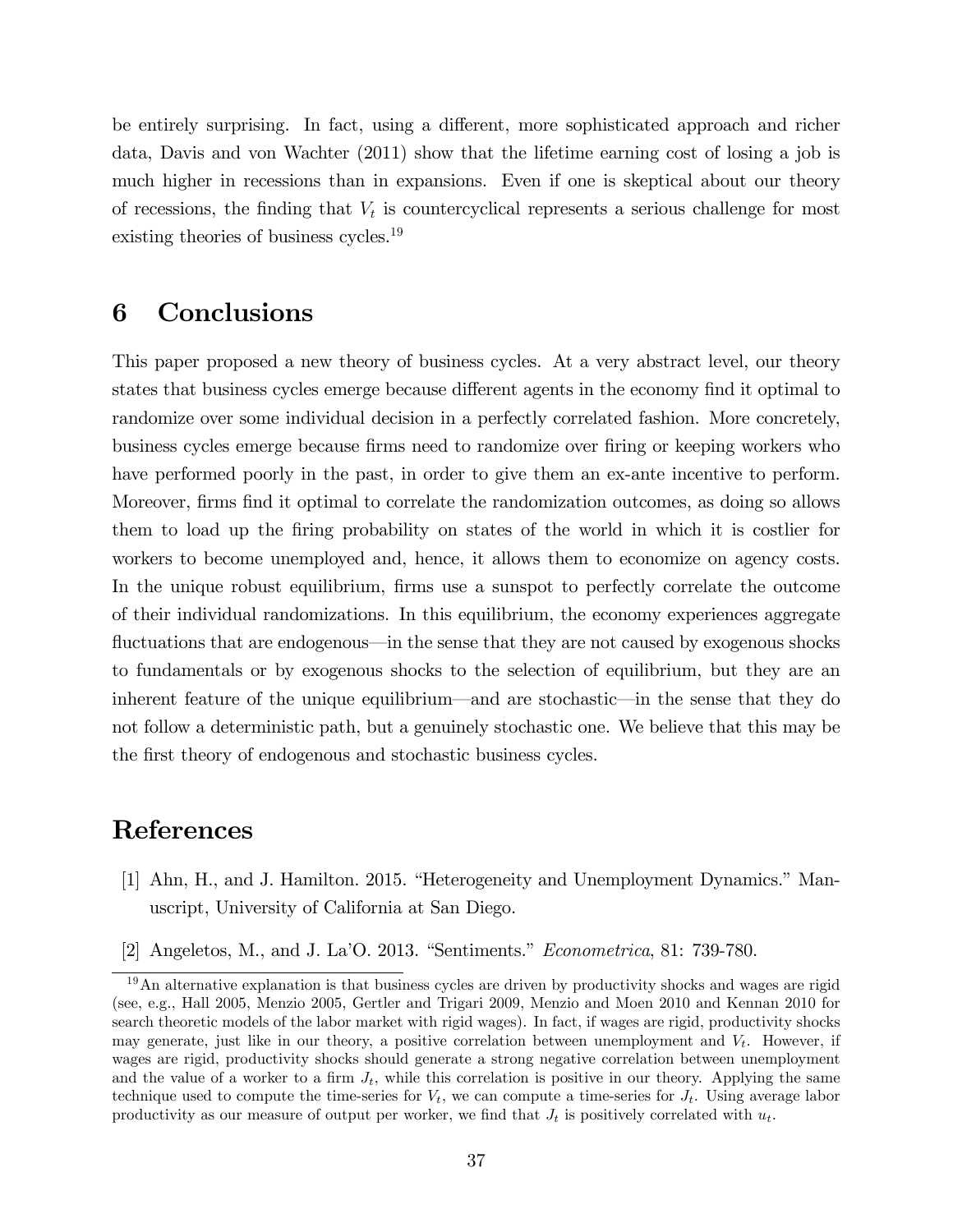- [3] Banerjee, A. 1992. "A Simple Model of Herd Behavior." *Quarterly Journal of Eco*nomics, 107: 797-817.
- [4] Beaudry, P., D. Galizia, and F. Portier. 2015 "Reviving the Limit Cycle View of Macroeconomic Fluctuations," NBER Working Paper 21241.
- [5] Beaudry, P., and F. Portier. 2004. "Exploring Pigou's Theory of Cycles." *Journal of* Monetary Economics, 51: 1183-1216.
- [6] Benhabib, J., and R. Farmer. 1994. "Indeterminacy and Increasing Returns." *Journal* of Economic Theory  $63: 19-41$ .
- [7] Bikhchandani, S., D. Hirshleifer, and I. Welch. 1992. "A Theory of Fads, Fashion, Custom and Cultural Change as Information Cascades." Journal of Political Economy 100: 992-1026.
- [8] Bloom, N. 2009. "The Impact of Uncertainty Shocks." *Econometrica*, 77: 623-685.
- [9] Boldrin, M., and L. Montrucchio. 1986. "On the Indeterminacy of Capital Accumulation Paths." *Journal of Economic Theory*, 40: 26-39.
- [10] Boldrin, M., and M. Woodford. 1990. "Equilibrium Models Displaying Endogenous Fluctuations and Chaos." Journal of Monetary Economics, 25: 189-222.
- [11] Burdett, K., S. Shi, and R. Wright. 2001. "Pricing and Matching with Frictions." *Journal* of Political Economy 109: 1060-85.
- [12] Clementi, G., and H. Hopenhayn. 2006. "A Theory of Financing Constraints and Firm Dynamics." Quarterly Journal of Economics 121: 229-65.
- [13] Cooper, R., and A. John. 1988. "Coordinating Coordination Failures in Keynesian Models." Quarterly Journal of Economics, 103:  $441-63$ .
- [14] Davis, S., and T. von Wachter. 2011. "Recessions and the Costs of Job Loss." *Brookings* Papers on Economic Activity.
- [15] Diamond, P. 1982. "Aggregate Demand Management in Search Equilibrium." Journal of Political Economy 90: 881–94.
- [16] Diamond, P., and D. Fudenberg. 1989. "Rational Expectations Business Cycles in Search Equilibrium." Journal of Political Economy 97: 606–19.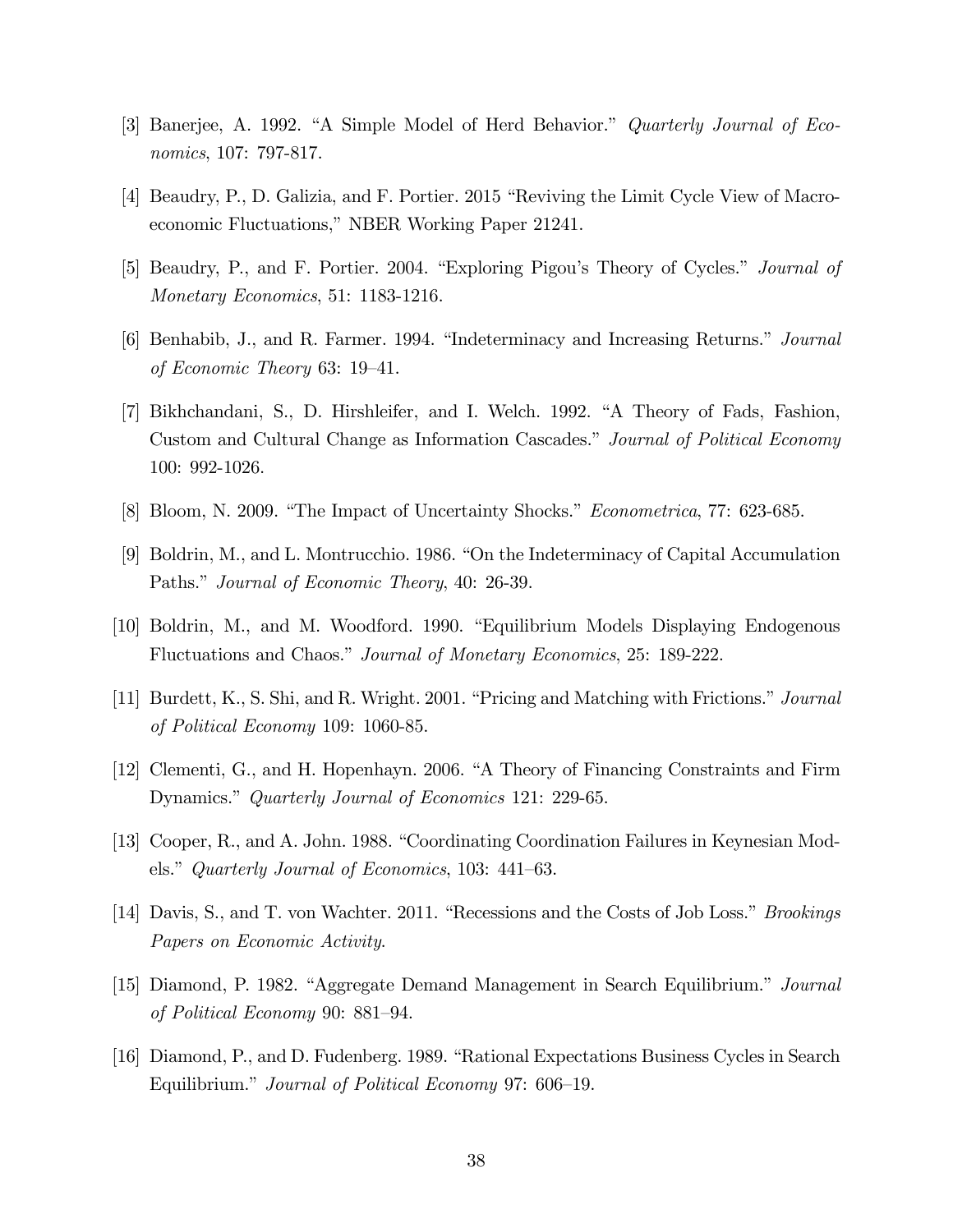- [17] Fujita, S., and G. Ramey. 2009. "The Cyclicality of Separation and Job Finding Rates." International Economic Review 50: 415–30.
- [18] Gabaix, X. 2011. "The Granular Origins of Aggregate Fluctuations." *Econometrica* 79: 733-772.
- [19] Galí, J., and T. van Rens. 2014. "The Vanishing Procyclicality of Labor Productivity." Manuscript, University of Warwick.
- [20] Gertler, M., and A. Trigari. 2009. "Unemployment Dynamics with Staggered Nash Wage Bargaining." Journal of Political Economy, 117: 38-86.
- $[21]$  Haefke, C., M. Sonntag, and T. van Rens, 2013. "Wage Rigidity and Job Creation." Journal of Monetary Economics.
- [22] Hagedorn, M., and I. Manovskii. 2008. "The Cyclical Behavior of Unemployment and Vacancies Revisited." American Economic Review 98: 1692–706.
- [23] Hall, R., 2005. "Employment Fluctuations with Equilibrium Wage Stickiness."  $American$ can Economic Review 95: 50-65.
- [24] Hall, R., and P. Milgrom. 2008. "The Limited Influence of Unemployment of the Wage Bargain." American Economic Review 98: 1653–74.
- [25] Heller, W. 1986. "Coordination Failure Under Complete Markets with Applications to Effective Demand." Equilibrium analysis: Essays in Honor of Kenneth J. Arrow, 2:  $155-175$ , 1986.
- [26] Jaimovich, N., and S. Rebelo. 2009. "Can News About the Future Drive Business Cycles?" American Economic Review 99: 1097-1118.
- [27] Jovanovic, B. 1987. "Micro Shocks and Aggregate Risk." *Quarterly Journal of Eco*nomics 102: 395-409.
- [28] Kaplan, G., and G. Menzio. 2015. "Shopping Externalities and Self-Fulfilling Unemployment Fluctuations." Journal of Political Economy, Forthcoming.
- [29] Kennan, J. 2010. "Private Information, Wage Bargaining and Employment Fluctuations." Review of Economic Studies 77: 633-64.
- [30] Kydland, F., and E. Prescott. 1982. "Time to Build and Aggregate Fluctuations." Econometrica 50: 1345-70.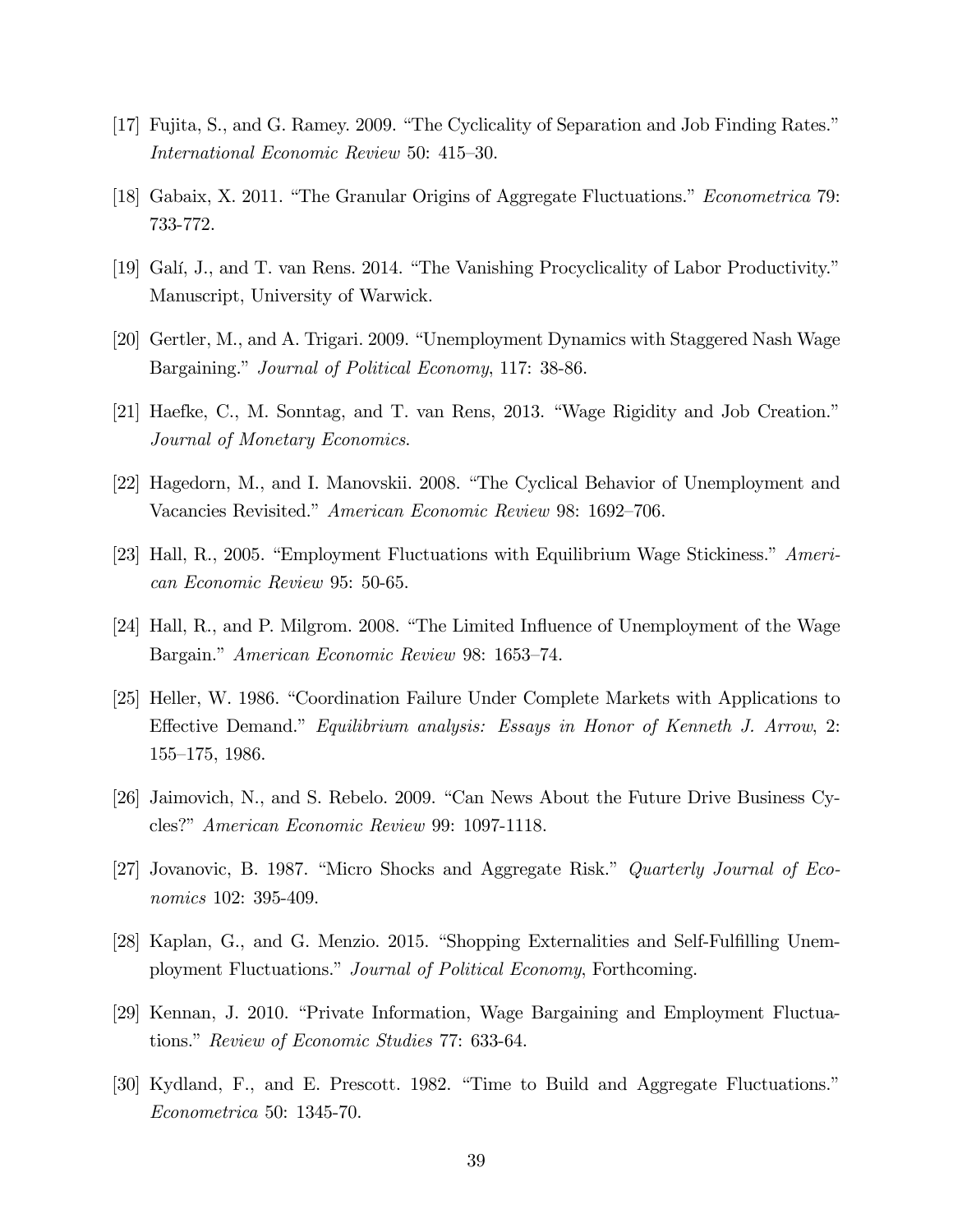- [31] Menzio, G. 2005. "High Frequency Wage Rigidity." Manuscript, Northwestern University.
- [32] Menzio, G., and E. Moen. 2010. "Worker Replacement." Journal of Monetary Economics, 57: 623-36.
- [33] Menzio, G., and S. Shi. 2010. "Block Recursive Equilibria for Stochastic Models of Search on the Job." Journal of Economic Theory 145: 1453-94.
- [34] Menzio, G., and S. Shi. 2011. "Efficient Search on the Job and the Business Cycle." Journal of Political Economy 119: 468–510.
- [35] Mortensen, D. 1999. "Equilibrium Unemployment Dynamics." International Economic Review, 40: 889–914.
- [36] Mortensen, D., and C. Pissarides. 1994. "Job Creation and Job Destruction in the Theory of Unemployment." Review of Economic Studies 61: 397–415.
- [37] Petrongolo, B., and C. Pissarides. 2001. "Looking into the Black Box: A Survey of the Matching Function." *Journal of Economic Literature* 39: 390-431.
- [38] Pissarides, C. 1985. "Short-Run Equilibrium Dynamics of Unemployment, Vacancies and Real Wages." American Economic Review 75: 676–90.
- [39] Shimer, R. 2005. "The Cyclical Behavior of Unemployment and Vacancies." American Economic Review 95: 25–49.
- [40] Stokey, N., R. Lucas, and E. Prescott, "Recursive Methods in Economic Dynamics." Harvard University Press, Cambridge, Massachusetts, 1989.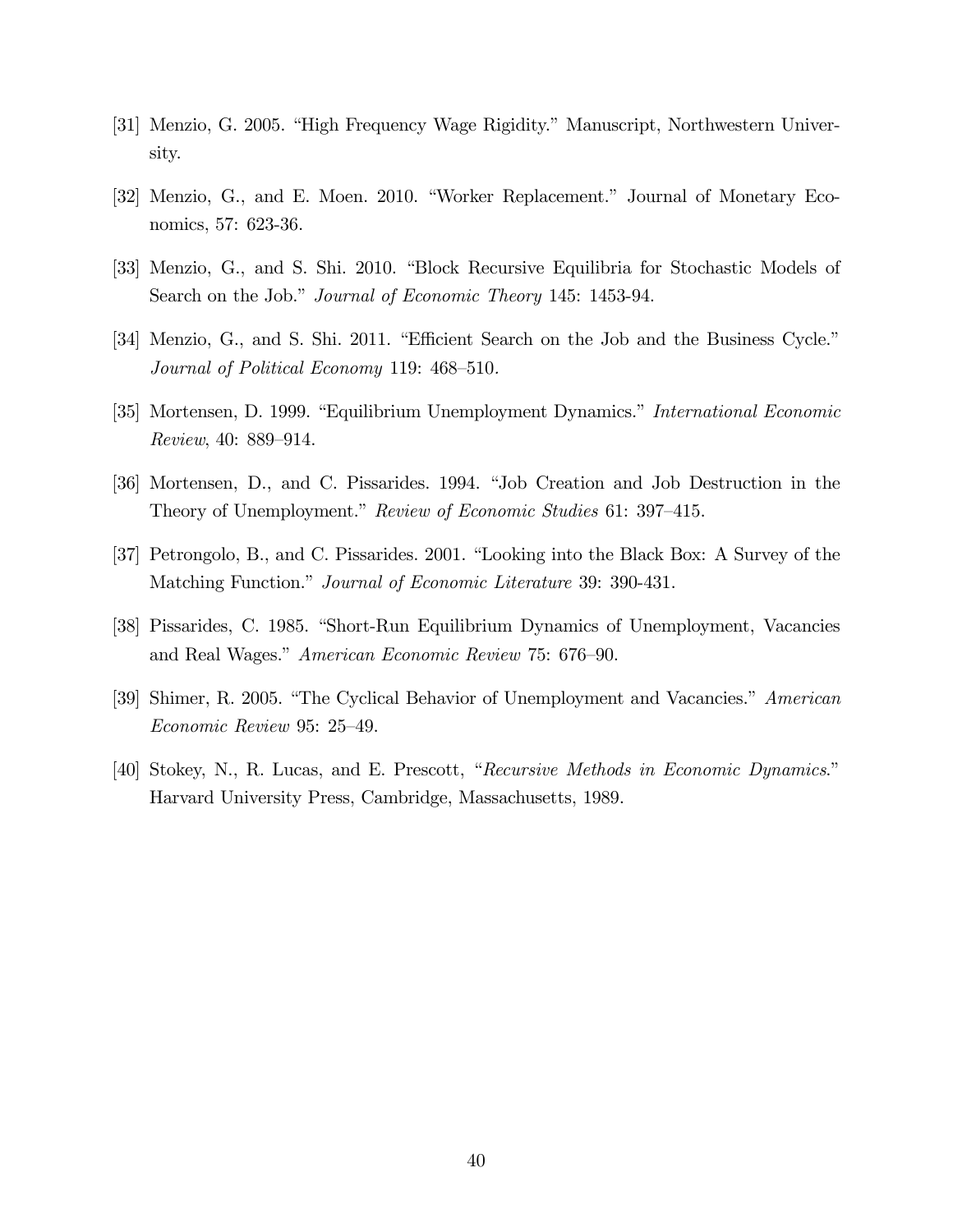## Appendix

## A Proof of Lemmas 1-4

### A.1 Proof of Lemma 1

Let  $\rho \geq 0$  denote the Lagrange multiplier on the worker's incentive compatibility constraint, let  $\overline{\nu}(y, \hat{z}) \ge 0$  denote the multiplier on the constraint  $1 - s(y, \hat{z}) \ge 0$  and let  $\underline{\nu}(y, \hat{z})$  denote the multiplier on the constraint  $s(y, \hat{z}) \geq 0$ .

The first order condition with respect to the firing probability  $s(y_\ell, \hat{z})$  is given by

$$
(1 - \delta) [F(x)V(\hat{z}) + W(x)J(\hat{z})] = \rho \beta (1 - \delta)(p_h(1) - p_h(0))V(\hat{z}) + \underline{\nu}(y_\ell, \hat{z}) - \overline{\nu}(y_\ell, \hat{z}), \quad (A1)
$$

together with the complementary slackness conditions  $\overline{\nu}(y_\ell, \hat{z}) \cdot (1 - s(y_\ell, \hat{z})) = 0$  and  $\underline{\nu}(y_\ell, \hat{z}) \cdot$  $s(y_\ell, \hat{z}) = 0$ . The left-hand side of (A1) is the marginal cost of increasing  $s(y_\ell, \hat{z})$ . This cost is given by the decline in the product of the worker's and firm's gains from trade caused by a marginal increase in the firing probability  $s(y_\ell, \hat{z})$ . The right-hand side of (A1) is the marginal benefit of increasing  $s(y_\ell, \hat{z})$ . This benefit is given by the value of relaxing the worker's incentive compatibility and the  $s(y_\ell, \hat{z}) \geq 0$  constraints net of the cost of tightening the  $s(y_\ell, \hat{z}) \leq 1$  constraint by marginally increasing the firing probability  $s(y_\ell, \hat{z})$ .

Similarly, the first order condition with respect to the firing probability  $s(y_h, \hat{z})$  is given by

$$
(1 - \delta) [F(x)V(\hat{z}) + W(x)J(\hat{z}) + \rho \beta (p_h(1) - p_h(0))V(\hat{z})] = \underline{\nu}(y_h, \hat{z}) - \overline{\nu}(y_h, \hat{z}), \quad (A2)
$$

together with the complementary slackness conditions  $\overline{\nu}(y_h, \hat{z})\cdot(1-s(y_h, \hat{z})) = 0$  and  $\underline{\nu}(y_h, \hat{z})\cdot$  $s(y_h, \hat{z}) = 0$ . The left-hand side of (A2) represents the marginal cost of increasing  $s(y_h, \hat{z})$ . The rigth-hand side of (A2) represents the marginal benefit of increasing  $s(y_h, \hat{z})$ . Notice that increasing the firing probability  $s(y_h, \hat{z})$  tightens the worker's incentive compatibility constraint and, hence, the term in  $\rho$  is now on the left-hand side of (A2).

Suppose  $\rho = 0$ . First, notice that the left-hand side of (A1) is strictly positive as  $V(\hat{z}) > 0$ ,  $J(\hat{z}) > 0$  by assumption, and  $W(x) > 0$ ,  $F(x) > 0$  at the optimum  $x^*$ . The right-hand side of (A1) is strictly positive only if  $\underline{\nu}(y_\ell, \hat{z}) > 0$ . Hence, if  $\rho = 0$ , the only solution to the first order condition with respect to the firing probability  $s(y_\ell, \hat{z})$  is 0. Next, notice that the left-hand side of (A2) is strictly positive and the right-hand side is strictly positive only if  $\underline{\nu}(y_h, \hat{z}) > 0$ . Hence, if  $\rho = 0$ , the only solution to the first order condition with respect to the firing probability  $s(y_h, \hat{z})$  is 0. However, if  $s(y_\ell, \hat{z}) = s(y_h, \hat{z}) = 0$ , the worker's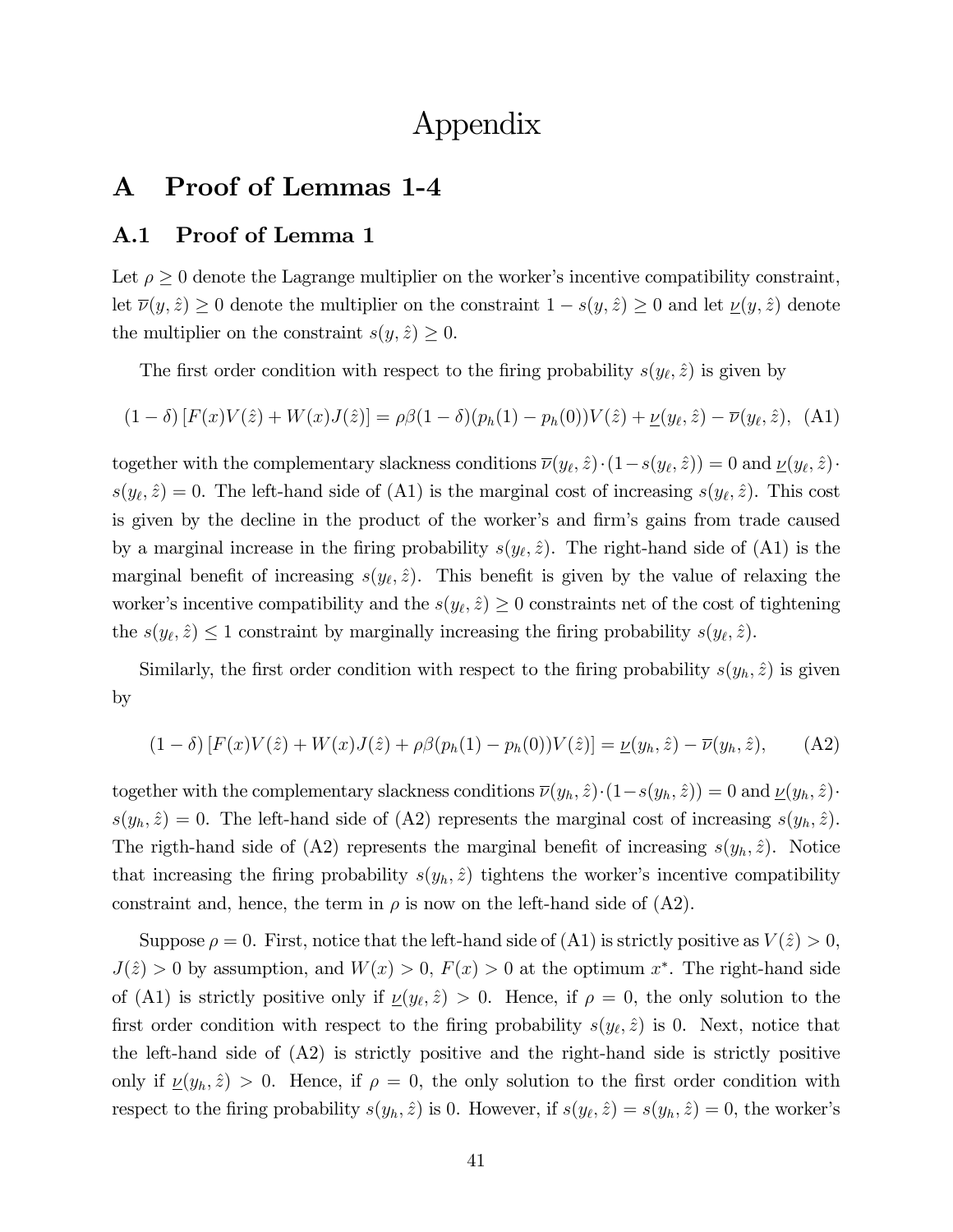incentive compatibility constraint is violated. Therefore,  $\rho > 0$  and the worker's incentive compatibility constraint holds with equality.

### A.2 Proof of Lemma 2

The first order condition with respect to  $s(y_h, \hat{z})$  is given by (A2) together with the complementary slackness conditions  $\overline{\nu}(y_h, \hat{z})(1 - s(y_h, \hat{z})) = 0$  and  $\underline{\nu}(y_h, \hat{z})s(y_h, \hat{z}) = 0$ . The left-hand side of (A2) is strictly positive. The right-hand side of (A2) is strictly positive only if  $\underline{\nu}(y_h, \hat{z}) > 0$ . Therefore, the first order condition is satisfied only if  $\underline{\nu}(y_h, \hat{z}) > 0$  and, hence, only if  $s(y_h, \hat{z}) = 0$ .

### A.3 Proof of Lemma 3

Using the definition of  $\phi(\hat{z})$ , we can rewrite the first order condition with respect to the firing probability  $s(y_\ell, \hat{z})$  as

$$
(1 - \delta)V(\hat{z}) [F(x) + W(x) / \phi(\hat{z}) - \rho \beta (p_h(1) - p_h(0))] = \underline{\nu}(y_\ell, \hat{z}) - \overline{\nu}(y_\ell, \hat{z}), \tag{A3}
$$

together with  $\overline{\nu}(y_{\ell}, \hat{z}) \cdot (1 - s(y_{\ell}, \hat{z})) = 0$  and  $\underline{\nu}(y_{\ell}, \hat{z}) \cdot s(y_{\ell}, \hat{z}) = 0$ . The left-hand side of (A3) is strictly decreasing in  $\phi(\hat{z})$ . The right-hand side of (A3) is strictly positive if  $\underline{\nu}(y_{\ell},\hat{z})$ is strictly positive and it is strictly negative if  $\overline{\nu}(y_\ell, \hat{z})$  is strictly positive. Therefore, there exists a  $\phi^*$  such that if  $\phi(\hat{z}) > \phi^*$ , the left-hand side is strictly negative and the solution to (A3) requires  $\overline{\nu}(y_\ell, \hat{z}) > 0$ . In this case, the solution to the first order condition for  $s(y_\ell, \hat{z})$ is 1. If  $\phi(\hat{z}) < \phi^*$ , the left-hand side is strictly positive and the solution to (A3) requires  $\underline{\nu}(y_{\ell},\hat{z}) > 0$ . In this case, the solution to the first order condition for  $s(y_{\ell},\hat{z})$  is 0.

### A.4 Proof of Lemma 4

The first order condition with respect to the wage  $w$  is given by

$$
F(x)v'(w) - W(x) = 0.
$$
 (A4)

The left-hand side of  $(A4)$  is the increase in the product of the worker's and firm's gains caused by a marginal increase in the worker's wage  $w$ . A marginal increase in  $w$ , increases the worker's gains from trade by  $v'(w)$  and decreases the firm's gains from trade by 1. Therefore, a marginal increase in  $w$ , increases the product of the worker's and firm's gains from trade by  $F(x)v'(w) - W(x)$ . The first order condition for w states that the effect of a marginal increase in w is zero.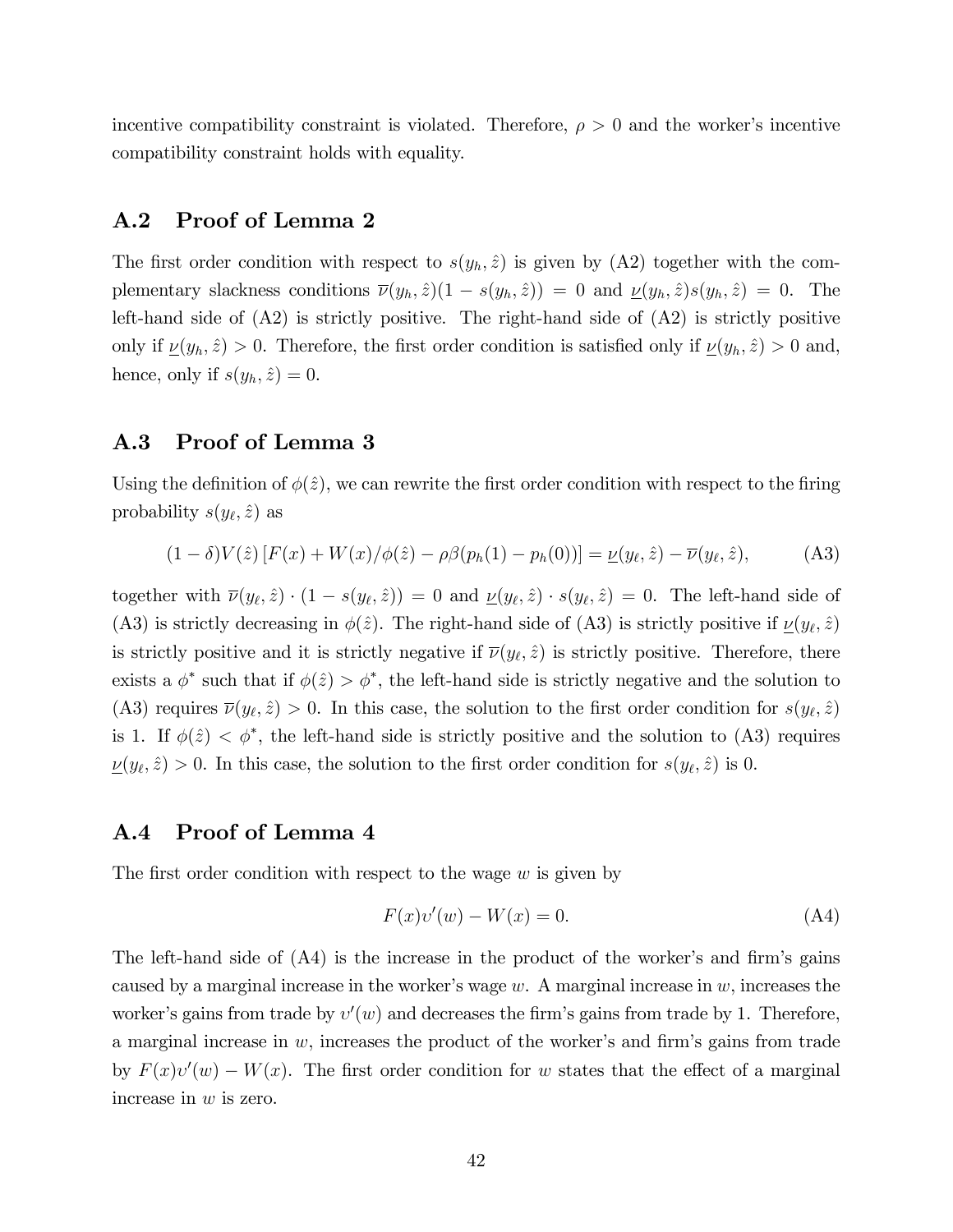## B Proof of Lemmas 5-6

### B.1 Proof of Lemma 5

We first consider a firm-worker pair in group K. Since  $P_K(T_K|T_{K-1})$  is strictly increasing in  $T_{K-1}$  and  $\hat{u}$  is strictly increasing in  $T_K$ ,  $E[\hat{u}|T_{K-1}]$  is strictly increasing in  $T_{K-1}$ . In turn, since  $E[\hat{u}|T_{K-1}]$  is strictly increasing in  $T_{K-1}$  and  $\phi(\hat{u})$  is strictly increasing in  $\hat{u}$ ,  $\phi(E[\hat{u}|T_{K-1}])$  is strictly increasing in  $T_{K-1}$ . It then follows from property (iii) of the optimal contract that there exists a  $T_{K-1}^*$  such that  $s_K(y_\ell, T_{K-1}) = 0$  for all  $T_{K-1} < T_{K-1}^*$ , and  $s_K(y_\ell, T_{K-1}) = 1$ for all  $T_{K-1} > T_{K-1}^*$ . This establishes that the firing probability  $s_K(y_\ell, T_{K-1})$  has the desired threshold property. The threshold property implies that the measure  $t_K$  of workers separating from firms in group K is increasing in the measure  $T_{K-1}$  of workers separating from firms in groups 1 through  $K - 1$ .

Next, consider a firm-worker pair in group  $K - 1$ . Since  $P_{K-1}(T_{K-1}|T_{K-2})$  is strictly increasing in  $T_{K-2}$  and  $t_K$  is increasing in  $T_{K-1}$ , it follows that  $E[\hat{u}|T_{K-2}]$  and, in turn,  $\phi(E[\hat{u}|T_{K-2}])$  are strictly increasing in  $T_{K-2}$ . Then property (iii) of the optimal contract implies that there exists a  $T_{K-2}^*$  such that  $s_{K-1}(y_\ell, T_{K-2}) = 0$  for all  $T_{K-2} < T_{K-2}^*$ , and  $s_{K-1}(y_{\ell}, T_{K-2}) = 1$  for all  $T_{K-2} > T_{K-2}^*$ . This establishes that the firing probability  $s_{K-1}(y_{\ell}, T_{K-2})$  has the desired threshold property. The threshold property implies that the measure  $t_{K-1}$  of workers separating from firms in group  $K-1$  is increasing in the measure  $T_{K-2}$  of workers separating from firms in groups 1 through  $K - 2$ . By repeating the above argument for firm-worker pairs in groups  $K - i$ , with  $i = 2, 3, \ldots K - 1$ , we can establish that the firing probability  $s_{K-i}(y_{\ell}, T_{K-i-1})$  has the threshold property and that the measure  $t_{K-i}$  is increasing in  $T_{K-i-1}$ .

### B.2 Proof of Lemma 6

Let  $T_1^*$  be given as in (22) and let  $T_i^* = E[t_1] + (i-1)(t_h - t_\ell)/2$  for  $i = 2, 3, \ldots$  K - 1. Given the thresholds  $\{T_1^*, T_2^*, \ldots T_{K-1}^*\}$ , we can compute the unconditional probability distribution of the random variable  $T_i$ . For  $N \to \infty$ ,  $T_2$  is approximately equal to  $E[t_1]+t_\ell$  if  $T_1 < T_1^*$ , and it is approximately equal to  $E[t_1]+t_h$  if  $T_1 > T_1^*$ . Since  $E[t_1]+t_\ell < T_2^*$  and  $E[t_1]+t_h > T_2^*$ ,  $T_3$ is approximately equal to  $E[t_1] + 2t_\ell$  if  $T_1 < T_1^*$ , and  $T_3$  is approximately equal to  $E[t_1] + 2t_h$ if  $T_1 > T_1^*$ . Similarly, for  $i = 4, 5, \ldots K$ ,  $T_i$  is approximately equal to  $E[t_1] + (i - 1)t_\ell$  if  $T_1 < T_1^*$ , and it is approximately equal to  $E[t_1] + (i - 1)t_h$  if  $T_1 > T_1^*$ . Hence, if  $T_1 < T_1^*$ , firms in groups 2 through  $K$  fire their non-performing workers with probability 0 and the total measure of workers separating from firms is  $T_K = E[t_1] + (K - 1)t_\ell$ . If  $T_1 > T_1^*$ , firms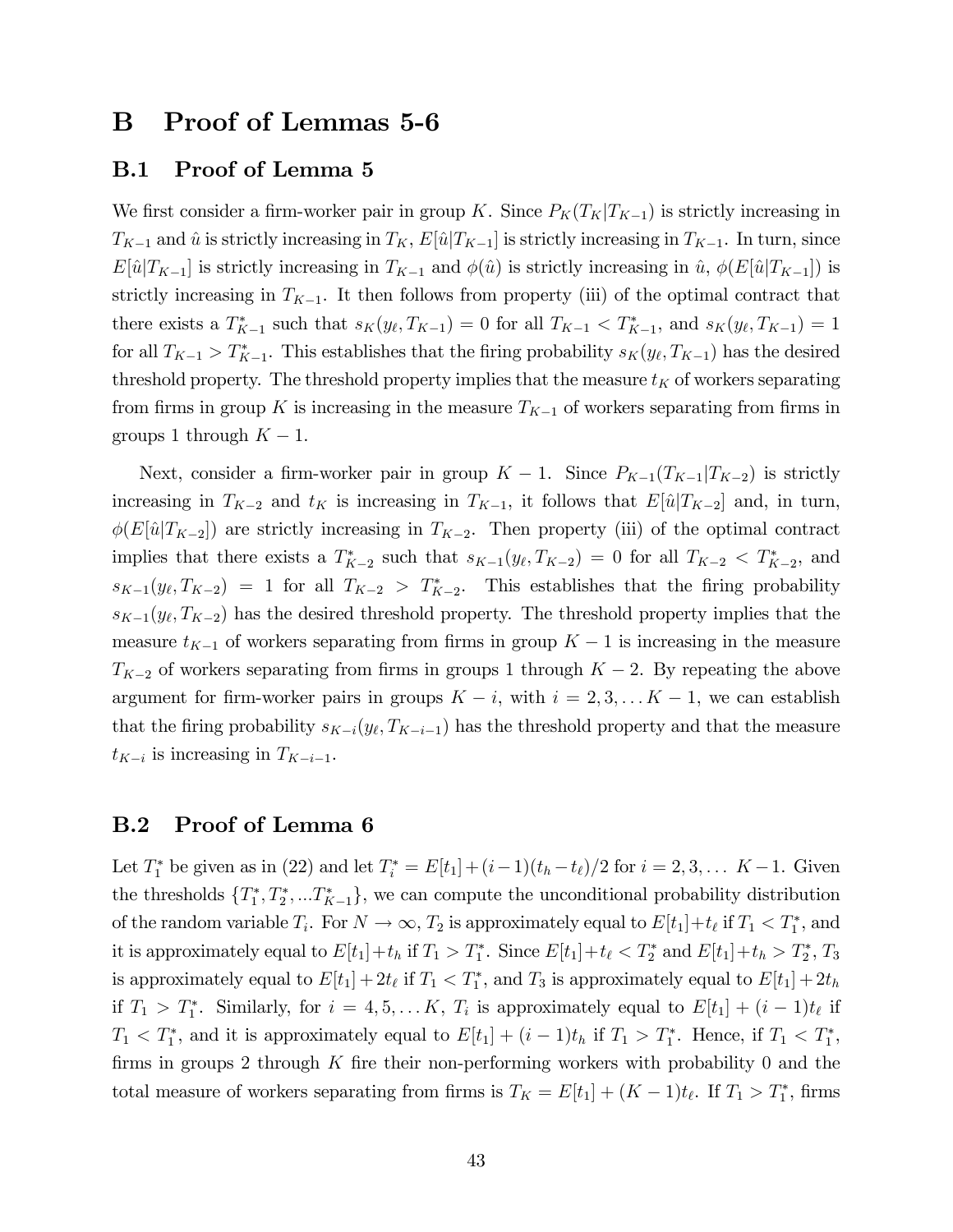in groups 2 through  $K$  fire their non-performing workers with probability 1 and the total measure of workers separating from firms is  $T_k = E[t_1] + (K - 1)t_h$ .

The above observations imply that benefit from exerting effort for a worker employed at a firm in group  $i = 2, 3, \ldots K$  is given by

$$
\beta(1-\delta)(p_h(1)-p_h(0))(1-P_1(T_1^*))V(E[\hat{u}|T_K=E[t_1]+(K-1)t_h]).
$$
 (B1)

The benefit in (B1) is equal to the cost  $\psi$  of exerting effort given the choice of  $T_1^*$ . Thus, the incentive compatibility for workers employed by firms in groups  $i = 2, 3, \ldots$  K is satisfied. The incentive compatibility constraint for workers employed by firms in group 1 is satisfied given the choice of  $s_1$ .

## C Proof of Theorem 4

The existence proof is based on an application of Schauder's fixed point theorem. In particular, we are going to take arbitrary value functions  $V^+(u)$  and  $J^+(u)$  denoting, respectively, the worker's gains from trade at the end of the production stage and the firm's gains from trade at the end of the production stage. Then, we are going to use the conditions for a Recursive Equilibrium with perfect coordination to construct a mapping  $\mathcal F$  that returns updates for  $V^+(u)$  and  $J^+(u)$ . Using Schauder's fixed point theorem, we are going to prove that the mapping  $\mathcal F$  admits a fixed point and we are going to show that this fixed point is a Recursive Equilibrium with perfect coordination in the stage game.

The functions  $V^+(u)$  and  $J^+(u)$  are chosen from a set  $\Omega$  of Lipschitz continuous functions with fixed Lipschitz bounds. These property of the set  $\Omega$  is critical to establish that the operator  $\mathcal F$  satisfies the conditions for Schauder's fixed point theorem (namely, that the family of functions  $\mathcal{F}(\otimes)$  is equicontinuous). Formally, let  $\Omega$  denote the set of bounded and continuous functions  $\omega(u, i) = iV^+(u) + (1 - i)J^+(u)$ , with  $\omega : [0, 1] \times \{0, 1\} \to \mathbb{R}$ , and such that: (i) for all  $u_0, u_1 \in [0, 1]$  with  $u_0 < u_1, V^+(u_1) - V^+(u_0)$  is greater than  $\underline{D}_{V_+}(u_1 - u_0)$  and smaller than  $\overline{D}_{V_+}(u_1 - u_0)$ ; (ii) for all  $u_0, u_1 \in [0, 1]$  with  $u_0 < u_1, J^+(u_1) - J^+(u_0)$  is greater than  $\underline{D}_{J_+}(u_1 - u_0)$  and smaller than  $D_{J_+}(u_1 - u_0)$ . In other words,  $\Omega$  is the set of bounded and Lipschitz continuous functions  $\omega = (V^+, J^+)$  with fixed Lipschitz bounds  $\underline{D}_{V_+}, \overline{D}_{V_+},$  $\underline{D}_{J_+}$  and  $D_{J_+}$ . We choose the Lipschitz bounds to satisfy  $D_{V_+} > \underline{D}_{V_+} > 0$ ,  $D_{J_+} > 0 \ge \underline{D}_{J_+}$ , and  $\underline{D}_{V_+} > \overline{v}'(D_{J_+} - \underline{D}_{J_+}).$ 

Starting from  $V^+(u)$  and  $J^+(u)$  in  $\Omega$ , we use the equilibrium conditions to construct the equilibrium wage, the equilibrium gains from trade accruing to the worker and the firm, the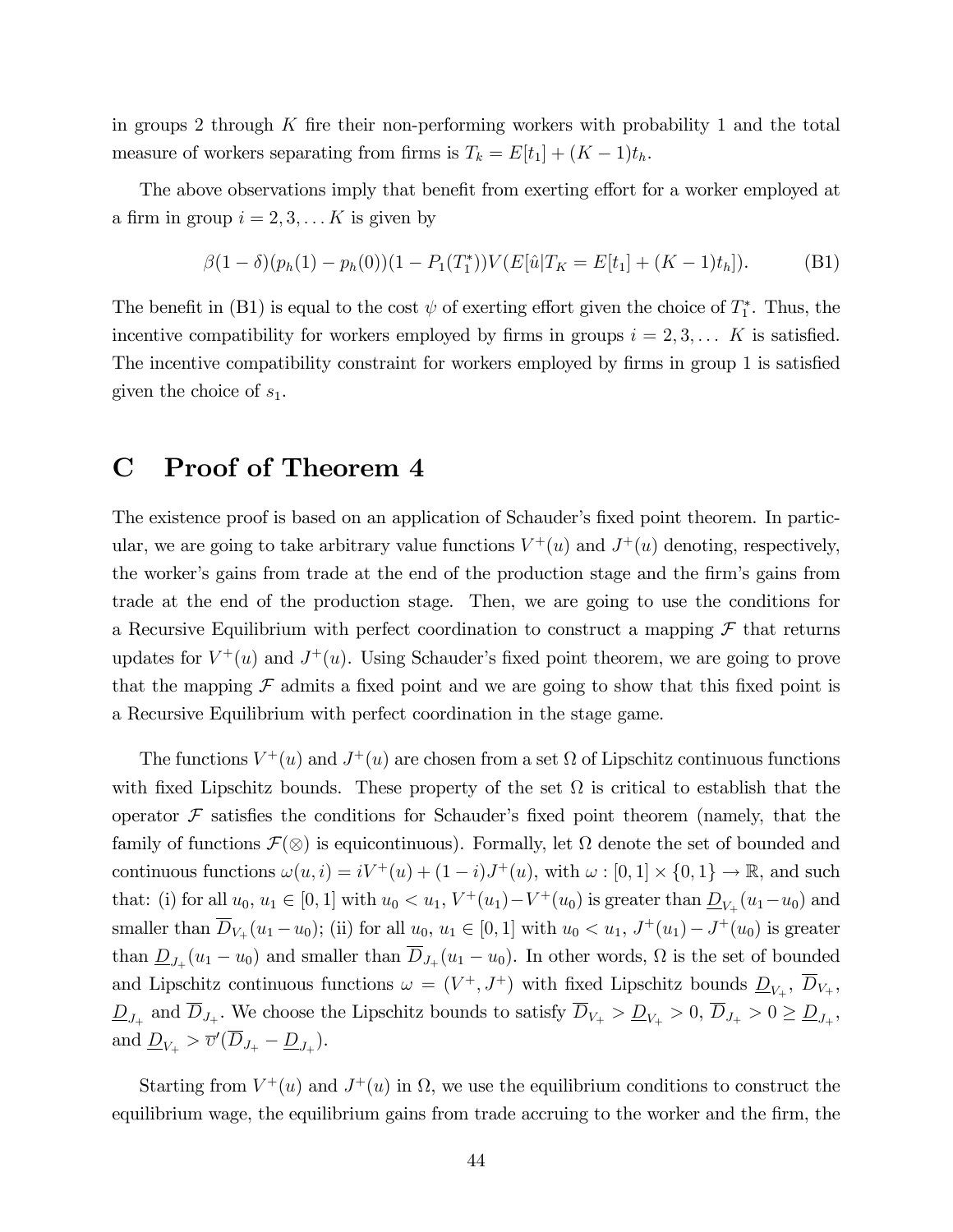equilibrium law of motion for unemployment and an update for  $V^+(u)$  and  $J^+(u)$ . This process implicitely defines the operator  $\mathcal F$ . In order to make sure that  $\mathcal F$  maps functions in  $\Omega$  into functions in  $\Omega$  (which is a condition of Schauder's fixed point theorem), we need to verify that all equilibrium objects are Lipschitz continuous with Öxed Lipschitz bounds. In order to make sure that  $\mathcal F$  is continuous (which is also a condition of Schauder's fixed point theorem), we need to verify that all equilibrium objects are continuous. To carry out these tasks, we need a few more pieces of notation. In particular, we use  $\underline{V}$ ,  $\overline{V}$ ,  $\underline{J}$  and  $\overline{J}$  to denote lower and upper bounds on the worker's and firm's gains from trade constructed as in (??). Also, we use  $\mu_u$  and  $\overline{\mu}_u$  to denote the minimum and the maximum of the (absolute value) of the partial derivative of the job-finding probability  $\mu(J, u)$  with respect to  $i = u$ . That is,  $\underline{\mu}_u$  denotes min  $|\partial \mu(J, u)/\partial u|$  for  $(J, u) \in [\underline{J}, J] \times [0, 1]$ , and  $\overline{\mu}_u$  denotes max  $|\partial \mu(J, u)/\partial u|$  for  $(J, u) \in [\underline{J}, J] \times [0, 1]$ . Similarly, we use  $\underline{\mu}_J$  and  $\overline{\mu}_J$  to denote the minimum and the maximum on the (absolute value) of the partial derivative of  $\mu(J, u)$  with respect to J.

### C.1 Wage

Take an arbitrary pair of value functions  $\omega = (V^+, J^+) \in \Omega$ . For any u, the equilibrium wage function  $w(u)$  takes a value w such that

$$
v(w) - v(b) - \psi + V^{+}(u) = v'(w) \left[ E[y|e = 1] - w + J^{+}(u) \right]. \tag{C1}
$$

For any  $u$ , there is a unique wage that satisfies (C1). In fact, the right-hand side of (C1) is strictly increasing in w, as  $v(w) - v(b) - \psi + V^+(u)$  is strictly increasing in w. The left-hand side of (C1) strictly decreasing in w, as  $v'(w)$  and  $E[y|e=1] - w + J^+(u)$  are both strictly decreasing in w. Therefore, there exists a unique wage w that solves  $(C1)$  for any u.

The next lemma proves that the equilibrium wage function  $w(u)$  is Lipschitz continuous in u with fixed Lipschitz bounds. Moreover, the lemma proves that  $w(u)$  is strictly decreasing in u.

**Lemma C1**: For all  $u_0, u_1 \in [0, 1]$  with  $u_0 < u_1$ , the wage function  $w(u)$  is such that

$$
\underline{D}_w(u_1 - u_0) \le w(u_0) - w(u_1) \le \overline{D}_w(u_1 - u_0),\tag{C2}
$$

where the bounds  $\underline{D}_w$  and  $\overline{D}_w$  are defined as

$$
\underline{D}_w = \frac{\underline{D}_{V_+}/\overline{v}' - D_{J_+}}{2 + \overline{J}\overline{v}''/\underline{v}'}, \quad \overline{D}_w = \overline{D}_{V_+}/\underline{v}' - \underline{D}_{J_+}.
$$
 (C3)

*Proof*: To alleviate notation, let  $w_0$  denote  $w(u_0)$  and  $w_1$  denote  $w(u_1)$ . First, we establish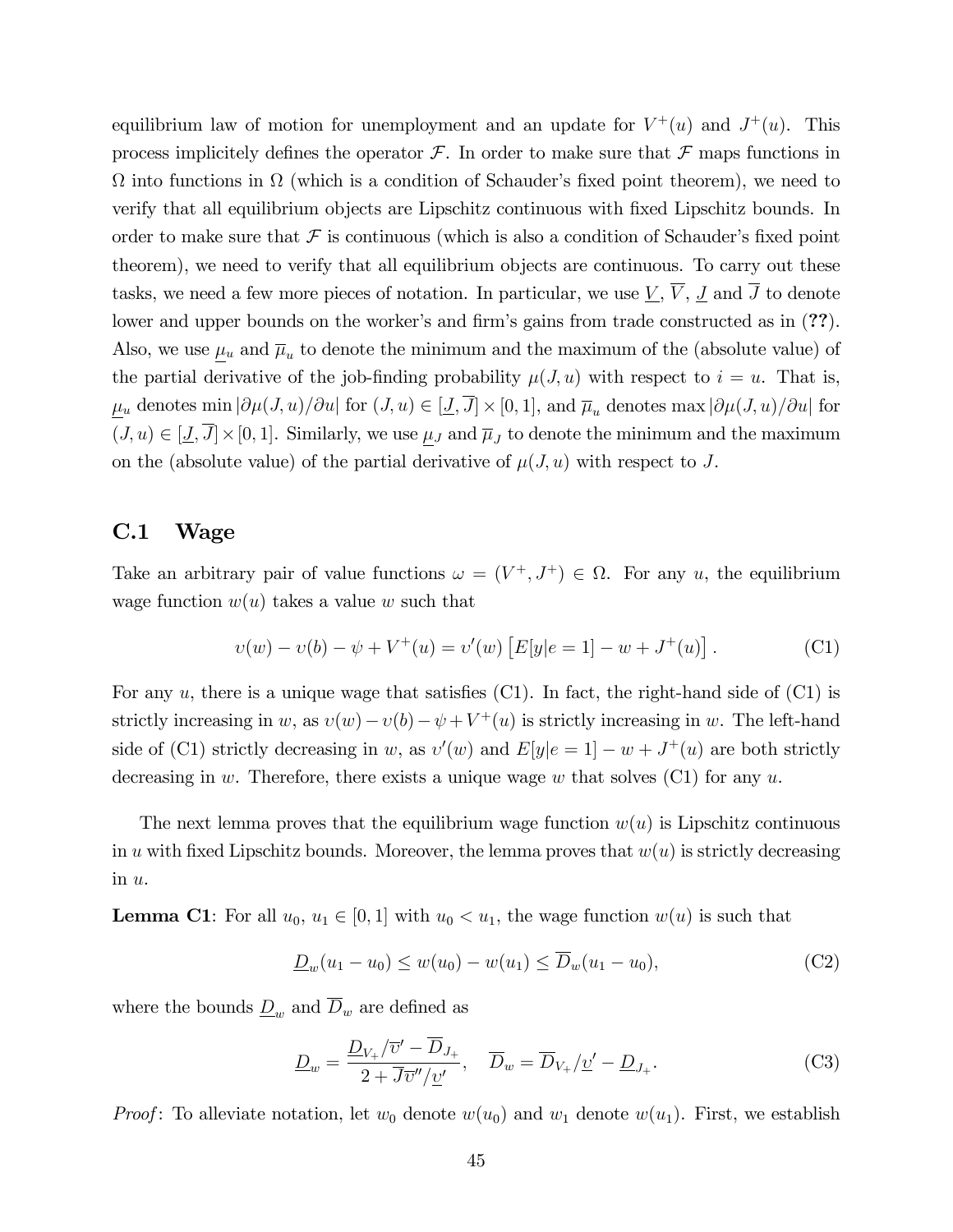that  $w_0 > w_1$ . To this aim, notice that

$$
v'(w_0)[E[y]e = 1] - w_0 + J^+(u_1)]
$$
  
\n
$$
\leq v'(w_0)E[y]e = 1] - w_0 + J^+(u_0)] + \overline{v}'\overline{D}_{J^+}(u_1 - u_0).
$$
 (C4)

Also, notice that

$$
v(w_0) - v(b) - c + V^+(u_1)
$$
  
\n
$$
\geq v(w_0) - v(b) - c + V^+(u_0) + \underline{D}_{V+}(u_1 - u_0)
$$
  
\n
$$
= v'(w_0)E[y|e = 1] - w_0 + J^+(u_0) + \underline{D}_{V+}(u_1 - u_0)
$$
  
\n
$$
v'(w_0)E[y|e = 1] - w_0 + J^+(u_0) + \overline{v}'\overline{D}_{J+}(u_1 - u_0),
$$
\n(C5)

where the third line follows from (C1) and the last line follows from  $\underline{D}_{V_+} > \overline{v}' D_{J_+}$ . Taken together (C4) and (C5) imply that  $v(w_0) - v(b) - c + V^+(u_1)$  is strictly greater than  $v'(w_0)[E[y]e = 1] - w_0 + J^+(u_1)].$  Therefore, the left-hand side of (C1) is strictly smaller than the right-hand side of (C1) when evaluated at  $w = w_0$  and  $u = u_1$ . Since the left-hand of (C1) is strictly increasing in w and the left-hand side is strictly decreasing in w,  $w_1$  is strictly smaller than  $w_0$ .

Next, we derive lower and upper bounds on  $w_0 - w_1$ . From (C1), it follows that

$$
v(w_0) - v(w_1) + V^+(u_0) - V^+(u_1)
$$
  
= 
$$
v'(w_0) [E[y|e = 1] - w_0 + J^+(u_0)] - v'(w_1) [E[y|e = 1] - w_0 + J^+(u_0)]
$$
 (C6)  
+ 
$$
v'(w_1) [E[y|e = 1] - w_0 + J^+(u_0)] - v'(w_1) [E[y|e = 1] - w_1 + J^+(u_1)]
$$

The above equation can be rewritten as

$$
w_0 - w_1
$$
  
=  $\left[ \frac{V^+(u_1) - V^+(u_0)}{v'(w_1)} \right] - [J^+(u_1) - J^+(u_0)]$  (C7)  
-  $\left[ \frac{v(w_0) - v(w_1)}{v'(w_1)} \right] - \left[ \frac{v'(w_1) - v'(w_0)}{v'(w_1)} (E[y|e = 1] - w_0 + J^+(u_0)) \right].$ 

The first term in square brackets on the right-hand side of (C6) is greater than  $(\underline{D}_{V+}/\overline{v}')(u_1$  $u_0$ ) and smaller than  $(D_{V+}/\underline{v}')(u_1 - u_0)$ . The second term in square brackets is greater than  $\underline{D}_{J+}(u_1 - u_0)$  and smaller than  $\overline{D}_{J+}(u_1 - u_0)$ . The third term in square brackets is greater than zero and smaller than  $w_1 - w_0$ . The last term on the right-hand side of (C6) is greater than zero and smaller than  $\overline{v}''D_wJ/\underline{v}'(w_1-w_0)$ . From the above observations, it follows that

$$
w_0 - w_1 \le \left[ \frac{\overline{D}_{V+}}{\underline{v}'} - \underline{D}_{J+} \right] (u_1 - u_0).
$$
 (C8)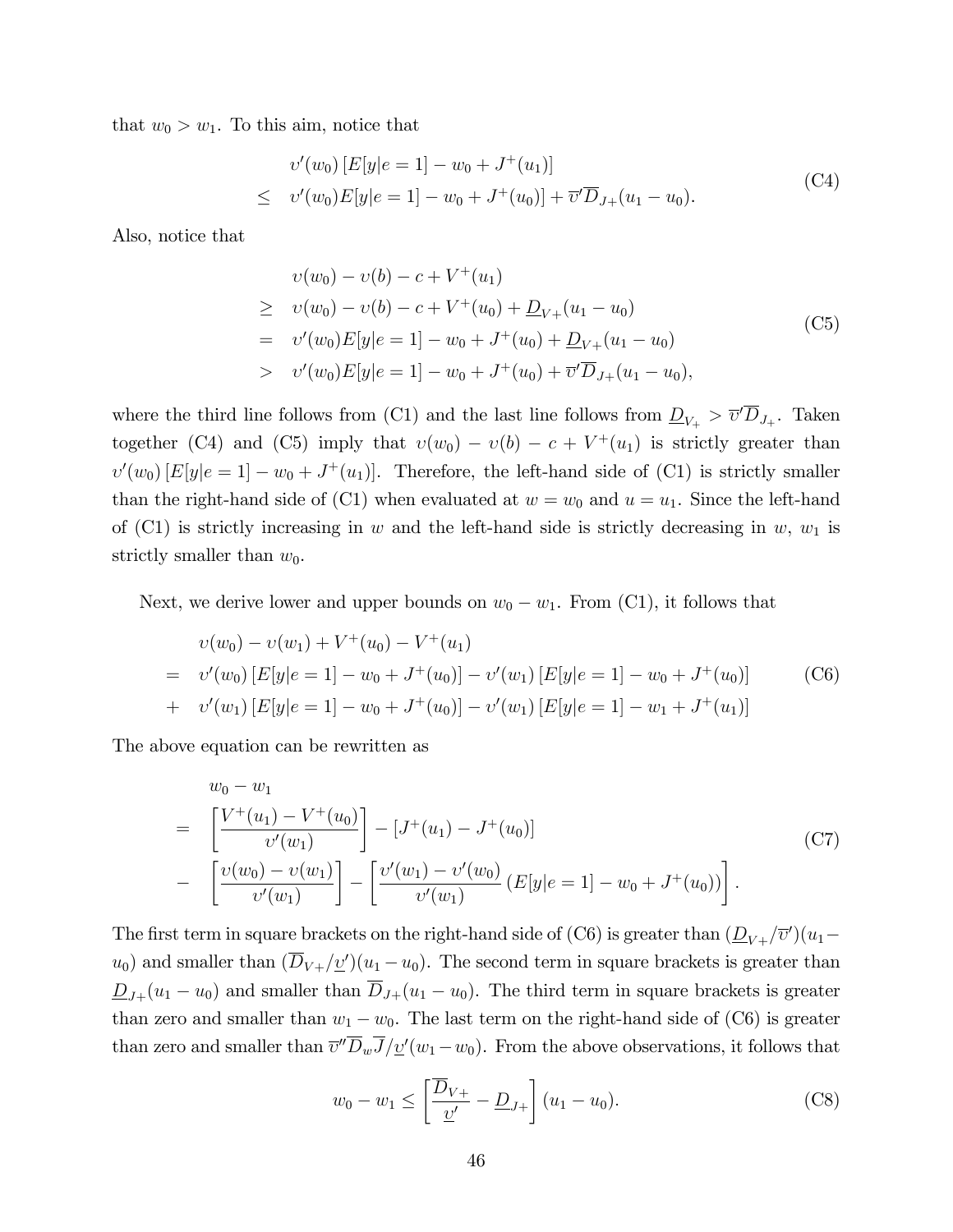Similarly, we have

$$
w_0 - w_1 \ge \left[2 + \frac{\overline{v}''}{\underline{v}'} \overline{D}_w \overline{J}\right]^{-1} \left[\frac{\underline{D}_{V+}}{\overline{v}'} - \overline{D}_{J+}\right] (u_1 - u_0).
$$
 (C9)

The inequalities (C8) and (C9) represent the desired bounds on  $w_0 - w_1$ .

The next lemma proves that the equilibrium wage function  $w$  is continuous with respect to the value functions  $V^+$  and  $J^+$ . Specifically, consider  $\omega_0 = (V_0^+, J_0^+)$  and  $\omega_1 = (V_1^+, J_1^+)$ with  $\omega_0, \omega_1 \in \Omega$ . Denote as  $w_i$  the wage function computed using  $\omega_i$  in (C1) for  $i = \{0, 1\}$ . If the distance between  $\omega_0$  and  $\omega_1$  goes to 0, so does the distance between  $w_0$  and  $w_1$ .

**Lemma C2**: For any  $\kappa > 0$  and any  $\omega_0$ ,  $\omega_1$  in  $\Omega$  such that  $||\omega_0 - \omega_1|| < \kappa$ , we have

$$
||w_0 - w_1|| < \alpha_w \kappa, \quad \alpha_w = 1 + 1/\underline{v}'. \tag{C10}
$$

*Proof*: Take an arbitrary  $u \in [0, 1]$ . To alleviate notation, let  $w_0$  denote  $w_0(u)$  and  $w_1$  denote  $w_1(u)$ . From (C10), it follows that

$$
v(w_0) - v(b) - c + V_0^+(u) - v'(w_0) [E[y]e = 1] - w_0 + J_0^+(u) = 0,
$$
  

$$
v(w_1) - v(b) - c + V_1^+(u) - v'(w_1) [E[y]e = 1] - w_1 + J_1^+(u) = 0.
$$
 (C11)

Subtracting the second equation from the first, we obtain

$$
V_0^+(u) - V_1^+(u) + v(w_0) - v(w_1)
$$
  
+ 
$$
v'(w_0) [J_1^+(u) - J_0^+(u) + w_0 - w_1]
$$
  
+ 
$$
[v'(w_1) - v'(w_0)] [E[y|e = 1] - w_1 + J_1^+(u)] = 0.
$$
 (C12)

Suppose without loss in generality that  $w_0 \geq w_1$ . We can rewrite the above equation as

$$
w_0 - w_1 = [J_0^+(u) - J_1^+(u)] + \left[\frac{V_1^+(u) - V_0^+(u)}{v'(w_0)}\right] + \left[\frac{v(w_1) - v(w_0)}{v'(w_0)}\right] + [E[y|e = 1] - w_1 + J_1^+(u)] \left[\frac{v'(w_0) - v'(w_1)}{v'(w_0)}\right].
$$
\n(C13)

The first term in square brackets on the right-hand side of (C13) is strictly smaller than  $\kappa$ . The second term in square brackets is strictly smaller than  $\kappa/\underline{v}'$ . The third term in square brackets is strictly negative. The last term is strictly negative. Hence, we have

$$
0 \le w_0 - w_1 < (1 + 1/\underline{v}')\kappa. \tag{C14}
$$

Since the above inequality holds for any  $u \in [0, 1]$ , we conclude that  $||w_0 - w_1|| < \alpha_w \kappa$  where  $\alpha_w = (1 + 1/\underline{v}')$ .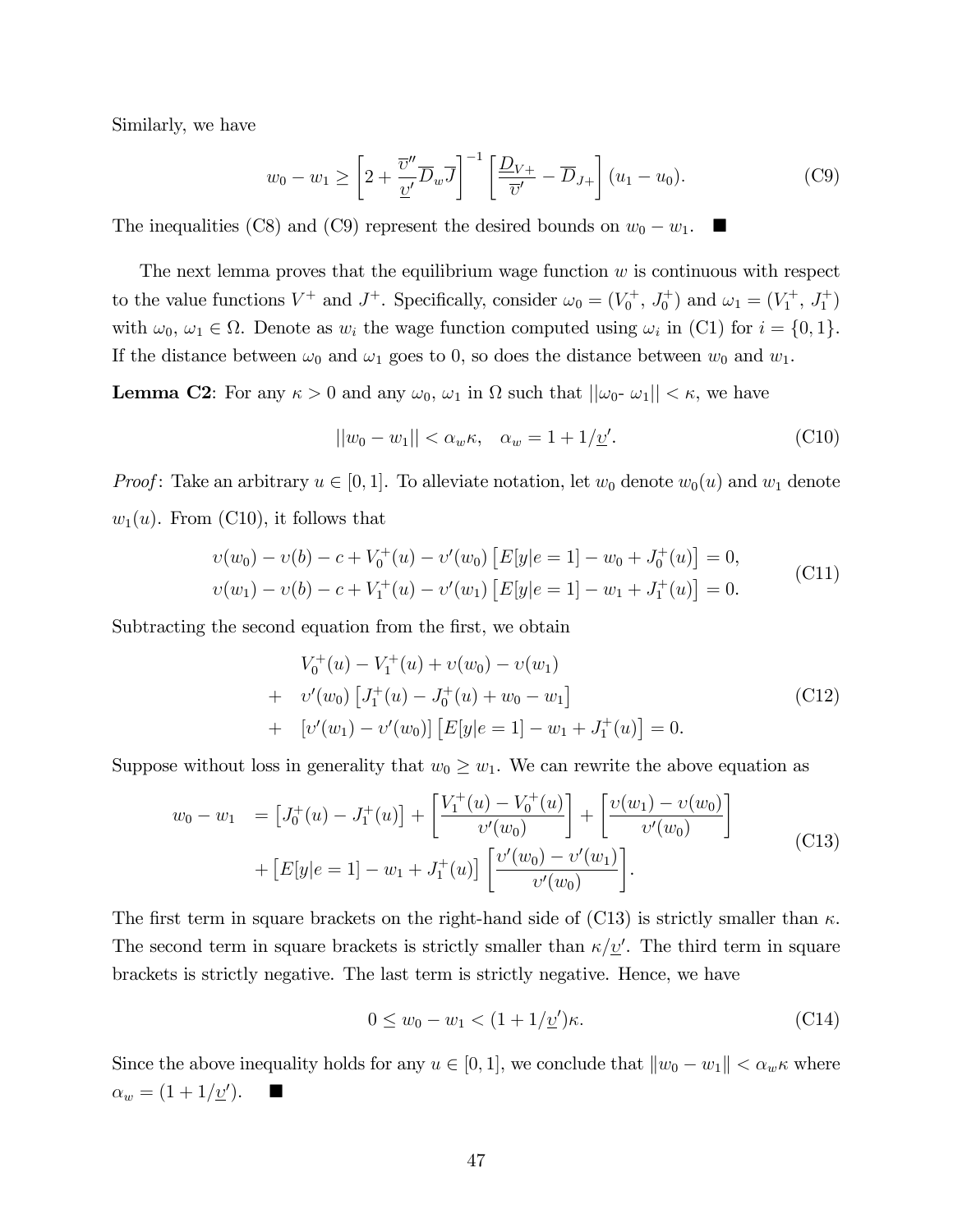### C.2 Gains from trade to worker and firm

Given  $V^+$ ,  $J^+$  and w, the equilibrium gains from trade accruing to the firm and to the worker,  $J$  and  $V$ , are respectively given by

$$
J(u) = E[y|e = 1] - w(u) + J^{+}(u),
$$
  
\n
$$
V(u) = v(w(u)) - v(b) - \psi + V^{+}(u)
$$
\n(C15)

The next lemma proves that the equilibrium gains from trade  $J(u)$  and  $V(u)$  are Lipschitz continuous in u with fixed Lipschitz bounds. Moreover, the lemma proves that  $J(u)$  and  $V(u)$ are strictly increasing in u.

**Lemma C3**: For all  $u_0, u_1 \in [0, 1]$  with  $u_0 < u_1$ , the equilibrium gains from trade accruing to the firm,  $J(u)$ , and to the worker,  $V(u)$ , are such that

$$
\underline{D}_J(u_1 - u_0) \le J(u_1) - J(u_0) \le \overline{D}_J(u_1 - u_0),
$$
  
\n
$$
\underline{D}_V(u_1 - u_0) \le V(u_1) - V(u_0) \le \overline{D}_V(u_1 - u_0),
$$
\n(C16)

where the bounds are defined as

$$
\underline{D}_J = \underline{D}_w + \underline{D}_{J^+} > 0, \quad \overline{D}_J = \overline{D}_w + \overline{D}_{J^+},
$$
  

$$
\underline{D}_V = \underline{v}'(\underline{D}_w + \underline{D}_{J^+}) > 0, \quad \overline{D}_V = \overline{v}'(\overline{D}_w + \overline{D}_{J^+}) + \overline{v}''\overline{D}_w\overline{J}.
$$
 (C17)

*Proof*: To simplify notation, let  $w_0$  denote  $w(u_0)$  and  $w_1$  denote  $w(u_1)$ . Then  $J(u_1) - J(u_0)$ is given by

$$
J(u_1) - J(u_0) = w_0 - w_1 + J^+(u_1) - J^+(u_0).
$$

From the above expression, it follows that

$$
J(u_1) - J(u_0) \geq (\underline{D}_w + \underline{D}_{J+})(u_1 - u_0),
$$
  
\n
$$
J(u_1) - J(u_0) \leq (\overline{D}_w + \overline{D}_{J+})(u_1 - u_0).
$$
\n(C18)

The difference  $V(u_1) - V(u_0)$  is given by

$$
V(u_1) - V(u_0) = v'(w_1)J(u_1) - v'(w_0)J(u_0)
$$
  
= 
$$
[v'(w_1)J(u_1) - v'(w_1)J(u_0)] + [v'(w_1)J(u_0) - v'(w_0)J(u_0)]
$$

From the above expression, it follows that

$$
V(u_1) - V(u_0) \ge \underline{v}'(\underline{D}_w + \underline{D}_{J+})(u_1 - u_0),
$$
  
\n
$$
V(u_1) - V(u_0) \le \left[\overline{v}'(\overline{D}_w + \overline{D}_{J+}) + \overline{v}''\overline{D}_w\overline{J}\right](u_1 - u_0).
$$
\n(C19)

Lemma 7 follows directly from the inequalities in (C18) and (C19).  $\blacksquare$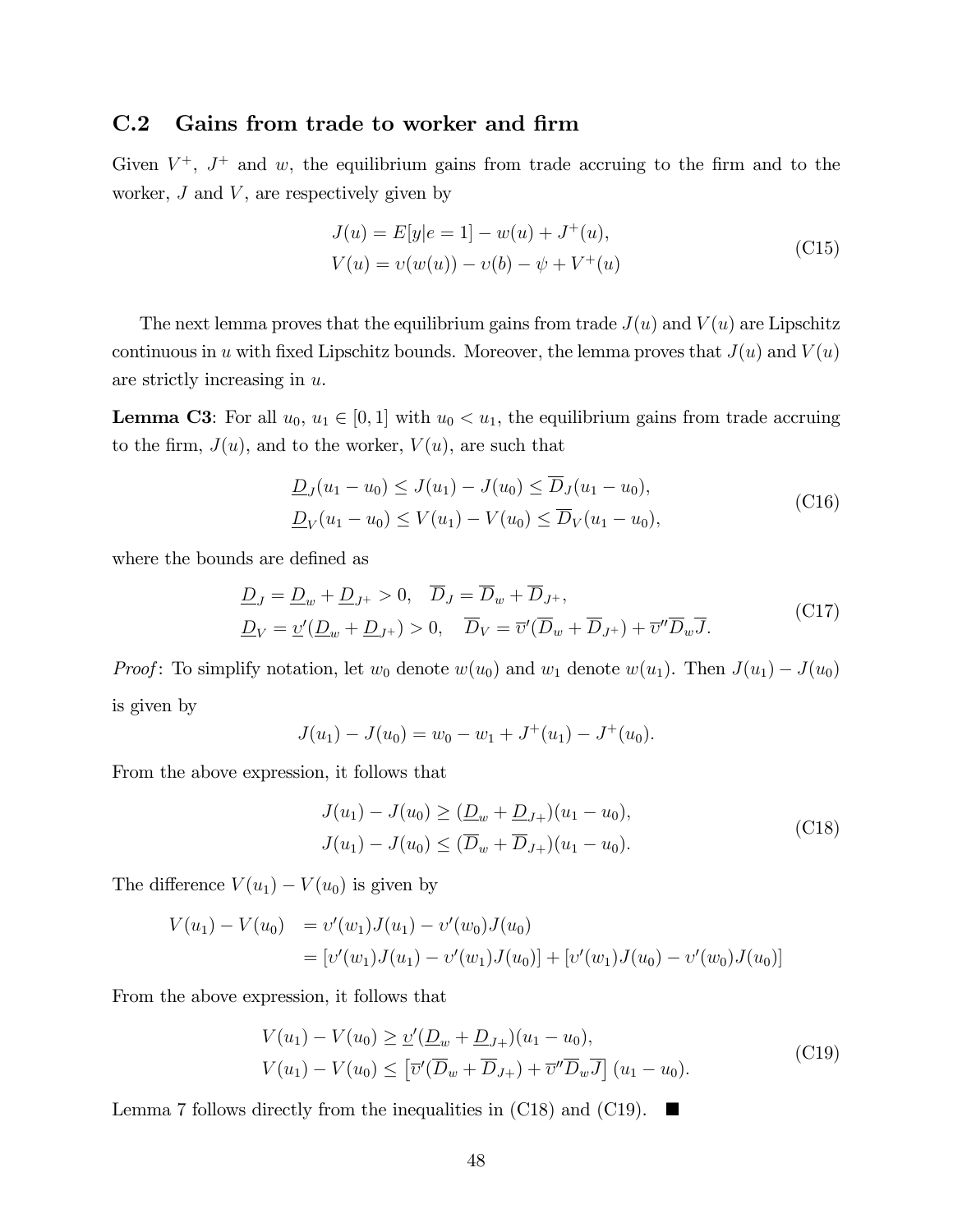The next lemma proves that the firm's and worker's gains from trade are continuous with respect to  $V^+$  and  $J^+$ . Specifically, consider  $\omega_0 = (V_0^+, J_0^+)$  and  $\omega_1 = (V_1^+, J_1^+)$  with  $\omega_0$ ,  $\omega_1$  in  $\Omega$ . For  $i \in \{0,1\}$ , denote as  $w_i$  the equilibrium wage computed using  $\omega_i$ , and as  $J_i$ and  $V_i$  the equilibrium gains from trade computed using  $\omega_i$  and  $w_i$  in (C15). If the distance between  $\omega_0$  and  $\omega_1$  goes to 0, so does the distance between  $J_0$  and  $J_1$  and between  $V_0$  and  $V_1$ .

**Lemma C4**: For any  $\kappa > 0$  and any  $\omega_0$ ,  $\omega_1$  in  $\Omega$  such that  $||\omega_0 - \omega_1|| < \kappa$ , we have

$$
||J_0 - J_1|| < \alpha_J \kappa, \quad \alpha_J = 1 + \alpha_w,
$$
  

$$
||V_0 - V_1|| < \alpha_V \kappa, \quad \alpha_V = 1 + \overline{\upsilon}' \alpha_w.
$$
 (C20)

*Proof*: Take an arbitrary  $u \in [0, 1]$ . The difference  $J_0(u) - J_1(u)$  is such that

$$
\begin{aligned} |J_0(u) - J_1(u)| &\le |w_0(u) - w_1(u)| + \left| J_0^+(u) - J_1^+(u) \right| \\ &< (\alpha_w + 1)\kappa. \end{aligned} \tag{C21}
$$

The difference  $V_0(u) - V_1(u)$  is such that

$$
|V_0(u) - V_1(u)| \le |v(w_0(u)) - v(w_1(u))| + |V_0^+(u) - V_1^+(u)|
$$
  
<  $(C22)$   

$$
< (\overline{v}' \alpha_w + 1)\kappa.
$$

Since the inequalities (C21) and (C22) hold for all  $u \in [0, 1]$ , we conclude that  $||J_0 - J_1|| <$  $\alpha_{J'}\kappa$  and  $||V_0 - V_1|| < \alpha_{V'}\kappa$ , where  $\alpha_J = \alpha_w + 1$  and  $\alpha_V = \overline{v}'\alpha_w + 1$ .

### C.3 Law of motion for unemployment

Given J, the law of motion for unemployment  $h(u, \hat{z})$ , is such that—for any current period's unemployment u and any realization of the sunspot  $\hat{z}$ —next period's unemployment takes on a value  $\hat{u}$  such that

$$
\hat{u} = u - u\mu(J(\hat{u}), u) + (1 - u)[\delta + (1 - \delta)p_{\ell}(1)s(y_{\ell}, \hat{z})],
$$
\n(28)

Since we are trying to construct a Recursive Equilibrium in which there is perfect coordination in the stage game, we set  $s(y_{\ell}, \hat{z}) = 0$  if  $\hat{z} \in Z_0$  and  $s(y_{\ell}, \hat{z}) = 1$  if  $\hat{z} \in Z_2$ .

Next period's unemployment  $\hat{u}$  is uniquely determined by (28). In fact, the left-hand side of (28) equals zero for  $\hat{u} = 0$ , it is strictly increasing in  $\hat{u}$  and it equals one for  $\hat{u} = 1$ . The right-hand side of (28) is strictly positive for  $\hat{u} = 0$  and it is strictly decreasing in  $\hat{u}$ , as the worker's job finding probability  $\mu$  is strictly increasing in the firm's gains from trade J, and J is strictly increasing in  $\hat{u}$ . Therefore, there exists one and only one  $\hat{u}$  that satisfies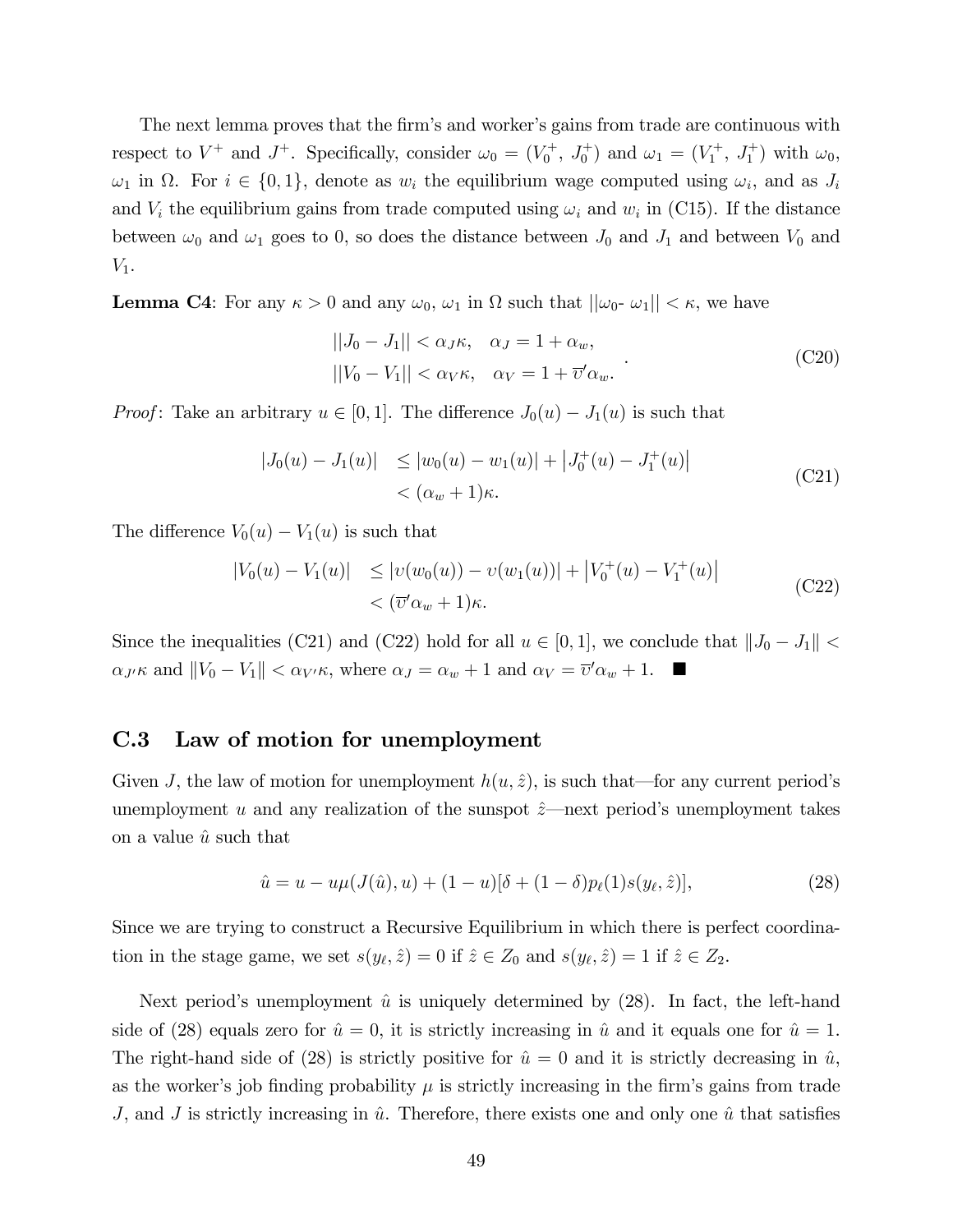(28). Next period's unemployment  $\hat{u}$  is strictly increasing in u. In fact, the left-hand side of  $(28)$  is independent of u. The right-hand side of  $(28)$  is strictly increasing in u, as its derivative with respect to u is greater than  $(1 - \delta)p_h(1) - \mu$ , which we assume to be strictly positive. Therefore, the  $\hat{u}$  that solves (28) is strictly increasing in u. Moreover, next period's unemployment  $\hat{u}$  is strictly higher if  $\hat{z} \in Z_2$  than if  $\hat{z} \in Z_0$ . To see this, it is sufficient to notice that the left-hand side of (28) is independent of  $s(y_\ell, \hat{z})$ , while the right hand side is strictly increasing in it.

The next lemma proves that  $h(u, \hat{z})$  is Lipschitz continuous in u with fixed Lipschitz bounds.

**Lemma C5**: For all  $u_0, u_1 \in [0, 1]$  with  $u_0 < u_1$ ,  $h(u, \hat{z})$  is such that

$$
\underline{D}_h(u_1 - u_0) < h(u_1, \hat{z}) - h(u_0, \hat{z}) \le \overline{D}_h(u_1 - u_0),\tag{C24}
$$

where the bounds  $\underline{D}_h$  and  $\overline{D}_h$  are defined as

$$
\underline{D}_h = 0, \quad \overline{D}_h = 1 - \delta + \overline{\mu}_u. \tag{C25}
$$

*Proof*: Let  $\hat{u}_1$  denote the solution to (28) for  $u = u_1$  and let  $\hat{u}_0$  denote the solution to (28) for  $u=u_0$ , i.e.

$$
\hat{u}_1 = u_1 - u_1 \mu(J(\hat{u}_1), u_1) + (1 - u_1)[\delta + (1 - \delta)p_\ell(1)s(y_\ell, \hat{z}^\prime)],
$$
  

$$
\hat{u}_0 = u_0 - u_0 \mu(J(\hat{u}_0), u_0) + (1 - u_0)[\delta + (1 - \delta)p_\ell(1)s(y_\ell, \hat{z}^\prime)].
$$

Subtracting the second equation from the first one, we obtain

$$
\hat{u}_1 - \hat{u}_0 = (u_1 - u_0)(1 - \delta)[1 - p_{\ell}(1)s(y_{\ell}, \hat{z}')] \n+ u_0 [\mu (J(\hat{u}_0), u_0) - \mu (J(\hat{u}_1), u_0)] \n+ u_0 [\mu (J(\hat{u}_1), u_0) - \mu (J(\hat{u}_1), u_1)] \n+ u_0 \mu (J(\hat{u}_1), u_1) - u_1 \mu (J(\hat{u}_1), u_1).
$$
\n(C26)

The first line on the right-hand side of (C26) is positive. Since  $\mu(J, u)$  is increasing in J, J is increasing in u and, as established in the main text,  $\hat{u}_1 > \hat{u}_0$ , the second line on the right-hand side of (C26) is negative. Since  $\mu(J, u)$  is decreasing in u and  $u_1 > u_0$ , the third line on the right-hand side of (C26) is positive. The fourth line on the right-hand side of (C26) is obviously negative. Hence, an upper bound on  $\hat{u}_1 - \hat{u}_0$  is given by

$$
\hat{u}_1 - \hat{u}_0 \le (u_1 - u_0)(1 - \delta)[1 - p_\ell(1)s(y_\ell, \hat{z}')] + u_0 \left[ \mu \left( J(\hat{u}_1), u_0 \right) - \mu \left( J(\hat{u}_1), u_1 \right) \right] \tag{C27}
$$
\n
$$
\le (u_1 - u_0) \left[ 1 - \delta + \overline{\mu}_u \right].
$$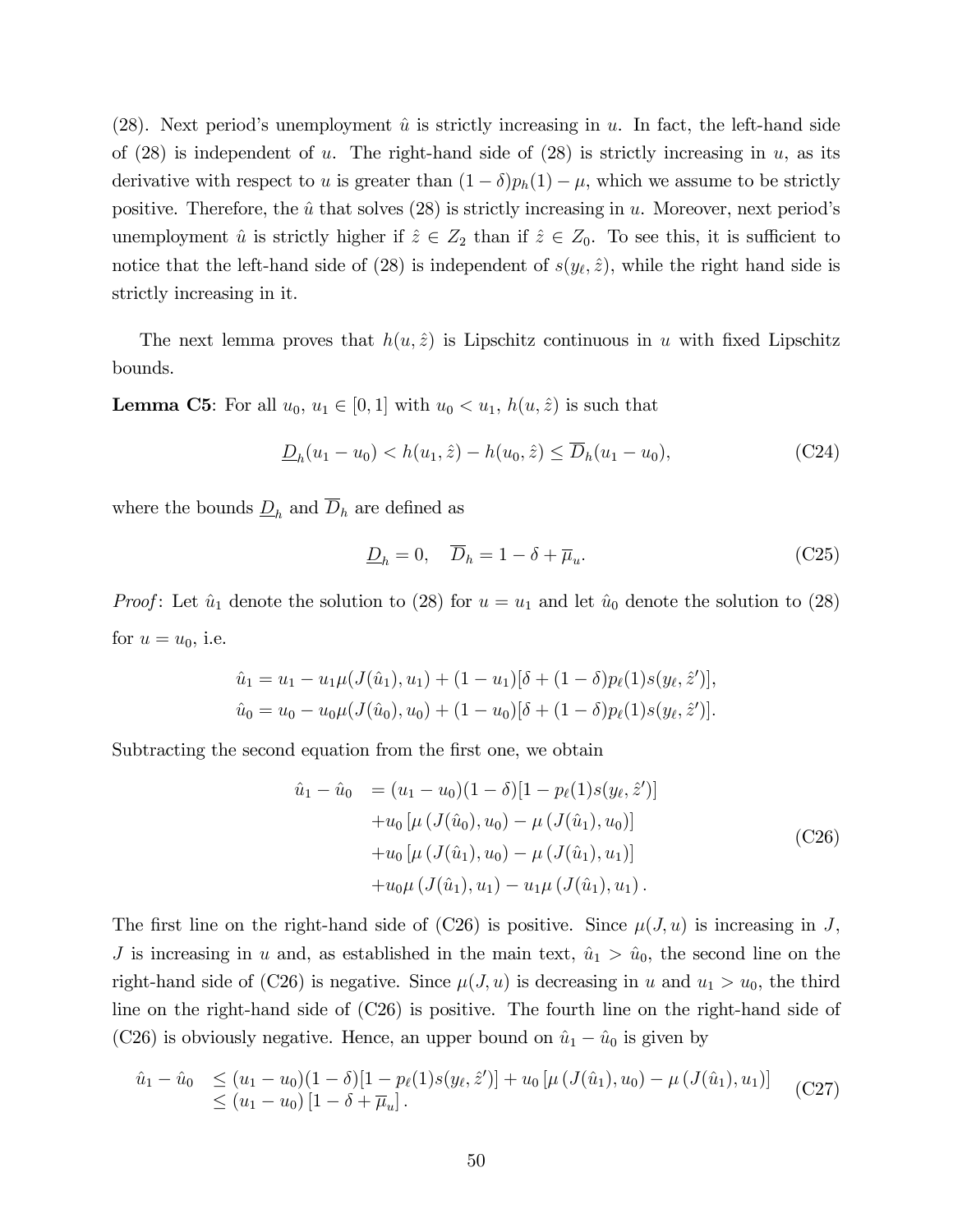Combining the above inequality with  $\hat{u}_1 < \hat{u}_0$ , we obtain

$$
\underline{D}_g(u_1 - u_0) < \hat{u}_1 - \hat{u}_0 \le \overline{D}_g(u_1 - u_0), \tag{C28}
$$

where

$$
\underline{D}_g = 0, \quad \overline{D}_g = 1 - \delta + \overline{\mu}_u. \quad \blacksquare
$$

Next, we prove that  $h(u, \hat{z})$  is continuous with respect to  $V^+$  and  $J^+$ . Formally, we consider  $\omega_0 = (V_0^+, J_0^+)$  and  $\omega_1 = (V_1^+, J_1^+)$  with  $\omega_0$ ,  $\omega_1$  in  $\Omega$ . For  $i = \{0, 1\}$ , we denote as  $J_i$  the firm's equilibrium gains from trade computed using  $\omega_i$  in (C15), and as  $h_i$  the equilibrium law of motion for unemployment computed using  $J_i$  in (28). Then, we show that, if the distance between  $\omega_0$  and  $\omega_1$  goes to 0, so does the distance between  $h_0$  and  $h_1$ .

**Lemma C6:** For any  $\kappa > 0$  and any  $\omega_0$ ,  $\omega_1$  in  $\Omega$  such that  $||\omega_0 - \omega_1|| < \kappa$ , we have

$$
||h_0 - h_1|| < \alpha_h \kappa, \quad \alpha_h = \overline{\mu}_J \alpha_J. \tag{C29}
$$

*Proof*: Take an arbitrary  $u \in [0, 1]$  and  $\hat{z} \in \{Z_0, Z_2\}$ . Let  $\hat{u}_0$  denote  $h_0(u, \hat{z})$  and  $\hat{u}_1$  denote  $h_1(u, \hat{z})$ . From (28), it follows that

$$
\hat{u}_0 = u - u\mu(J_0(\hat{u}_0), u) + (1 - u)[\delta + (1 - \delta)p_\ell(1)s(y_\ell, \hat{z})],
$$
  

$$
\hat{u}_1 = u - u\mu(J_1(\hat{u}_1), u) + (1 - u)[\delta + (1 - \delta)p_\ell(1)s(y_\ell, \hat{z})].
$$

Without loss in generality suppose that  $\hat{u}_0 \geq \hat{u}_1$ . In this case,

$$
\hat{u}_0 - \hat{u}_1 = u \{ [\mu(J_1(\hat{u}_1), u) - \mu(J_0(\hat{u}_1), u)] + [\mu(J_0(\hat{u}_1), u) - \mu(J_0(\hat{u}_0), u)] \}.
$$
 (C30)

The term  $\mu(J_0(\hat{u}_1), u) - \mu(J_0(\hat{u}_0), u)$  on the right-hand side of (C30) is negative as  $\mu(J, u)$  is increasing in J,  $J_0$  is increasing in u and  $\hat{u}_0 \geq \hat{u}_1$ . Therefore, we have

$$
\hat{u}_0 - \hat{u}_1 \le u \left[ \mu(J_1(\hat{u}_1), u) - \mu(J_0(\hat{u}_1), u) \right] < \overline{\mu}_J \alpha_J \kappa. \tag{C31}
$$

Since the above inequality holds for any  $u \in [0, 1]$  and any  $\hat{z}' \in \{B, G\}$ , we conclude that  $||h_0 - h_1|| < \alpha_h \kappa$ , where  $\alpha_h = \overline{\mu}_J \alpha_J$ .

### C.4 Updated value functions

Given J, V and h, we can construct an update,  $V^{+}$ , for the worker's gains from trade at the end of the production stage as

$$
V^{+'}(u) = \beta E_{\hat{z}} \{ [(1 - \delta)(1 - p_{\ell}(1)s(y_{\ell}, \hat{z})) - \mu(J(h(u, \hat{z})), u)] V(h(u, \hat{z})) \}
$$
(C32)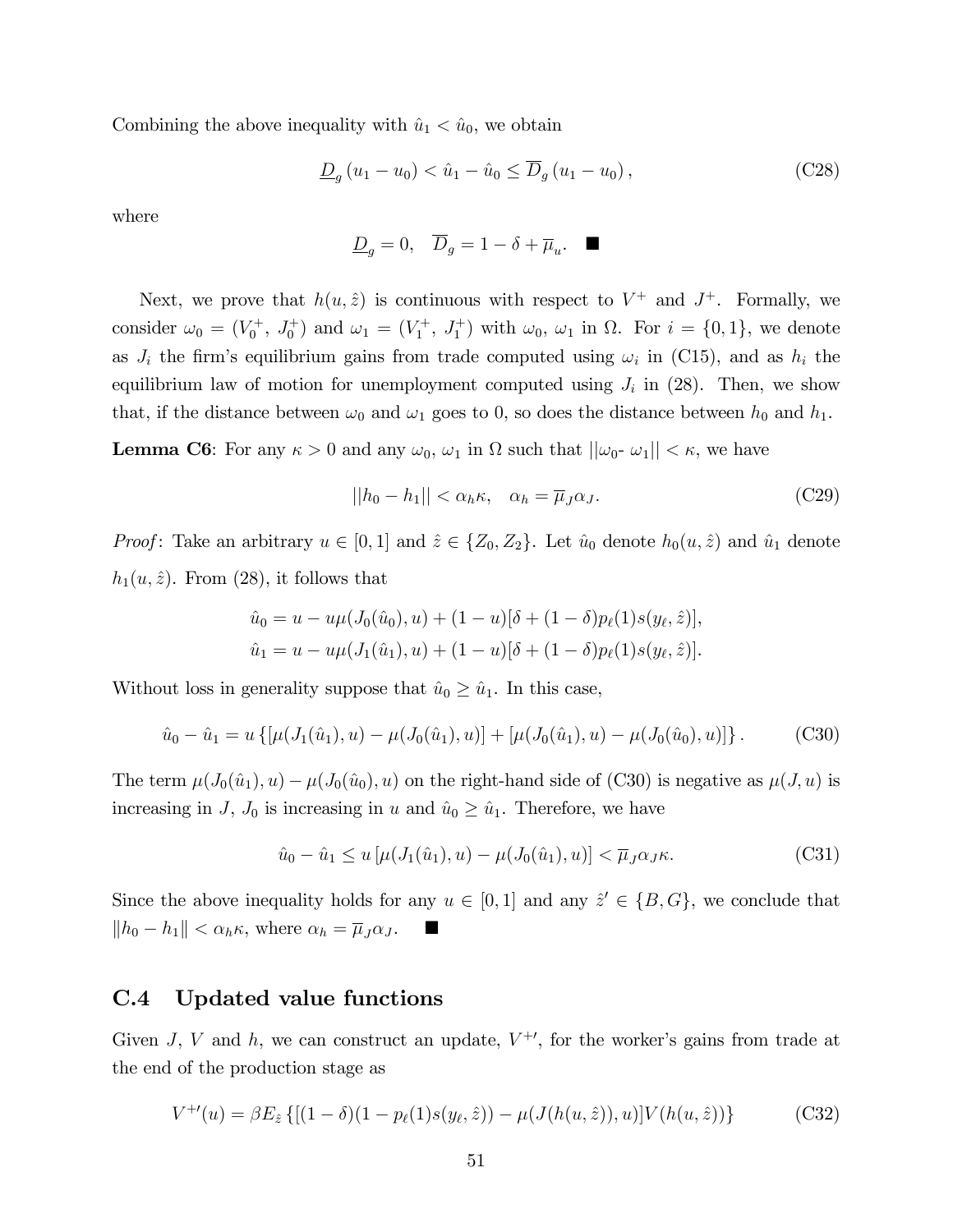Similarly, we can construct an update,  $J^{+'}$ , for the firm's gains from trade at the end of the production stage as

$$
J^{+'}(u) = \beta E_{\hat{z}} [(1 - \delta)(1 - p_{\ell}(1)s(y_{\ell}, \hat{z})) J(h(u, \hat{z}))]
$$
(C33)

Since we are looking for a Recursive Equilibrium with perfect coordination in the stage game, we set  $s(y_\ell, \hat{z}) = 0$  for  $\hat{z} \in Z_0$  and  $s(y_\ell, \hat{z}) = 1$  for  $\hat{z} \in Z_2$ . Also, we set the probability  $\pi_0$ that  $\hat{z} \in Z_0$  and the probability  $\pi_2$  that  $\hat{z} \in Z_2$  so that  $\pi_0 = 1 - \pi_2$  and

$$
\pi_2 = \frac{\psi}{\beta(p_h(1) - p_h(0))(1 - \delta)V(h(u, Z_2))}.
$$
\n(C34)

In the next lemma, we prove that  $V^{+\prime}(u)$  and  $J^{+\prime}(u)$  are Lipschitz continuous in u with fixed Lipschitz bounds.

**Lemma C7**: For all  $u_0, u_1 \in [0, 1]$  with  $u_0 < u_1, V^{+'}$  and  $J^{+'}$  are such that

$$
\underline{D}'_{V+}(u_1 - u_0) < V^{+\prime}(u_1) - V^{+\prime}(u_0) \le \overline{D}'_{V+}(u_1 - u_0),
$$
\n
$$
\underline{D}'_{J+}(u_1 - u_0) < J^{+\prime}(u_1) - J^{+\prime}(u_0) \le \overline{D}'_{J+}(u_1 - u_0).
$$
\n(C35)

where the bounds  $\underline{D}'_{V+}$  and  $\overline{D}'_{V+}$  are defined as

$$
\underline{D}'_{V+} = \beta \underline{V}(\underline{\mu}_u - \overline{\mu}_J \overline{D}_J \overline{D}_h) - \frac{2\psi D_V D_h V}{(p_h(1) - p_h(0))(1 - \delta)\underline{V}^2},
$$
\n(C36)\n
$$
\overline{D}'_{V+} = \beta \left[ \overline{V} \overline{\mu}_u + (1 - \delta) \overline{D}_V \overline{D}_h \right],
$$

and the bounds  $\underline{D}'_{J+}$  and  $\overline{D}'_{J+}$  are defined as

$$
\underline{D}'_{J+} = -\frac{2c\overline{D}_V \overline{D}_h \overline{J}}{(p_h(1) - p_h(0))(1 - \delta)\underline{V}^2},
$$
\n
$$
\overline{D}'_{J+} = \beta(1 - \delta)\overline{D}_J \overline{D}_h
$$
\n(C37)

*Proof*: Take arbitrary  $u_0, u_1 \in [0, 1]$  with  $u_1 > u_0$ . To simplify notation, let  $\hat{u}_{j,0}$  denote  $h(u_0, \hat{z})$  for  $\hat{z} \in Z_j$  and let  $\hat{u}_{j,1}$  denote  $h(u_1, \hat{z})$  for  $\hat{z} \in Z_j$ . Similarly, let  $\pi_{j,0}$  denote the probability that the realization of the sunspot is  $\hat{z} \in Z_j$  for  $u_0$ , and let  $\pi_{j,1}$  denote the probability that the realization of the sunspot is  $\hat{z} \in Z_j$  for  $u_1$ . Using this notation and (C32), we can write  $V^{+\prime}(u_1) - V^{+\prime}(u_0)$  as

$$
V^{+\prime}(u_1) - V^{+\prime}(u_0)
$$
  
=  $\beta \sum_j \{ (\pi_{j,1} - \pi_{j,0}) \left[ (1 - \delta)(1 - p_\ell(1)s(y_\ell, \hat{z})) - \mu(J(\hat{u}_{j,1}, u_1)) \right] V(\hat{u}_{j,1})$   
+  $\pi_{j,0} [(1 - \delta)(1 - p_\ell(1)s(y_\ell, \hat{z})) - \mu(J(\hat{u}_{2,1}, u_1))] \left[ V(\hat{u}_{j,1}) - V(\hat{u}_{j,0}) \right]$   
+  $\pi_{j,0} V(\hat{u}_{j,0}) [\mu(J(\hat{u}_{2,0}, u_0) - \mu(J(\hat{u}_{2,0}, u_1))]).$   
+  $\pi_{j,0} V(\hat{u}_{j,0}) [\mu(J(\hat{u}_{2,0}, u_1) - \mu(J(\hat{u}_{2,1}, u_1))]).$  (C38)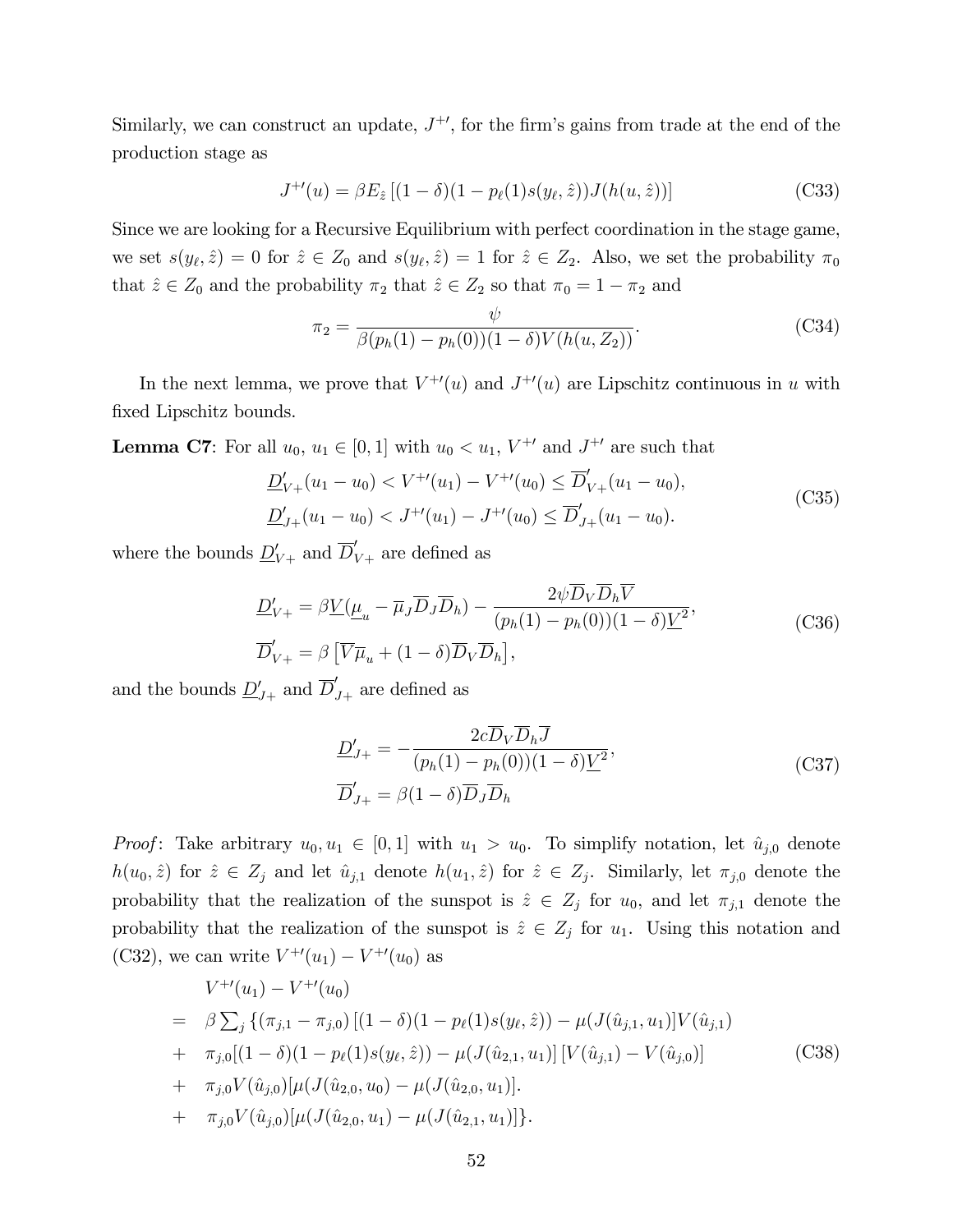The first term on the right-hand side of  $(C38)$  is negative. In absolute value, this term is smaller than  $c\overline{D}_V\overline{D}_h\overline{V}(u_1-u_0)/[\beta(p_h(1) - p_h(0))(1-\delta)\underline{V}^2]$ . The second term on the righthand side of (C38) is geater than 0 and smaller than  $\pi_{j,0}(1 - \delta)\overline{D}_V \overline{D}_h(u_1 - u_0)$ . The third term on the right-hand side of (C38) is positive, greater than  $\pi_{j,0} \underline{V} \mu_u(u_1 - u_0)$  and smaller than  $\pi_{j,0}V\overline{\mu}_{u}(u_1-u_0)$ . The last term on the right-hand side of (C38) is negative. In absolute value, this term is smaller than  $\pi_{j,0}\overline{V}\overline{\mu}_{j}\overline{D}_{j}\overline{D}_{h}(u_{1}-u_{0})$ . Overall, we have

$$
V^{+'}(u_1) - V^{+'}(u_0) \ge \left[ \beta \underline{V}(\underline{\mu}_u - \overline{\mu}_J \overline{D}_J \overline{D}_h) - \frac{2c \overline{D}_V \overline{D}_h \overline{V}}{(p_h(1) - p_h(0))(1 - \delta)\underline{V}^2} \right] (u_1 - u_0), \quad (C39)
$$

and

$$
V^{+\prime}(u_1) - V^{+\prime}(u_0) \le \beta \left[ \overline{V} \overline{\mu}_u + (1 - \delta) \overline{D}_V \overline{D}_h \right] (u_1 - u_0).
$$
 (C40)

Using (C33), we can write  $J^{+\prime}(u_1) - J^{+\prime}(u_0)$  as

$$
J^{+'}(u_1) - J^{+'}(u_0)
$$
  
=  $\beta \sum_j \{ (\pi_{j,1} - \pi_{j,0}) [(1 - \delta)(1 - p_\ell(1)s(y_\ell, \hat{z}))] J(\hat{u}_{j,1})$   
+  $\pi_{j,0} [(1 - \delta)(1 - p_\ell(1)s(y_\ell, \hat{z}))] [J(\hat{u}_{j,1}) - J(\hat{u}_{j,0})].$  (C41)

The first term on the right-hand side of  $(C41)$  is negative. In absolute value, this term is smaller than  $\psi \overline{D}_V \overline{D}_h \overline{J}(u_1 - u_0) / [\beta(p_h(1) - p_h(0)) (1 - \delta) \underline{V}^2]$ . The second term on the righthand side of (C41) is geater than zero and smaller than  $\pi_{j,0}(1 - \delta)\overline{D}_J\overline{D}_h(u_1 - u_0)$ . Overall, we have

$$
J^{+'}(u_1) - J^{+'}(u_0) \ge -\frac{2\psi \overline{D}_V \overline{D}_h \overline{J}}{(p_h(1) - p_h(0))(1 - \delta)\underline{V}^2}(u_1 - u_0),\tag{C42}
$$

and

$$
J^{+\prime}(u_1) - J^{+\prime}(u_0) \le \beta (1 - \delta) \overline{D}_J \overline{D}_h (u_1 - u_0).
$$
 (C43)

Lemma C7 follows directly from the inequalities in  $(C39)-(C40)$  and  $(C42)-(C43)$ .

The next lemma shows that, under some parametric conditions, there exists a fixed point for the Lipschitz bounds on the firm's and worker's gains from trade at the end of the production stage.

**Lemma C8**: Assume  $\underline{\mu}_u - \overline{\mu}_J(1 - \delta + \overline{\mu}_u) > 0$ . Then there exist  $\beta^* > 0$  and  $\psi^* > 0$  such that, if  $\beta \in (0, \beta^*)$  and  $\psi \in (0, \psi^*)$ , there are Lipschitz bounds  $\underline{D}_{V+}$ ,  $D_{V+}$ ,  $\underline{D}_{J+}$ ,  $D_{J+}$  such that: (i)  $\underline{D}'_{V+} = \underline{D}_{V+}$ ,  $\overline{D}'_{V+} = \overline{D}_{V+}$ ,  $\underline{D}'_{J+} = \underline{D}_{J+}$ , and  $\overline{D}'_{J+} = \overline{D}_{J+}$ ; (ii)  $\overline{D}_{V+} > \underline{D}_{V+} > 0$ ,  $D_{J_+} > 0 \ge \underline{D}_{J_+}$  and  $\underline{D}_{V_+} > \overline{v}'(D_{J_+} - \underline{D}_{J_+}).$ 

Proof: Set  $\underline{D}'_{V+}$  and  $\overline{D}'_{V+}$  in (C36) equal to  $\underline{D}_{V+}$  and  $\overline{D}_{V+}$ , and  $\underline{D}'_{J+}$  and  $\overline{D}'_{J+}$  in (C37) equal to  $\underline{D}_{J+}$  and  $\overline{D}_{J+}$ . Then solve for  $\underline{D}_{V+}$ ,  $\overline{D}_{V+}$ ,  $\underline{D}_{J+}$  and  $\overline{D}_{J+}$ . It is immediate to verify that,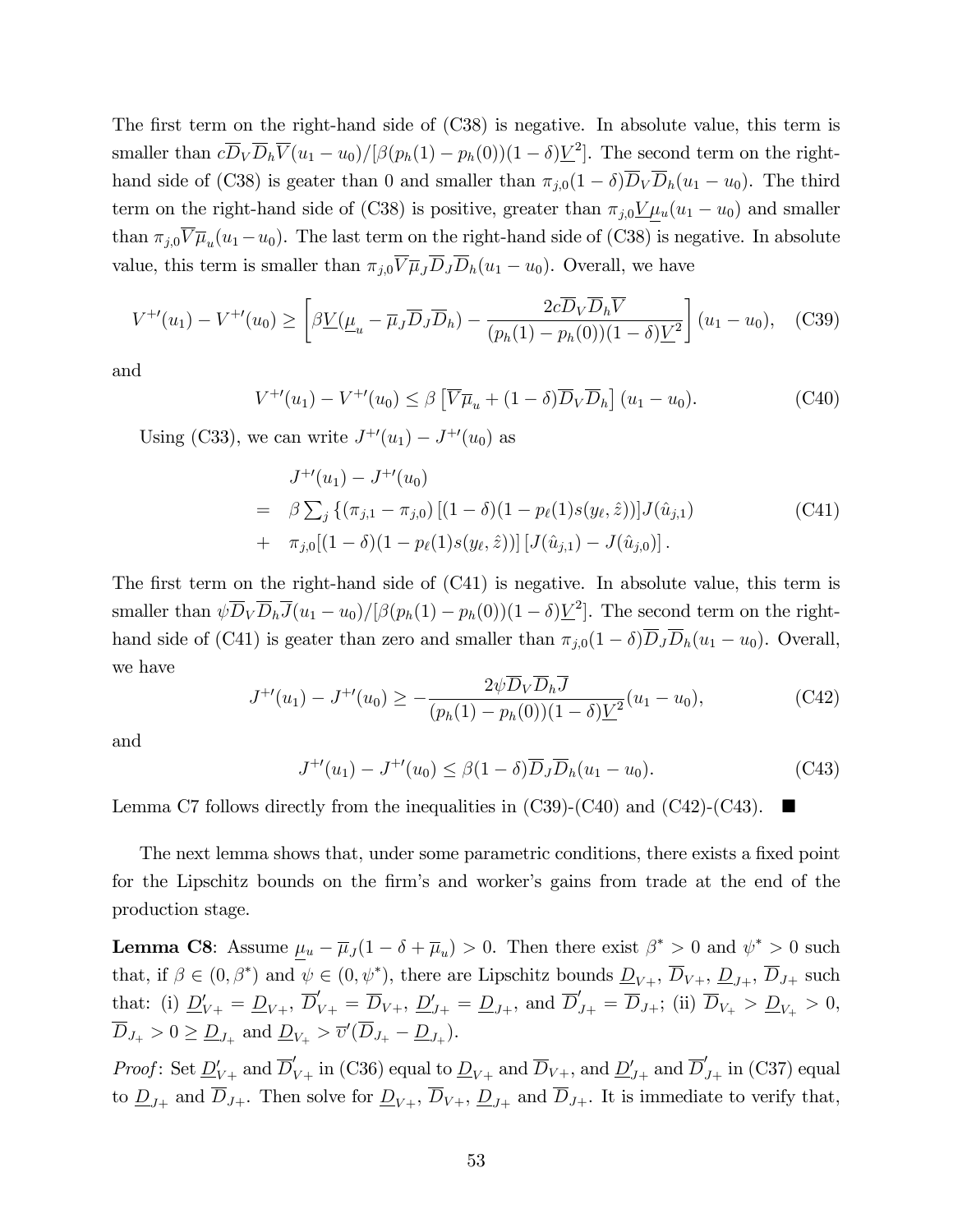since  $\underline{\mu}_u - \overline{\mu}_J(1 - \delta + \overline{\mu}_u) > 0$ ,  $D_{V_+} > \underline{D}_{V_+} > 0$ ,  $D_{J_+} > 0 \ge \underline{D}_{J_+}$  and  $\underline{D}_{V_+} > \overline{v}'(D_{J_+} - \underline{D}_{J_+})$ for  $\beta$  and  $\psi$  small enough.

In the last lemma, we prove that  $V^{+}$  and  $J^{+}$  are continuous with respect to  $V^{+}$  and  $J^{+}$ . Specifically, consider  $\omega_0 = (V_0^+, J_0^+)$  and  $\omega_1 = (V_1^+, J_1^+)$  with  $\omega_0, \omega_1 \in \Omega$ . For  $i \in \{0, 1\}$ , denote as  $V_i^{+}$  and  $J_i^{+}$  the continuation value functions computed using  $V_i^{+}$  $i^{+}, J_{i}^{+}$  $i^+$  and  $h_i$  in (C32) and (C33). If the distance between  $\omega_0$  and  $\omega_1$  goes to 0, so does the distance between  $V_0^+$  and  $V_1^+$  and between  $J_0^+$  and  $J_1^+$ .

**Lemma C9:** For any  $\kappa > 0$  and any  $\omega_0$ ,  $\omega_1 \in \Omega$  such that  $||\omega_0 - \omega_1|| < \kappa$ , we have  $||V_0^{+'} - V_1^{+'}|| < \alpha_{V'_+} \kappa$  and  $||J_0^{+'} - J_1^{+'}|| < \alpha_{J'_+} \kappa$ , where

$$
\alpha_{V'_{+}} = \left[ \frac{2\psi \overline{V}}{(p_h(1) - p_h(0))(1 - \delta)\underline{V}^2} + 1 \right] \left( \alpha_V + \overline{D}_V \alpha_h \right) + \overline{V} \overline{\mu}_J \left( \alpha_J + \overline{D}_J \alpha_h \right),
$$
\n
$$
\alpha_{J'_{+}} = \frac{2\psi \overline{J} \left( \alpha_V + \overline{D}_V \alpha_h \right)}{(p_h(1) - p_h(0))(1 - \delta)\underline{V}^2} + \left( \alpha_J + \overline{D}_J \alpha_h \right).
$$
\n(C44)

*Proof*: Take an arbitrary  $u \in [0, 1]$ . To simplify notation, let  $\hat{u}_{j,0}$  denote  $h_0(u, \hat{z})$  for  $\hat{z} \in Z_j$ , and let  $\hat{u}_{j,1}$  denote  $h_1(u, \hat{z})$  for  $\hat{z} \in Z_j$ . Similarly, let  $\pi_{j,0}$  denote the probability that the realization of the sunspot is  $\hat{z} \in Z_j$  defined by using  $V_0$  and  $h_0$  in (C34), and let  $\pi_{j,1}$  denote the probability that the realization of the sunspot is  $\hat{z} \in Z_j$  defined by using  $V_1$  and  $h_1$  in (C34). Using this notation and (C32), we can write  $V_0^{+\prime}(u) - V_1^{+\prime}(u)$  as

$$
V_0^{+'}(u) - V_1^{+'}(u)
$$
  
=  $\beta \sum_j \{ (\pi_{j,0} - \pi_{j,1}) \left[ (1 - \delta)(1 - p_\ell(1)s(y_\ell, \hat{z})) - \mu(J_0(\hat{u}_{j,0}, u) \right] V_0(\hat{u}_{j,0})$   
+  $\pi_{j,1}[(1 - \delta)(1 - p_\ell(1)s(y_\ell, \hat{z})) - \mu(J_0(\hat{u}_{j,0}, u)] \left[ V_0(\hat{u}_{j,0}) - V_1(\hat{u}_{j,1}) \right]$   
+  $\pi_{j,1} V_1(\hat{u}_{j,1}) [\mu(J_1(\hat{u}_{j,1}, u) - \mu(J_0(\hat{u}_{j,0}, u))]).$  (C45)

From (C45), it follows that

$$
\begin{aligned}\n\left| V_0^{+ \prime}(u) - V_1^{+}(u) \right| \\
\leq \frac{2c\overline{V}}{(p_h(1) - p_h(0))(1 - \delta)\underline{V}^2} \left( \alpha_V + \overline{D}_V \alpha_h \right) \kappa + \left( \alpha_V + \overline{D}_V \alpha_h \right) \kappa + \overline{V} \overline{\mu}_J \left( \alpha_J + \overline{D}_J \alpha_h \right) \kappa,\n\end{aligned} \tag{C46}
$$

where the first term on the right-hand side of  $(C46)$  is an upper bound on the absolute value on the first line on the right-hand side of  $(C45)$ , the second term on the right-hand side of (C46) is an upper bound on the absolute value on the second line on the right-hand side of (C45), and the last term on the right-hand side of (C46) is an upper bound on the absolute value on the last line on the right-hand side of (C45).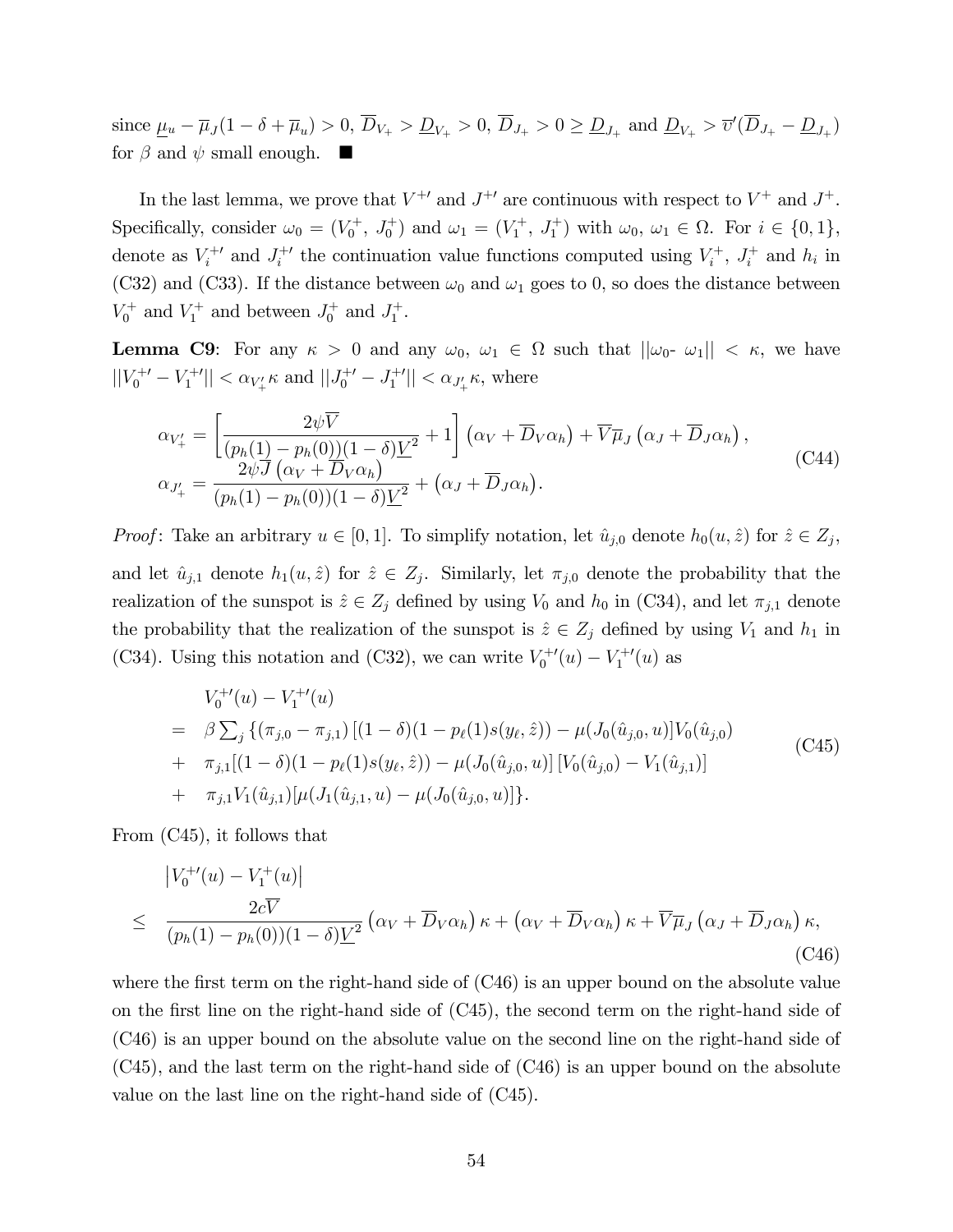Using (C33) we can write  $J_0^{+'}(u) - J_1^{+'}(u)$  as

$$
J_0^{+'}(u) - J_1^{+'}(u)
$$
  
=  $\beta \sum_j \{ (\pi_{j,0} - \pi_{j,1}) (1 - \delta)(1 - p_\ell(1)s(y_\ell, \hat{z})) J_0(\hat{u}_{j,0})$  (C47)  
+  $\pi_{j,1}(1 - \delta)(1 - p_\ell(1)s(y_\ell, \hat{z})) [J_0(\hat{u}_{j,0}) - J_1(\hat{u}_{j,1})].$ 

From (C47), it follows that

$$
\begin{aligned}\n\left|J_0^{+'}(u) - J_1^{+'}(u)\right| \\
\leq \frac{2\psi\overline{J}}{(p_h(1) - p_h(0))(1 - \delta)\underline{V}^2} \left(\alpha_V + \overline{D}_V\alpha_h\right)\kappa + \left(\alpha_J + \overline{D}_J\alpha_h\right)\kappa,\n\end{aligned} \tag{C48}
$$

where the first term on the right-hand side of  $(C48)$  is an upper bound on the absolute value on the first line on the right-hand side of  $(C47)$ , and the second term on the right-hand side of (C48) is an upper bound on the absolute value on the second line on the right-hand side of (C47). Since the inequalities (C46) and (C48) hold for any  $u \in [0, 1]$ , we conclude that  $||V_0^{+'} - V_1^{+'}|| < \alpha_{V+} \kappa$  and  $||J_0^{+'} - J_1^{+'}|| < \alpha_{J+} \kappa$ .

### C.5 Existence

In the previous subsections, we have taken a pair of continuation gains from trade  $V^+$  and  $J^+$  and, using the conditions for a perfect coordination equilibrium, we have constructed an updated pair of continuation gains from trade  $V^{+\prime}$  and  $J^{+\prime}$ . We denote as  $\mathcal F$  the operator that takes  $\omega(u, i) = (1 - i)V^+(u) + iJ^+(u)$  and returns  $\omega'(u, i) = (1 - i)V^{+'}(u) + iJ^{+'}(u)$ .

The operator  $\mathcal F$  has three key properties. First, the operator  $\mathcal F$  maps functions that belong to the set  $\Omega$  into functions that also belong to the set  $\Omega$ . In fact, for any  $\omega =$  $(V^+, J^+) \in \Omega$ ,  $\omega' = (V^{+'} , J^{+'} )$  is bounded and continuous and, as established in Lemma C8, it is such that: (i) for all  $u_0, u_1 \in [0, 1]$  with  $u_0 < u_1$ , the difference  $V^{+\prime}(u_1) - V^{+\prime}(u_0)$ is greater than  $\underline{D}_{V_+}(u_1 - u_0)$  and smaller than  $D_{V_+}(u_1 - u_0)$ ; (ii) for all  $u_0, u_1 \in [0,1]$ with  $u_0 < u_1$ , the difference  $J^{+\prime}(u_1) - J^{+\prime}(u_0)$  is greater than  $\underline{D}_{J_+}(u_1 - u_0)$  and smaller than  $D_{J_+}(u_1 - u_0)$ . Second, the operator  $\mathcal F$  is continuous, as established in Lemma C9. Third, the family of functions  $\mathcal{F}(\Omega)$  is equicontinuous. To see that this is the case, let  $\|\cdot\|_E$  denote the standard norm on the Euclidean space  $[0, 1] \times \{0, 1\}$ . For any  $\epsilon > 0$ , let  $\kappa_{\epsilon} = \min\{(\max\{\overline{D}_{V+}, \overline{D}_{J+}, |\underline{D}_{J+}|\})^{-1}, 1\}.$  Then, for all  $(u_0, i_0), (u_1, i_1) \in [0, 1] \times \{0, 1\}$  such that  $||(u_0, i_0) - (u_1, i_1)||_E < \kappa_{\epsilon}$ , we have

$$
|(\mathcal{F}\omega)(u_0, i_0) - (\mathcal{F}\omega)(u_1, i_1)| < \epsilon, \text{ for all } \omega \in \Omega. \tag{29}
$$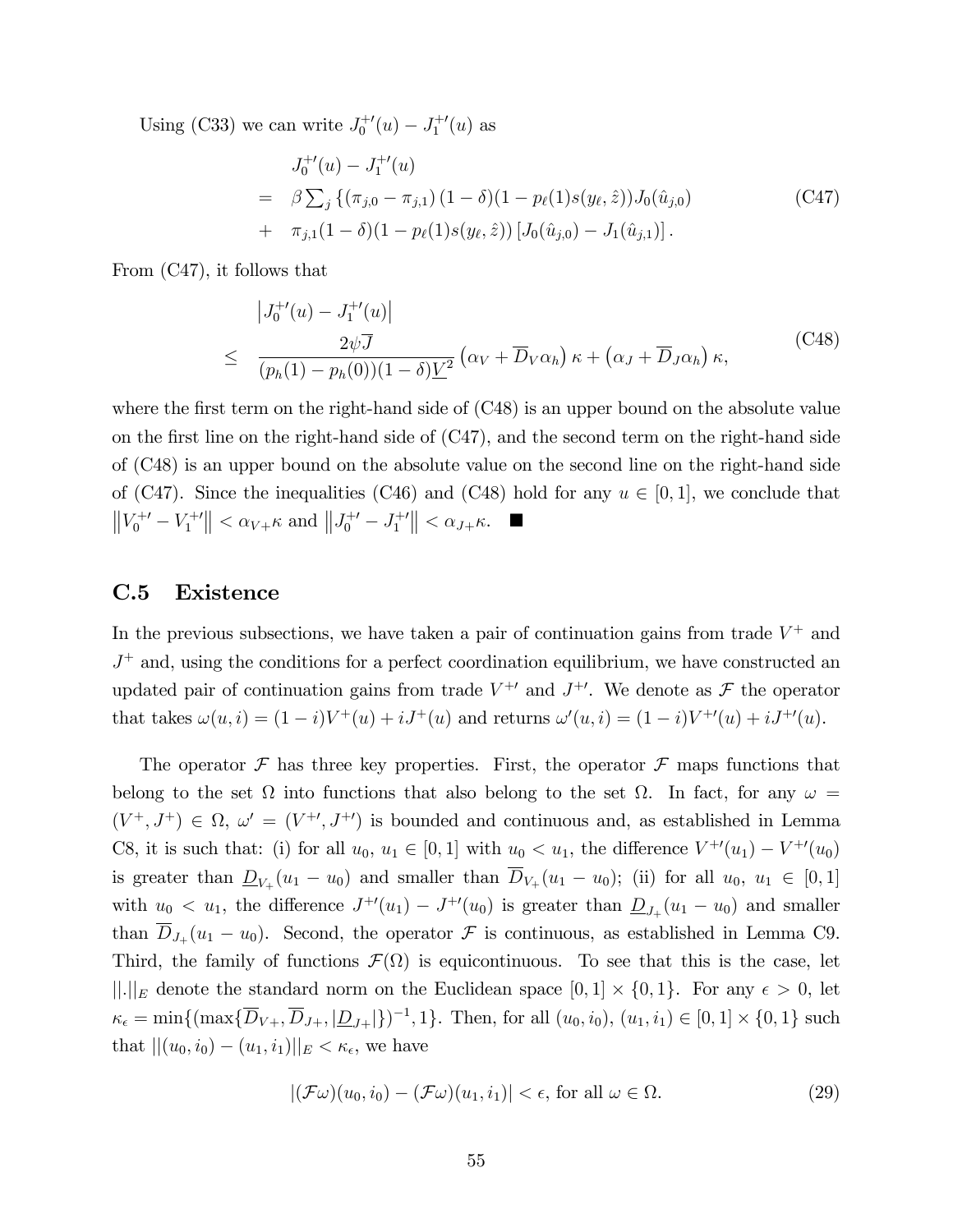Since  $\mathcal{F}: \Omega \longrightarrow \Omega$ ,  $\mathcal{F}$  is continuous and  $\mathcal{F}(\Omega)$  is equicontinuous, the operator  $\mathcal{F}$  satisfies the conditions of Schauder's fixed point theorem. Therefore there exists a  $\omega^* = (V^{+*}, J^{+*}) \in \mathcal{F}$ such that  $\mathcal{F}\omega^* = \omega^*$ .

Now, we compute the equilibrium wage function  $w^*$  using  $V^{+*}$  and  $J^{+*}$ . We compute the equilibrium gains from trade accruing to the worker,  $V^*$ , and to the firm,  $J^*$ , using  $w^*$ ,  $V^{+*}$  and  $J^{+*}$ . We compute the equilibrium law of motion for unemployment  $h^*$  using  $J^*$ . Finally, we construct the equilibrium employment contract  $x^*(u)$  as the effort  $e^* = 1$ , the wage function  $w^*$  and the firing probabilities  $s^*(y_h, \hat{z}) = 0$ ,  $s^*(y_{\ell}, \hat{z}) = 0$  for  $\hat{z} \in Z_0$  and  $s^*(y_h, \hat{z}) = 1$  for  $\hat{z} \in Z_2$ . Since the wage function  $w^*$  is strictly decreasing in u and  $h^*(u, Z_2)$ is strictly greater than  $h^*(u, Z_0)$ , these objects constitute a Recursive Equilibrium in which there is perfect coordination at the stage game.

## D Additional Figures